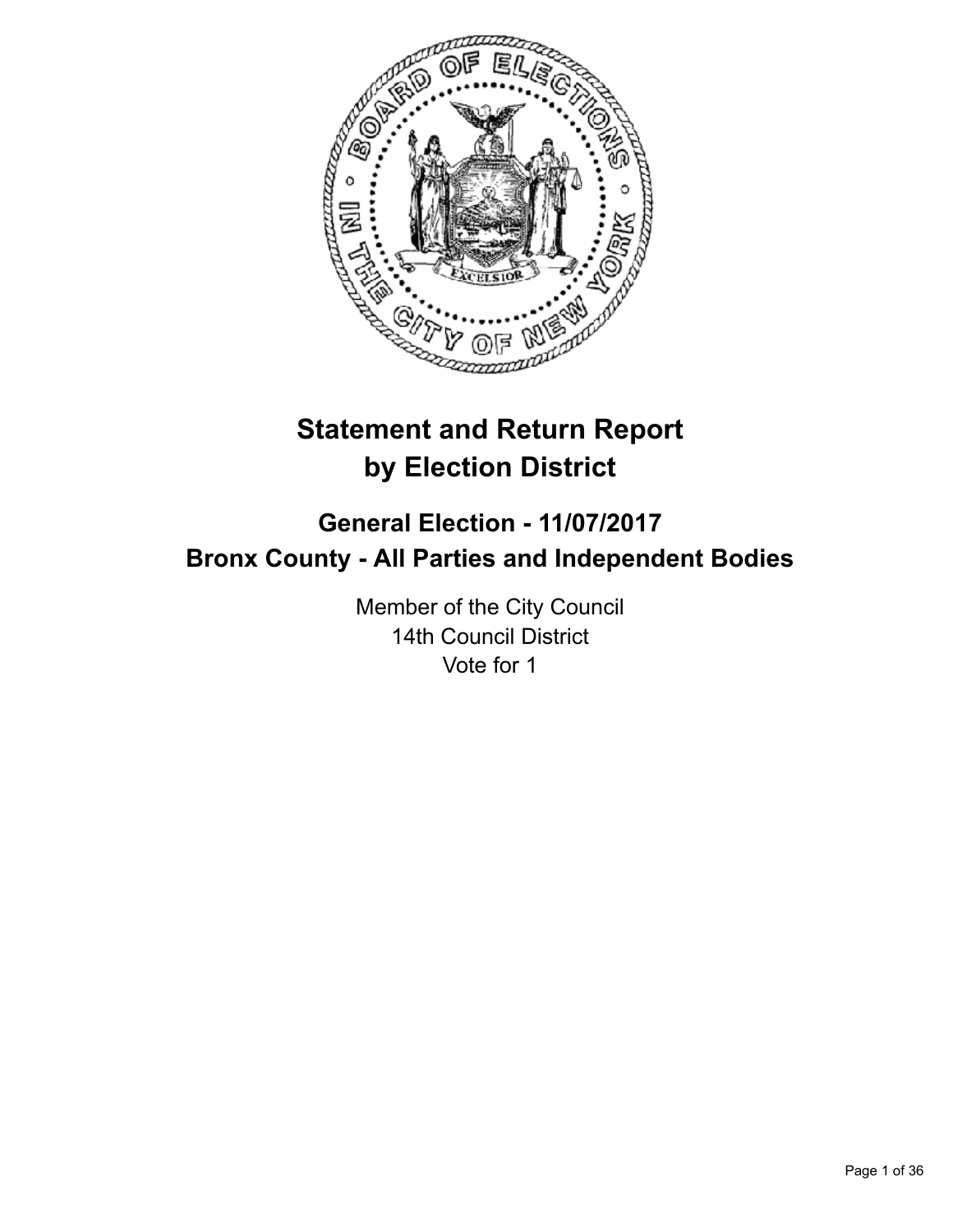

| <b>PUBLIC COUNTER</b>                                    | 128 |
|----------------------------------------------------------|-----|
| <b>MANUALLY COUNTED EMERGENCY</b>                        | 0   |
| <b>ABSENTEE / MILITARY</b>                               | 3   |
| AFFIDAVIT                                                |     |
| <b>Total Ballots</b>                                     | 132 |
| Less - Inapplicable Federal/Special Presidential Ballots | 0   |
| <b>Total Applicable Ballots</b>                          | 132 |
| FERNANDO CABRERA (DEMOCRATIC)                            | 114 |
| ALAN H. REED (REPUBLICAN)                                | 4   |
| ALAN H. REED (CONSERVATIVE)                              | 0   |
| RANDY D. ABREU (WORKING FAMILIES)                        | 8   |
| <b>JUSTIN SANCHEZ (LIBERAL)</b>                          | 1   |
| <b>Total Votes</b>                                       | 127 |
| Unrecorded                                               | 5   |

## **013/77**

| <b>PUBLIC COUNTER</b>                                    | 148 |
|----------------------------------------------------------|-----|
| <b>MANUALLY COUNTED EMERGENCY</b>                        | 0   |
| ABSENTEE / MILITARY                                      | 3   |
| AFFIDAVIT                                                | 4   |
| <b>Total Ballots</b>                                     | 155 |
| Less - Inapplicable Federal/Special Presidential Ballots | 0   |
| <b>Total Applicable Ballots</b>                          | 155 |
| FERNANDO CABRERA (DEMOCRATIC)                            | 117 |
| ALAN H. REED (REPUBLICAN)                                | 4   |
| ALAN H. REED (CONSERVATIVE)                              |     |
| RANDY D. ABREU (WORKING FAMILIES)                        | 13  |
| <b>JUSTIN SANCHEZ (LIBERAL)</b>                          |     |
| <b>Total Votes</b>                                       | 136 |
| Unrecorded                                               | 19  |

| PUBLIC COUNTER                                           | 177 |
|----------------------------------------------------------|-----|
| <b>MANUALLY COUNTED EMERGENCY</b>                        | 0   |
| <b>ABSENTEE / MILITARY</b>                               | 1   |
| <b>AFFIDAVIT</b>                                         | 4   |
| <b>Total Ballots</b>                                     | 182 |
| Less - Inapplicable Federal/Special Presidential Ballots | 0   |
| <b>Total Applicable Ballots</b>                          | 182 |
| FERNANDO CABRERA (DEMOCRATIC)                            | 147 |
| ALAN H. REED (REPUBLICAN)                                | 8   |
| ALAN H. REED (CONSERVATIVE)                              | 0   |
| RANDY D. ABREU (WORKING FAMILIES)                        | 11  |
| <b>JUSTIN SANCHEZ (LIBERAL)</b>                          | 3   |
| UNATTRIBUTABLE WRITE-IN (WRITE-IN)                       | 1   |
| <b>Total Votes</b>                                       | 170 |
| Unrecorded                                               | 12  |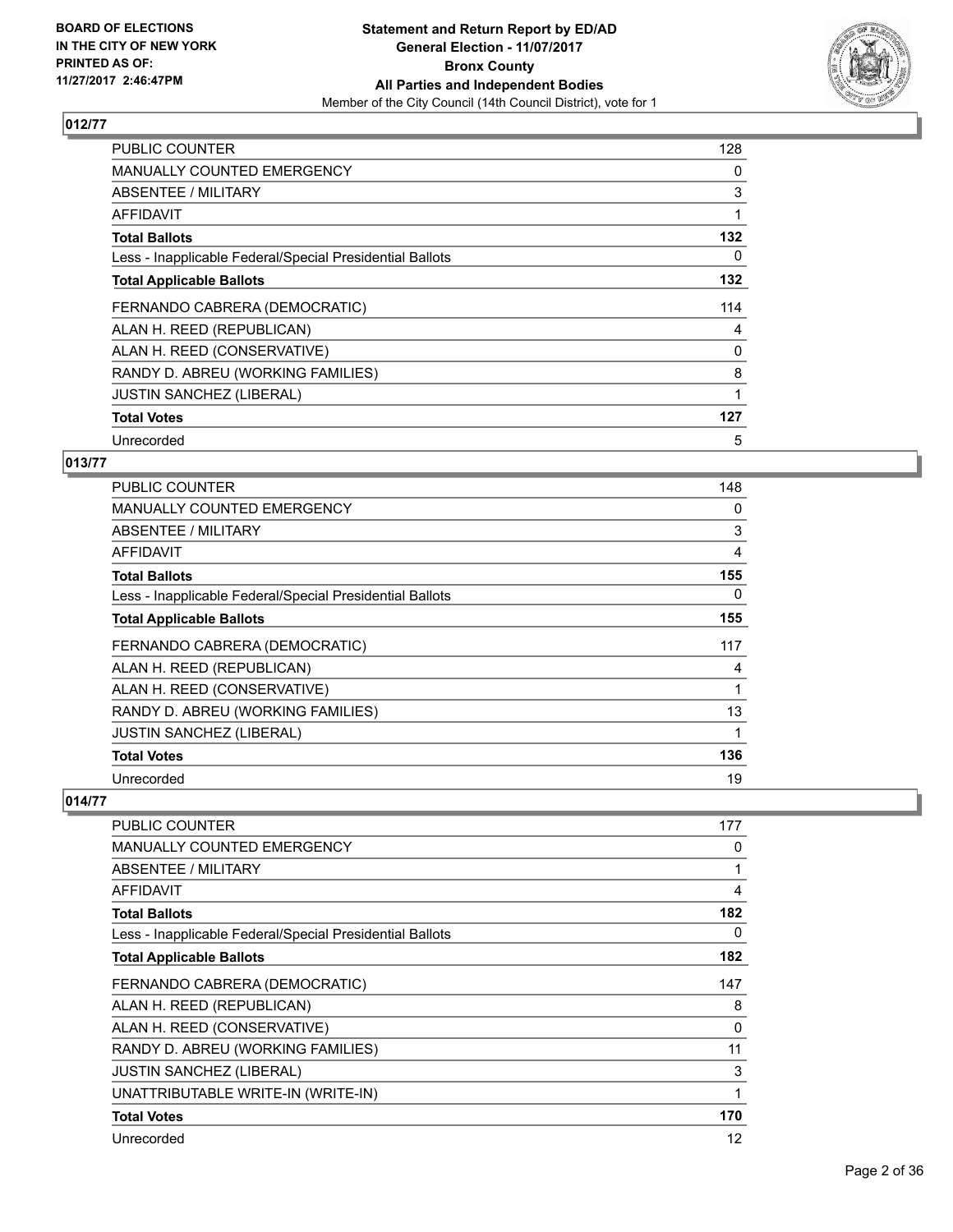

| PUBLIC COUNTER                                           | 159 |
|----------------------------------------------------------|-----|
| <b>MANUALLY COUNTED EMERGENCY</b>                        | 0   |
| ABSENTEE / MILITARY                                      | 0   |
| AFFIDAVIT                                                | 1   |
| <b>Total Ballots</b>                                     | 160 |
| Less - Inapplicable Federal/Special Presidential Ballots | 0   |
| <b>Total Applicable Ballots</b>                          | 160 |
| FERNANDO CABRERA (DEMOCRATIC)                            | 127 |
| ALAN H. REED (REPUBLICAN)                                | 5   |
| ALAN H. REED (CONSERVATIVE)                              | 0   |
| RANDY D. ABREU (WORKING FAMILIES)                        | 9   |
| <b>JUSTIN SANCHEZ (LIBERAL)</b>                          | 3   |
| HELLOW KIMMYIE (WRITE-IN)                                | 1   |
| LYNN SANCHEZ (WRITE-IN)                                  | 1   |
| <b>Total Votes</b>                                       | 146 |
| Unrecorded                                               | 14  |

| <b>PUBLIC COUNTER</b>                                    | 123            |
|----------------------------------------------------------|----------------|
| <b>MANUALLY COUNTED EMERGENCY</b>                        | 0              |
| <b>ABSENTEE / MILITARY</b>                               | 3              |
| AFFIDAVIT                                                | 2              |
| <b>Total Ballots</b>                                     | 128            |
| Less - Inapplicable Federal/Special Presidential Ballots | 0              |
| <b>Total Applicable Ballots</b>                          | 128            |
| FERNANDO CABRERA (DEMOCRATIC)                            | 101            |
| ALAN H. REED (REPUBLICAN)                                | 4              |
| ALAN H. REED (CONSERVATIVE)                              | 2              |
| RANDY D. ABREU (WORKING FAMILIES)                        | 10             |
| <b>JUSTIN SANCHEZ (LIBERAL)</b>                          | $\overline{2}$ |
| <b>Total Votes</b>                                       | 119            |
|                                                          |                |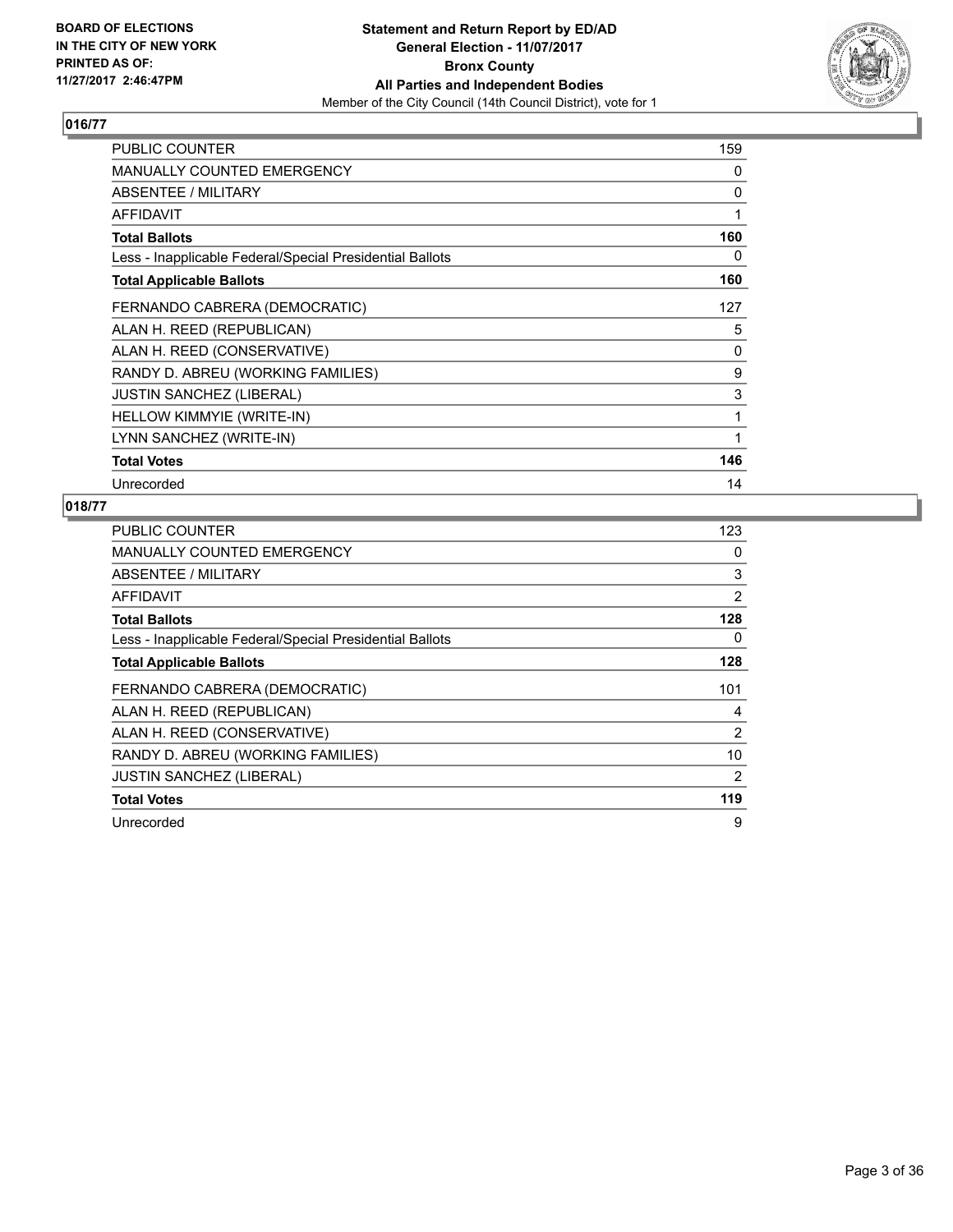

| <b>PUBLIC COUNTER</b>                                    | 157 |
|----------------------------------------------------------|-----|
| <b>MANUALLY COUNTED EMERGENCY</b>                        | 0   |
| ABSENTEE / MILITARY                                      | 5   |
| AFFIDAVIT                                                | 0   |
| <b>Total Ballots</b>                                     | 162 |
| Less - Inapplicable Federal/Special Presidential Ballots | 0   |
| <b>Total Applicable Ballots</b>                          | 162 |
| FERNANDO CABRERA (DEMOCRATIC)                            | 128 |
| ALAN H. REED (REPUBLICAN)                                | 3   |
| ALAN H. REED (CONSERVATIVE)                              |     |
| RANDY D. ABREU (WORKING FAMILIES)                        | 15  |
| <b>JUSTIN SANCHEZ (LIBERAL)</b>                          | 2   |
| <b>Total Votes</b>                                       | 149 |
| Unrecorded                                               | 13  |

## **020/77**

| <b>PUBLIC COUNTER</b>                                    | 104            |
|----------------------------------------------------------|----------------|
| <b>MANUALLY COUNTED EMERGENCY</b>                        | 0              |
| ABSENTEE / MILITARY                                      | $\overline{2}$ |
| AFFIDAVIT                                                | 3              |
| <b>Total Ballots</b>                                     | 109            |
| Less - Inapplicable Federal/Special Presidential Ballots | 0              |
| <b>Total Applicable Ballots</b>                          | 109            |
| FERNANDO CABRERA (DEMOCRATIC)                            | 91             |
| ALAN H. REED (REPUBLICAN)                                | 2              |
| ALAN H. REED (CONSERVATIVE)                              | 0              |
| RANDY D. ABREU (WORKING FAMILIES)                        | 7              |
| <b>JUSTIN SANCHEZ (LIBERAL)</b>                          | 2              |
| <b>Total Votes</b>                                       | 102            |
| Unrecorded                                               | 7              |

| <b>PUBLIC COUNTER</b>                                    | 137 |
|----------------------------------------------------------|-----|
| <b>MANUALLY COUNTED EMERGENCY</b>                        | 0   |
| <b>ABSENTEE / MILITARY</b>                               | 4   |
| <b>AFFIDAVIT</b>                                         | 3   |
| <b>Total Ballots</b>                                     | 144 |
| Less - Inapplicable Federal/Special Presidential Ballots | 0   |
| <b>Total Applicable Ballots</b>                          | 144 |
| FERNANDO CABRERA (DEMOCRATIC)                            | 115 |
| ALAN H. REED (REPUBLICAN)                                |     |
| ALAN H. REED (CONSERVATIVE)                              | 0   |
| RANDY D. ABREU (WORKING FAMILIES)                        | 11  |
| <b>JUSTIN SANCHEZ (LIBERAL)</b>                          | 3   |
| <b>Total Votes</b>                                       | 130 |
| Unrecorded                                               | 14  |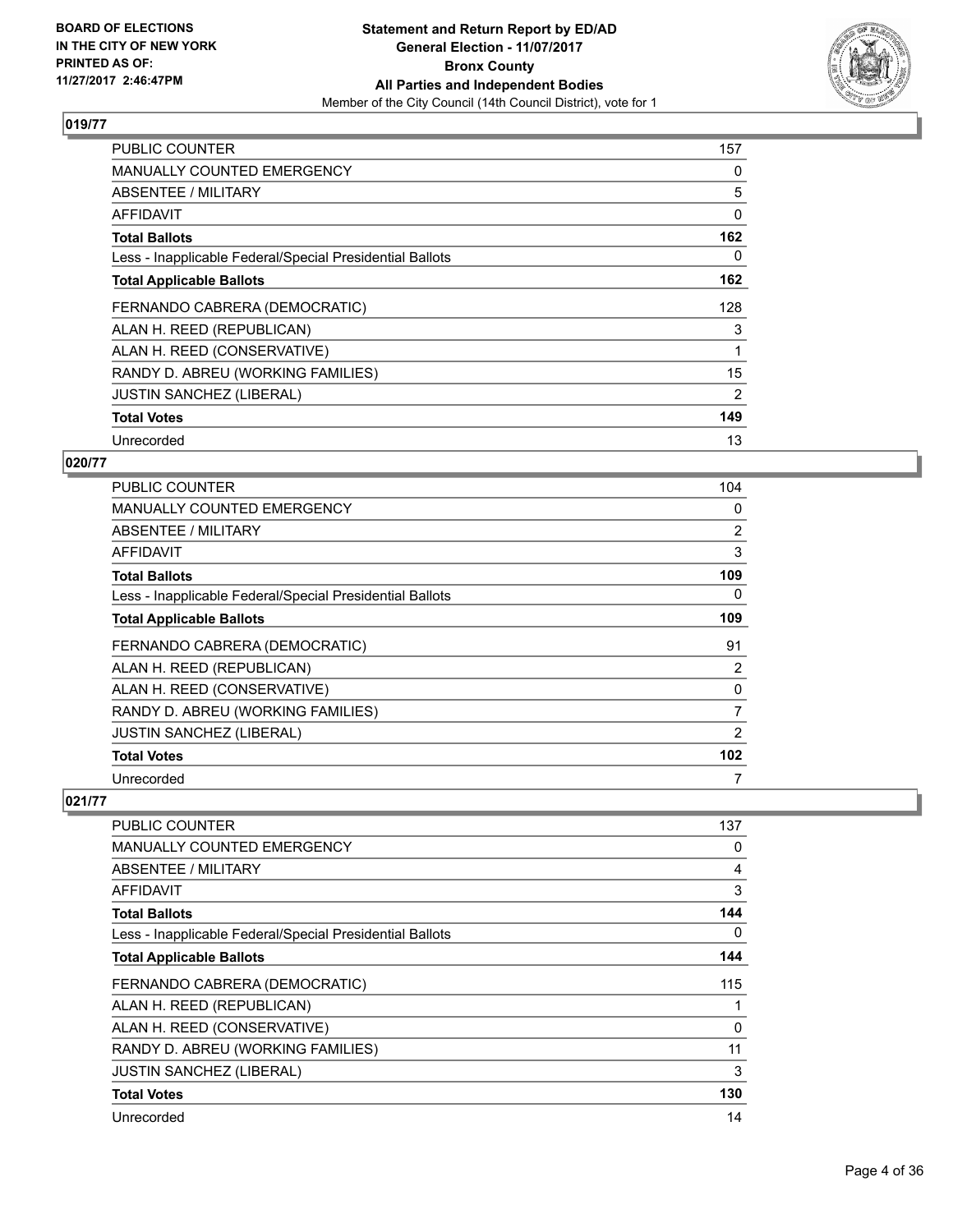

| <b>PUBLIC COUNTER</b>                                    | 192 |
|----------------------------------------------------------|-----|
| <b>MANUALLY COUNTED EMERGENCY</b>                        | 0   |
| <b>ABSENTEE / MILITARY</b>                               | 6   |
| AFFIDAVIT                                                |     |
| <b>Total Ballots</b>                                     | 199 |
| Less - Inapplicable Federal/Special Presidential Ballots | 0   |
| <b>Total Applicable Ballots</b>                          | 199 |
| FERNANDO CABRERA (DEMOCRATIC)                            | 161 |
| ALAN H. REED (REPUBLICAN)                                | 3   |
| ALAN H. REED (CONSERVATIVE)                              | 2   |
| RANDY D. ABREU (WORKING FAMILIES)                        | 16  |
| <b>JUSTIN SANCHEZ (LIBERAL)</b>                          | 3   |
| <b>Total Votes</b>                                       | 185 |
| Unrecorded                                               | 14  |

## **029/77**

| PUBLIC COUNTER                                           | 49       |
|----------------------------------------------------------|----------|
| <b>MANUALLY COUNTED EMERGENCY</b>                        | 0        |
| ABSENTEE / MILITARY                                      |          |
| AFFIDAVIT                                                | 2        |
| <b>Total Ballots</b>                                     | 52       |
| Less - Inapplicable Federal/Special Presidential Ballots | 0        |
| <b>Total Applicable Ballots</b>                          | 52       |
| FERNANDO CABRERA (DEMOCRATIC)                            | 41       |
| ALAN H. REED (REPUBLICAN)                                | 0        |
| ALAN H. REED (CONSERVATIVE)                              | 0        |
| RANDY D. ABREU (WORKING FAMILIES)                        | 6        |
| JUSTIN SANCHEZ (LIBERAL)                                 | $\Omega$ |
| <b>Total Votes</b>                                       | 47       |
| Unrecorded                                               | 5        |

| PUBLIC COUNTER                                           | 24       |
|----------------------------------------------------------|----------|
| <b>MANUALLY COUNTED EMERGENCY</b>                        | 0        |
| ABSENTEE / MILITARY                                      | 0        |
| AFFIDAVIT                                                | 0        |
| <b>Total Ballots</b>                                     | 24       |
| Less - Inapplicable Federal/Special Presidential Ballots | 0        |
| <b>Total Applicable Ballots</b>                          | 24       |
| FERNANDO CABRERA (DEMOCRATIC)                            | 18       |
| ALAN H. REED (REPUBLICAN)                                | 1        |
| ALAN H. REED (CONSERVATIVE)                              | 1        |
| RANDY D. ABREU (WORKING FAMILIES)                        | 3        |
| <b>JUSTIN SANCHEZ (LIBERAL)</b>                          | $\Omega$ |
| <b>Total Votes</b>                                       | 23       |
| Unrecorded                                               | 1        |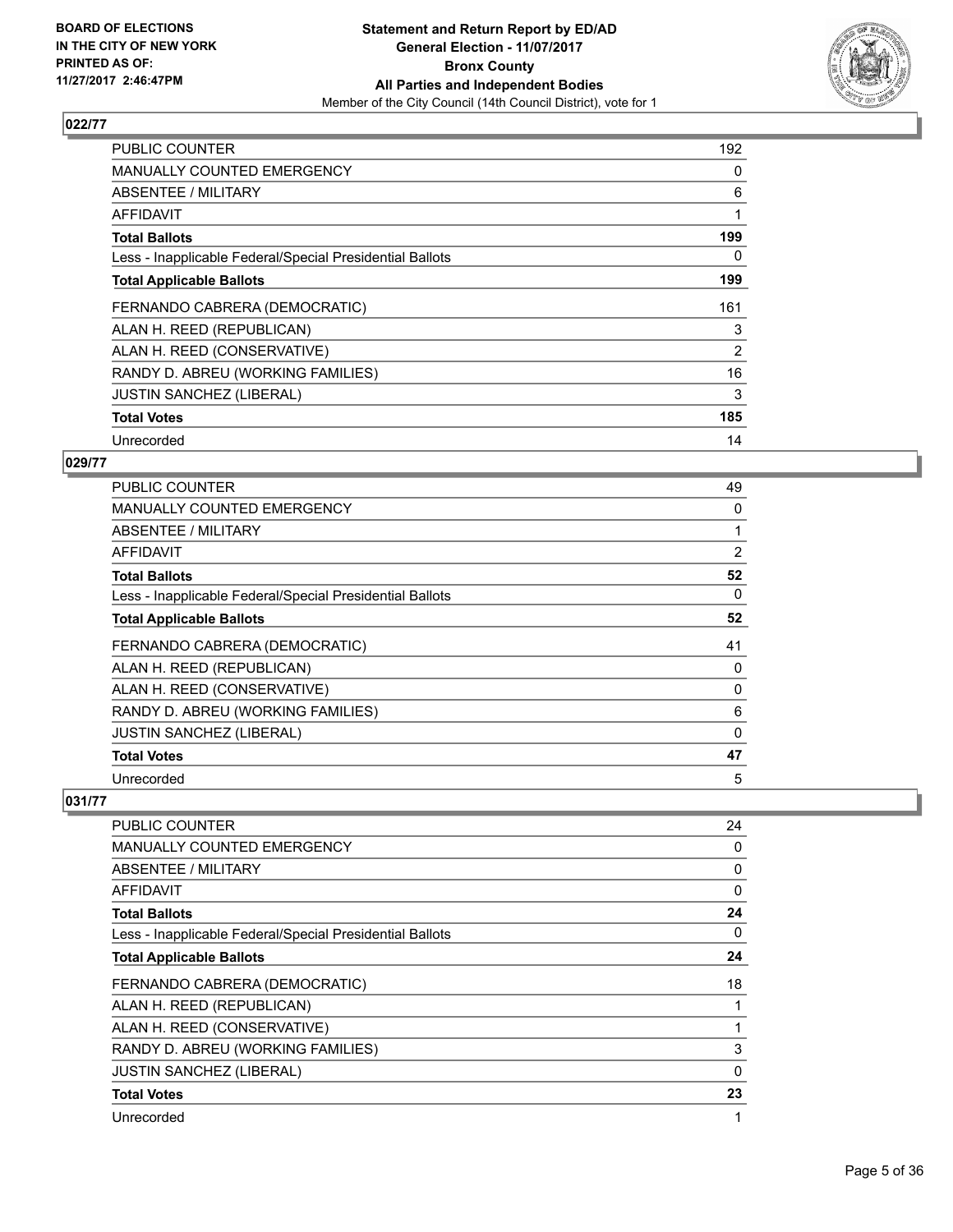

| <b>PUBLIC COUNTER</b>                                    | 136 |
|----------------------------------------------------------|-----|
| <b>MANUALLY COUNTED EMERGENCY</b>                        | 0   |
| ABSENTEE / MILITARY                                      | 7   |
| AFFIDAVIT                                                | 0   |
| <b>Total Ballots</b>                                     | 143 |
| Less - Inapplicable Federal/Special Presidential Ballots | 0   |
| <b>Total Applicable Ballots</b>                          | 143 |
| FERNANDO CABRERA (DEMOCRATIC)                            | 118 |
| ALAN H. REED (REPUBLICAN)                                | 4   |
| ALAN H. REED (CONSERVATIVE)                              | 0   |
| RANDY D. ABREU (WORKING FAMILIES)                        | 9   |
| <b>JUSTIN SANCHEZ (LIBERAL)</b>                          | 3   |
| <b>Total Votes</b>                                       | 134 |
| Unrecorded                                               | 9   |

#### **033/77**

| PUBLIC COUNTER                                           | 88             |
|----------------------------------------------------------|----------------|
| <b>MANUALLY COUNTED EMERGENCY</b>                        | 0              |
| ABSENTEE / MILITARY                                      | $\overline{2}$ |
| AFFIDAVIT                                                |                |
| <b>Total Ballots</b>                                     | 91             |
| Less - Inapplicable Federal/Special Presidential Ballots | 0              |
| <b>Total Applicable Ballots</b>                          | 91             |
| FERNANDO CABRERA (DEMOCRATIC)                            | 71             |
| ALAN H. REED (REPUBLICAN)                                | 6              |
| ALAN H. REED (CONSERVATIVE)                              |                |
| RANDY D. ABREU (WORKING FAMILIES)                        | 7              |
| <b>JUSTIN SANCHEZ (LIBERAL)</b>                          | 2              |
| <b>Total Votes</b>                                       | 87             |
| Unrecorded                                               | 4              |

| <b>PUBLIC COUNTER</b>                                    | 149            |
|----------------------------------------------------------|----------------|
| <b>MANUALLY COUNTED EMERGENCY</b>                        | 0              |
| ABSENTEE / MILITARY                                      | $\overline{2}$ |
| AFFIDAVIT                                                | 5              |
| <b>Total Ballots</b>                                     | 156            |
| Less - Inapplicable Federal/Special Presidential Ballots | 0              |
| <b>Total Applicable Ballots</b>                          | 156            |
| FERNANDO CABRERA (DEMOCRATIC)                            | 128            |
| ALAN H. REED (REPUBLICAN)                                | 5              |
| ALAN H. REED (CONSERVATIVE)                              | 2              |
| RANDY D. ABREU (WORKING FAMILIES)                        | 5              |
| <b>JUSTIN SANCHEZ (LIBERAL)</b>                          | 4              |
| <b>Total Votes</b>                                       | 144            |
| Unrecorded                                               | 12             |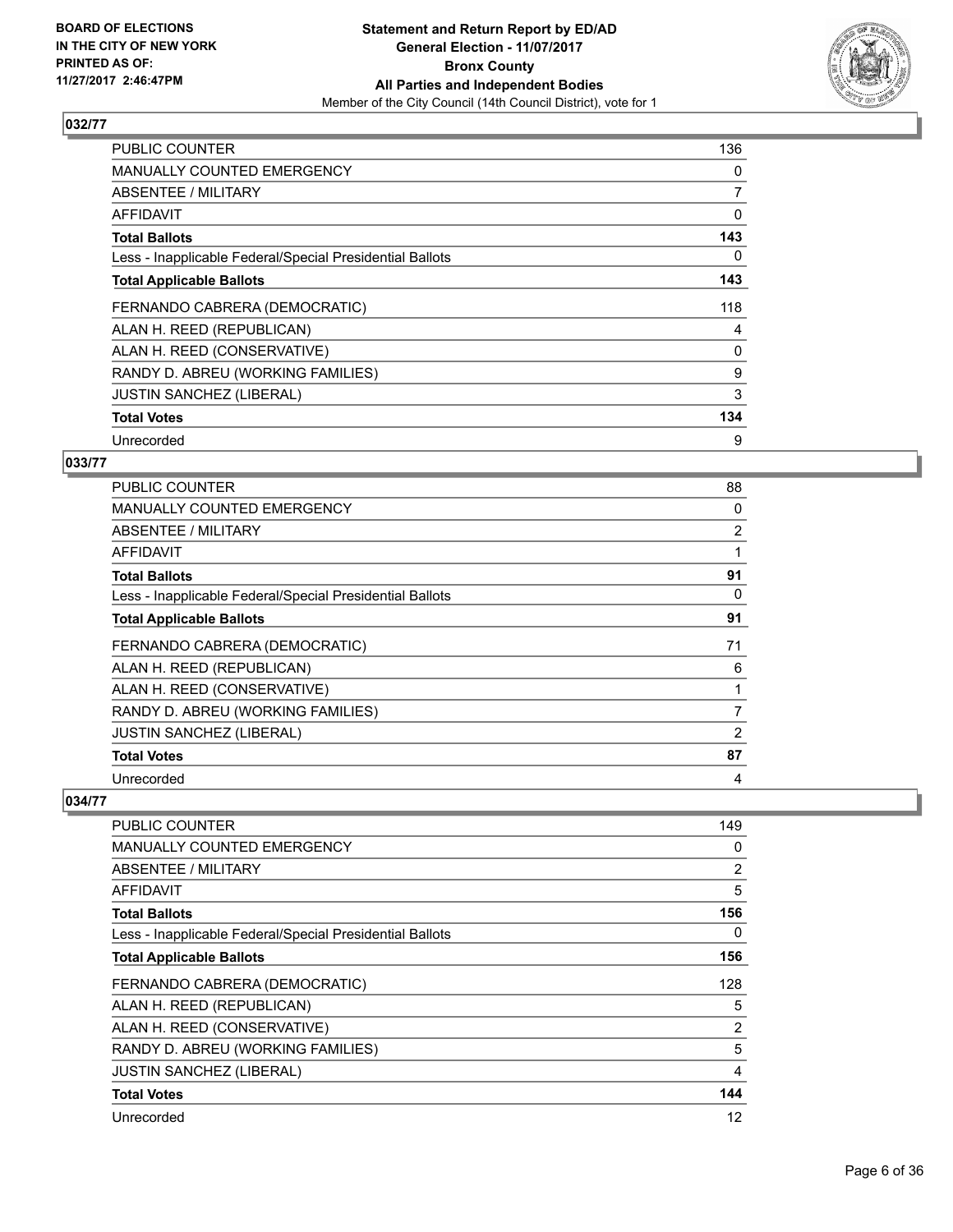

| <b>PUBLIC COUNTER</b>                                    | 71             |
|----------------------------------------------------------|----------------|
| MANUALLY COUNTED EMERGENCY                               | 0              |
| ABSENTEE / MILITARY                                      |                |
| AFFIDAVIT                                                | $\overline{2}$ |
| <b>Total Ballots</b>                                     | 74             |
| Less - Inapplicable Federal/Special Presidential Ballots | 0              |
| <b>Total Applicable Ballots</b>                          | 74             |
| FERNANDO CABRERA (DEMOCRATIC)                            | 57             |
| ALAN H. REED (REPUBLICAN)                                | 4              |
| ALAN H. REED (CONSERVATIVE)                              |                |
| RANDY D. ABREU (WORKING FAMILIES)                        | 6              |
| <b>JUSTIN SANCHEZ (LIBERAL)</b>                          | 0              |
| <b>Total Votes</b>                                       | 68             |
| Unrecorded                                               | 6              |

## **036/77**

| <b>PUBLIC COUNTER</b>                                    | 185            |
|----------------------------------------------------------|----------------|
| <b>MANUALLY COUNTED EMERGENCY</b>                        | 0              |
| ABSENTEE / MILITARY                                      | 3              |
| AFFIDAVIT                                                |                |
| <b>Total Ballots</b>                                     | 189            |
| Less - Inapplicable Federal/Special Presidential Ballots | 0              |
| <b>Total Applicable Ballots</b>                          | 189            |
| FERNANDO CABRERA (DEMOCRATIC)                            | 167            |
| ALAN H. REED (REPUBLICAN)                                | 4              |
| ALAN H. REED (CONSERVATIVE)                              | $\overline{2}$ |
| RANDY D. ABREU (WORKING FAMILIES)                        | 8              |
| JUSTIN SANCHEZ (LIBERAL)                                 | 1              |
| <b>Total Votes</b>                                       | 182            |
| Unrecorded                                               | 7              |

| <b>PUBLIC COUNTER</b>                                    | 122 |
|----------------------------------------------------------|-----|
| <b>MANUALLY COUNTED EMERGENCY</b>                        | 0   |
| ABSENTEE / MILITARY                                      | 4   |
| AFFIDAVIT                                                | 0   |
| <b>Total Ballots</b>                                     | 126 |
| Less - Inapplicable Federal/Special Presidential Ballots | 0   |
| <b>Total Applicable Ballots</b>                          | 126 |
| FERNANDO CABRERA (DEMOCRATIC)                            | 107 |
| ALAN H. REED (REPUBLICAN)                                | 1   |
| ALAN H. REED (CONSERVATIVE)                              | 0   |
| RANDY D. ABREU (WORKING FAMILIES)                        | 8   |
| <b>JUSTIN SANCHEZ (LIBERAL)</b>                          | 4   |
| <b>Total Votes</b>                                       | 120 |
| Unrecorded                                               | 6   |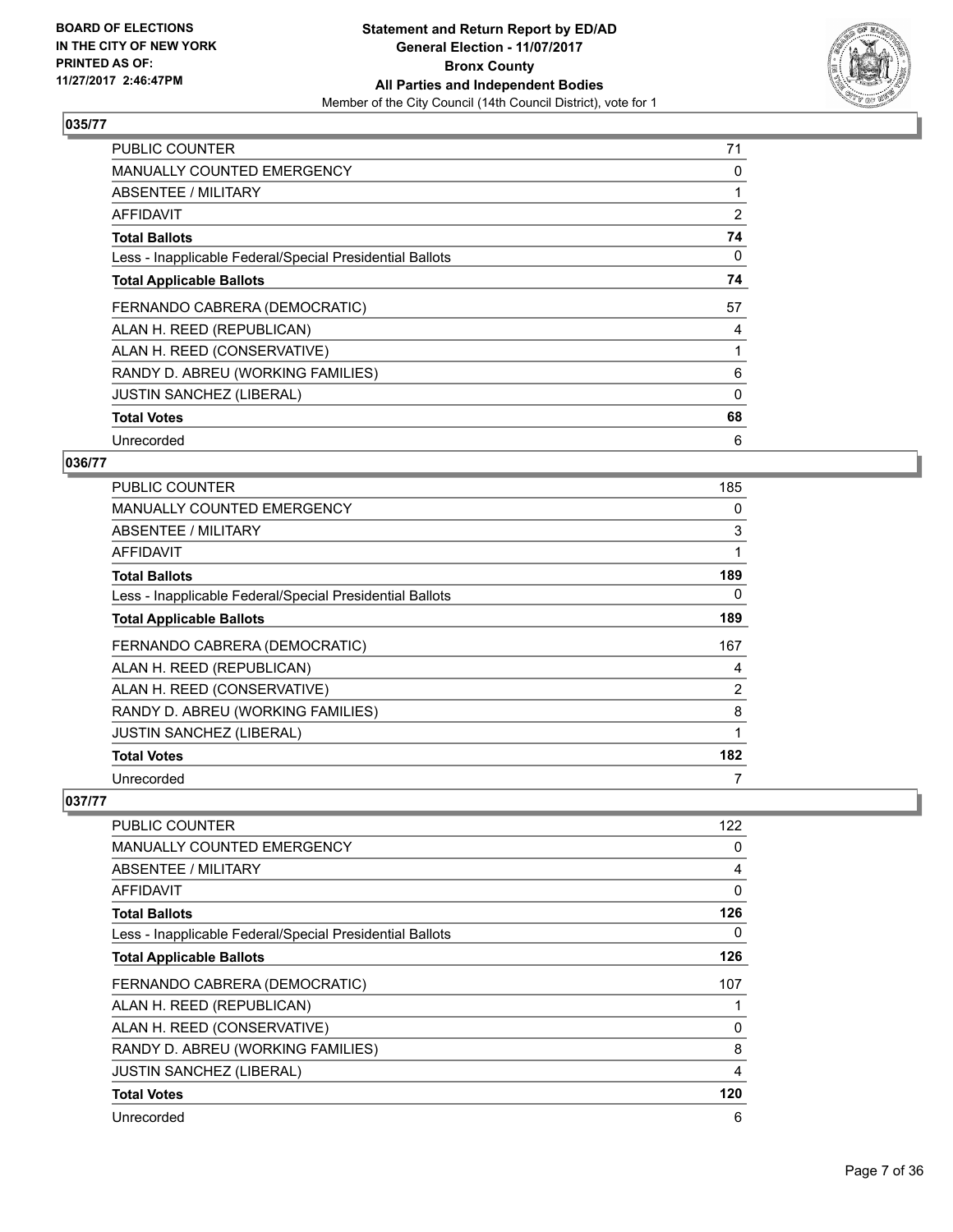

| <b>PUBLIC COUNTER</b>                                    | 96             |
|----------------------------------------------------------|----------------|
| MANUALLY COUNTED EMERGENCY                               | 0              |
| ABSENTEE / MILITARY                                      | $\overline{2}$ |
| AFFIDAVIT                                                |                |
| <b>Total Ballots</b>                                     | 99             |
| Less - Inapplicable Federal/Special Presidential Ballots | 0              |
| <b>Total Applicable Ballots</b>                          | 99             |
| FERNANDO CABRERA (DEMOCRATIC)                            | 85             |
| ALAN H. REED (REPUBLICAN)                                | 4              |
| ALAN H. REED (CONSERVATIVE)                              | 0              |
| RANDY D. ABREU (WORKING FAMILIES)                        | 4              |
| <b>JUSTIN SANCHEZ (LIBERAL)</b>                          | 2              |
| <b>Total Votes</b>                                       | 95             |
| Unrecorded                                               | 4              |

## **041/77**

| PUBLIC COUNTER                                           | 136      |
|----------------------------------------------------------|----------|
| <b>MANUALLY COUNTED EMERGENCY</b>                        | 0        |
| ABSENTEE / MILITARY                                      | 0        |
| AFFIDAVIT                                                | $\Omega$ |
| <b>Total Ballots</b>                                     | 136      |
| Less - Inapplicable Federal/Special Presidential Ballots | 0        |
| <b>Total Applicable Ballots</b>                          | 136      |
| FERNANDO CABRERA (DEMOCRATIC)                            | 114      |
| ALAN H. REED (REPUBLICAN)                                | 5        |
| ALAN H. REED (CONSERVATIVE)                              |          |
| RANDY D. ABREU (WORKING FAMILIES)                        | 8        |
| <b>JUSTIN SANCHEZ (LIBERAL)</b>                          |          |
| <b>Total Votes</b>                                       | 129      |
| Unrecorded                                               | 7        |

| <b>PUBLIC COUNTER</b>                                    | 146 |
|----------------------------------------------------------|-----|
| <b>MANUALLY COUNTED EMERGENCY</b>                        | 0   |
| ABSENTEE / MILITARY                                      | 1   |
| <b>AFFIDAVIT</b>                                         | 2   |
| <b>Total Ballots</b>                                     | 149 |
| Less - Inapplicable Federal/Special Presidential Ballots | 0   |
| <b>Total Applicable Ballots</b>                          | 149 |
| FERNANDO CABRERA (DEMOCRATIC)                            | 124 |
| ALAN H. REED (REPUBLICAN)                                | 1   |
| ALAN H. REED (CONSERVATIVE)                              | 2   |
| RANDY D. ABREU (WORKING FAMILIES)                        | 11  |
| <b>JUSTIN SANCHEZ (LIBERAL)</b>                          | 3   |
| <b>Total Votes</b>                                       | 141 |
| Unrecorded                                               | 8   |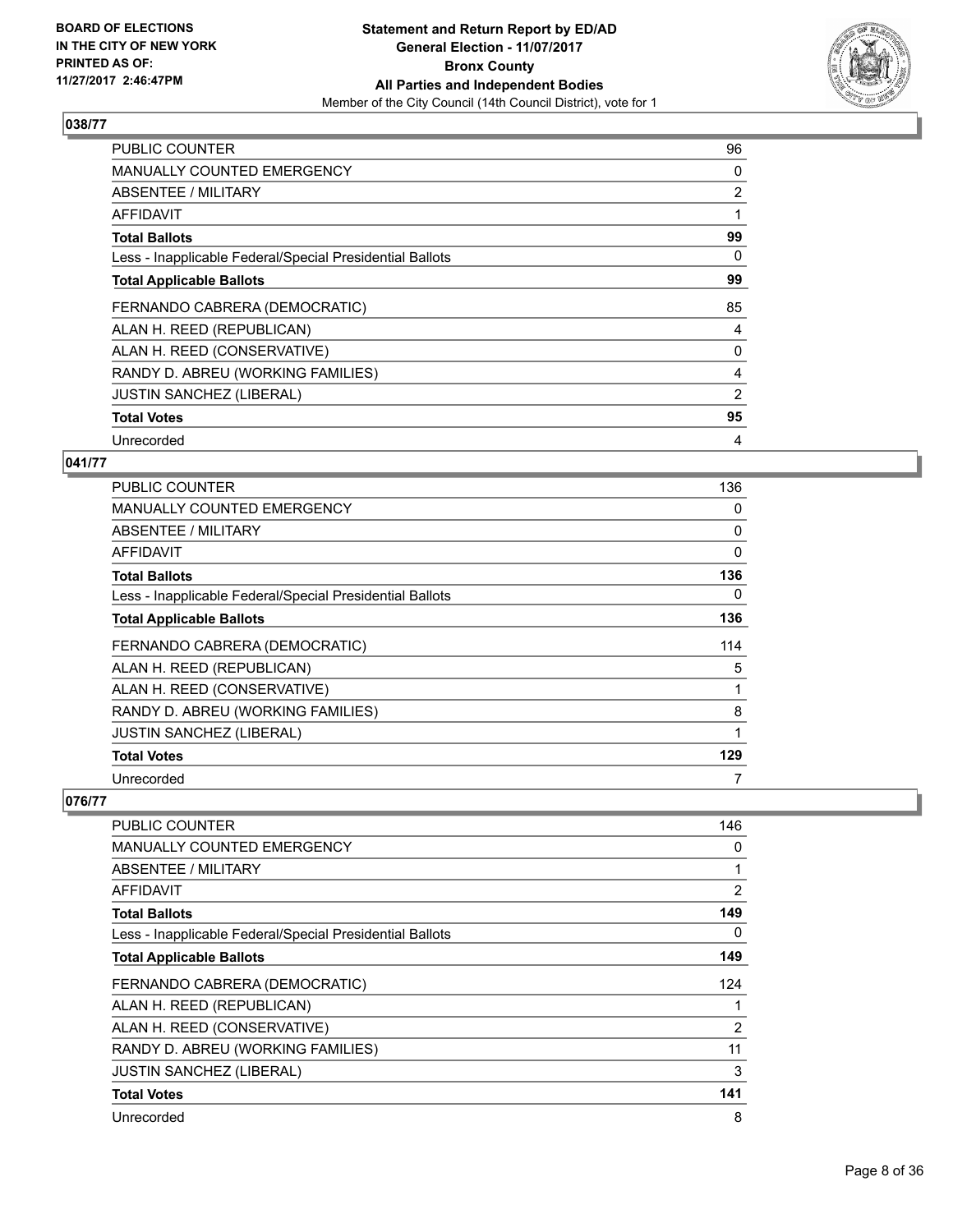

| <b>PUBLIC COUNTER</b>                                    | 76 |
|----------------------------------------------------------|----|
| <b>MANUALLY COUNTED EMERGENCY</b>                        | 0  |
| ABSENTEE / MILITARY                                      | 4  |
| AFFIDAVIT                                                | 0  |
| <b>Total Ballots</b>                                     | 80 |
| Less - Inapplicable Federal/Special Presidential Ballots | 0  |
| <b>Total Applicable Ballots</b>                          | 80 |
| FERNANDO CABRERA (DEMOCRATIC)                            | 66 |
| ALAN H. REED (REPUBLICAN)                                |    |
| ALAN H. REED (CONSERVATIVE)                              | 0  |
| RANDY D. ABREU (WORKING FAMILIES)                        | 3  |
| <b>JUSTIN SANCHEZ (LIBERAL)</b>                          |    |
| <b>Total Votes</b>                                       | 71 |
| Unrecorded                                               | 9  |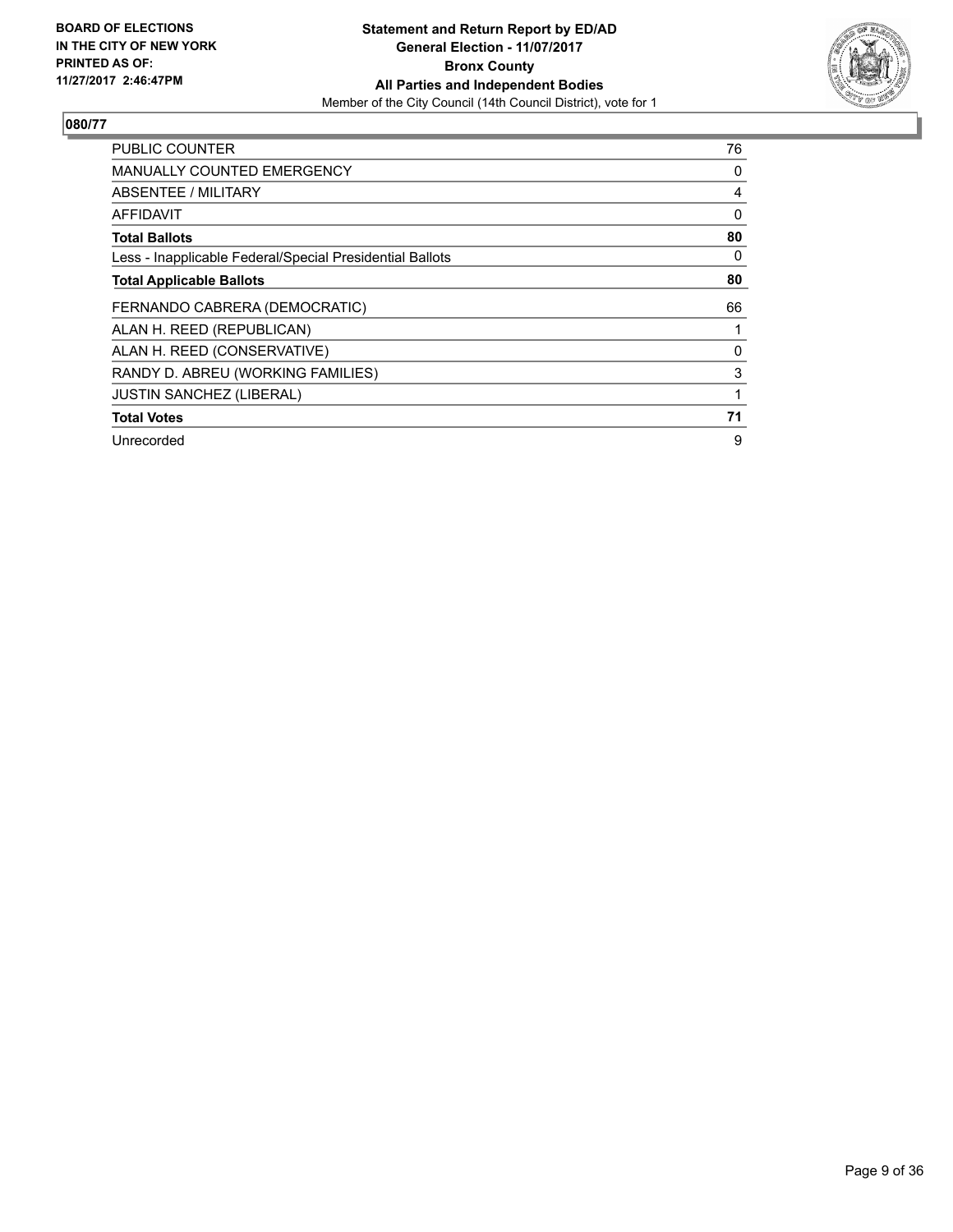

| <b>PUBLIC COUNTER</b>                                    | 120 |
|----------------------------------------------------------|-----|
| <b>MANUALLY COUNTED EMERGENCY</b>                        | 0   |
| ABSENTEE / MILITARY                                      | 4   |
| AFFIDAVIT                                                | 1   |
| <b>Total Ballots</b>                                     | 125 |
| Less - Inapplicable Federal/Special Presidential Ballots | 0   |
| <b>Total Applicable Ballots</b>                          | 125 |
| FERNANDO CABRERA (DEMOCRATIC)                            | 102 |
| ALAN H. REED (REPUBLICAN)                                | 2   |
| ALAN H. REED (CONSERVATIVE)                              | 0   |
| RANDY D. ABREU (WORKING FAMILIES)                        | 13  |
| <b>JUSTIN SANCHEZ (LIBERAL)</b>                          | 0   |
| <b>Total Votes</b>                                       | 117 |
|                                                          |     |

# **022/78**

| <b>PUBLIC COUNTER</b>                                    | 94 |
|----------------------------------------------------------|----|
| <b>MANUALLY COUNTED EMERGENCY</b>                        | 0  |
| ABSENTEE / MILITARY                                      |    |
| AFFIDAVIT                                                | 0  |
| <b>Total Ballots</b>                                     | 95 |
| Less - Inapplicable Federal/Special Presidential Ballots | 0  |
| <b>Total Applicable Ballots</b>                          | 95 |
| FERNANDO CABRERA (DEMOCRATIC)                            | 73 |
| ALAN H. REED (REPUBLICAN)                                |    |
| ALAN H. REED (CONSERVATIVE)                              |    |
| RANDY D. ABREU (WORKING FAMILIES)                        | 14 |
| <b>JUSTIN SANCHEZ (LIBERAL)</b>                          | 2  |
| <b>Total Votes</b>                                       | 91 |
| Unrecorded                                               | 4  |

| PUBLIC COUNTER                                           | 112 |
|----------------------------------------------------------|-----|
| <b>MANUALLY COUNTED EMERGENCY</b>                        | 0   |
| ABSENTEE / MILITARY                                      | 6   |
| AFFIDAVIT                                                | 2   |
| <b>Total Ballots</b>                                     | 120 |
| Less - Inapplicable Federal/Special Presidential Ballots | 0   |
| <b>Total Applicable Ballots</b>                          | 120 |
| FERNANDO CABRERA (DEMOCRATIC)                            | 89  |
| ALAN H. REED (REPUBLICAN)                                | 7   |
| ALAN H. REED (CONSERVATIVE)                              | 2   |
| RANDY D. ABREU (WORKING FAMILIES)                        | 14  |
| <b>JUSTIN SANCHEZ (LIBERAL)</b>                          | 0   |
| ADRIANO ESPAILLAT (WRITE-IN)                             | 1   |
| <b>Total Votes</b>                                       | 113 |
| Unrecorded                                               | 7   |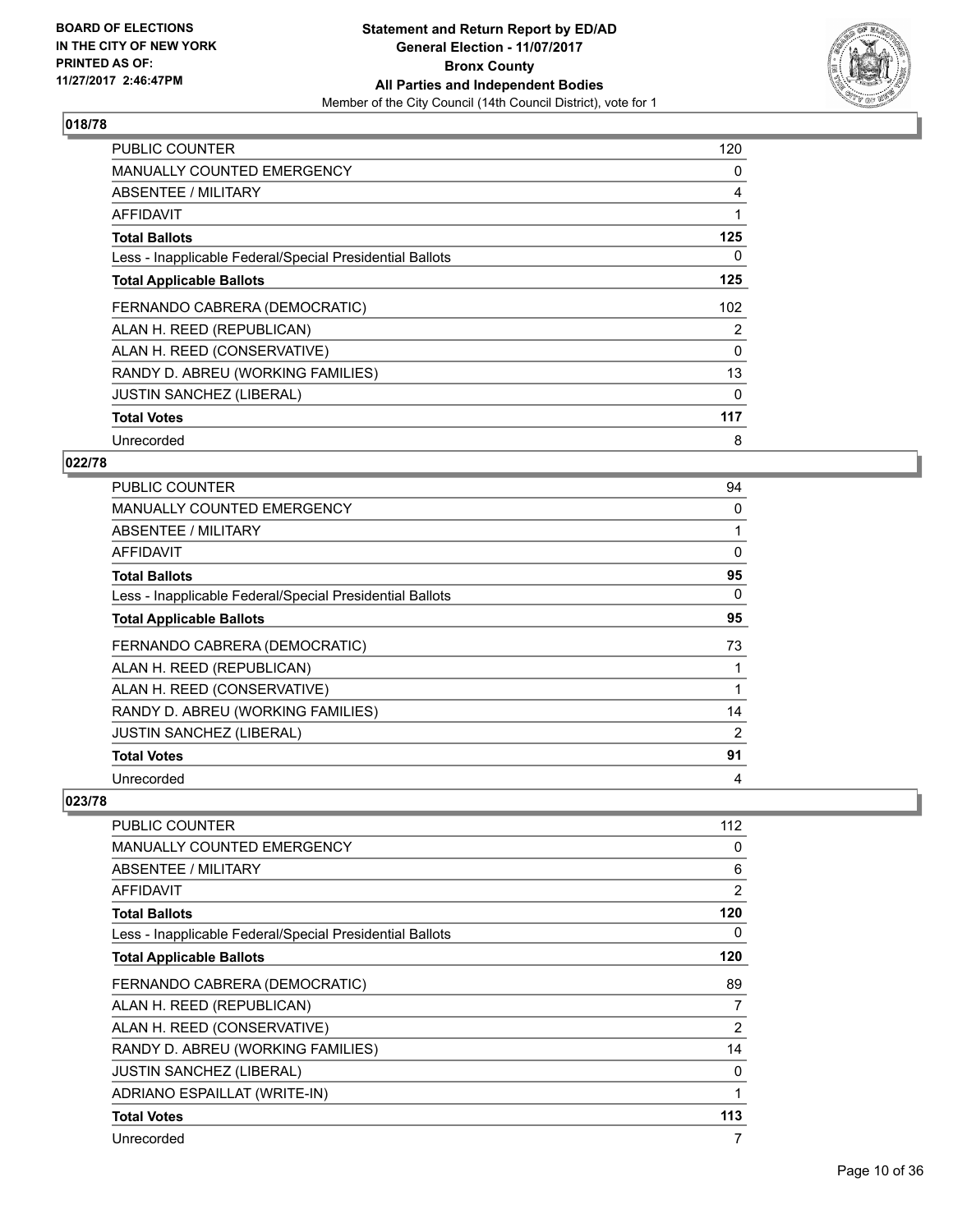

| <b>PUBLIC COUNTER</b>                                    | 110               |
|----------------------------------------------------------|-------------------|
| <b>MANUALLY COUNTED EMERGENCY</b>                        | 0                 |
| <b>ABSENTEE / MILITARY</b>                               | 4                 |
| <b>AFFIDAVIT</b>                                         |                   |
| <b>Total Ballots</b>                                     | 115               |
| Less - Inapplicable Federal/Special Presidential Ballots | 0                 |
| <b>Total Applicable Ballots</b>                          | 115               |
| FERNANDO CABRERA (DEMOCRATIC)                            | 83                |
| ALAN H. REED (REPUBLICAN)                                | 8                 |
| ALAN H. REED (CONSERVATIVE)                              |                   |
| RANDY D. ABREU (WORKING FAMILIES)                        | $12 \overline{ }$ |
| <b>JUSTIN SANCHEZ (LIBERAL)</b>                          | 0                 |
| <b>Total Votes</b>                                       | 104               |
| Unrecorded                                               | 11                |

## **029/78**

| PUBLIC COUNTER                                           | 122 |
|----------------------------------------------------------|-----|
| <b>MANUALLY COUNTED EMERGENCY</b>                        | 0   |
| ABSENTEE / MILITARY                                      |     |
| AFFIDAVIT                                                | 2   |
| <b>Total Ballots</b>                                     | 125 |
| Less - Inapplicable Federal/Special Presidential Ballots | 0   |
| <b>Total Applicable Ballots</b>                          | 125 |
| FERNANDO CABRERA (DEMOCRATIC)                            | 98  |
| ALAN H. REED (REPUBLICAN)                                | 2   |
| ALAN H. REED (CONSERVATIVE)                              | 2   |
| RANDY D. ABREU (WORKING FAMILIES)                        | 13  |
| <b>JUSTIN SANCHEZ (LIBERAL)</b>                          |     |
| <b>Total Votes</b>                                       | 116 |
| Unrecorded                                               | 9   |

| <b>PUBLIC COUNTER</b>                                    | 60          |
|----------------------------------------------------------|-------------|
| <b>MANUALLY COUNTED EMERGENCY</b>                        | 0           |
| ABSENTEE / MILITARY                                      | 2           |
| <b>AFFIDAVIT</b>                                         |             |
| <b>Total Ballots</b>                                     | 63          |
| Less - Inapplicable Federal/Special Presidential Ballots | 0           |
| <b>Total Applicable Ballots</b>                          | 63          |
| FERNANDO CABRERA (DEMOCRATIC)                            | 49          |
| ALAN H. REED (REPUBLICAN)                                | 3           |
| ALAN H. REED (CONSERVATIVE)                              | 0           |
| RANDY D. ABREU (WORKING FAMILIES)                        | 5           |
| <b>JUSTIN SANCHEZ (LIBERAL)</b>                          | $\mathbf 0$ |
| <b>Total Votes</b>                                       | 57          |
| Unrecorded                                               | 6           |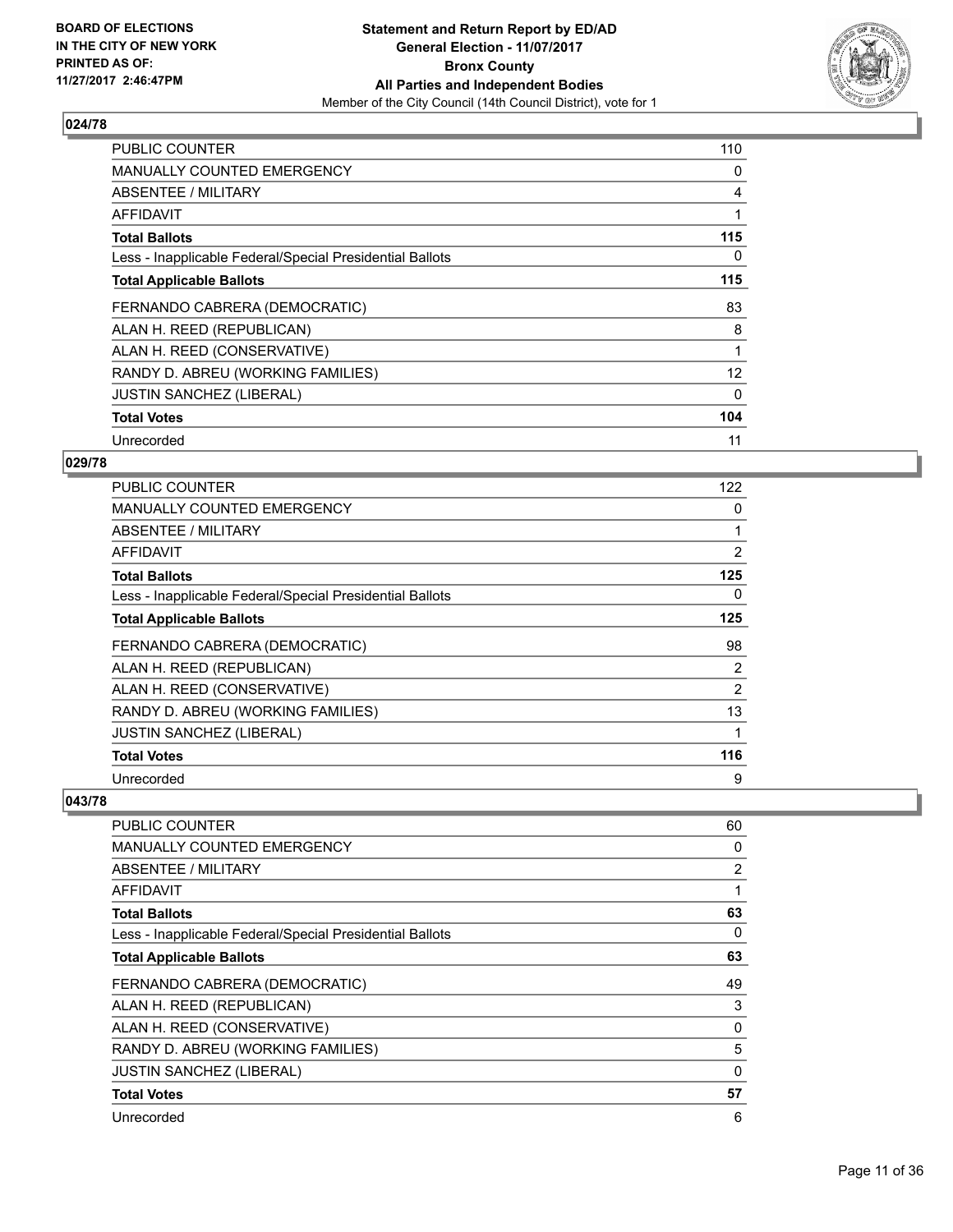

| <b>PUBLIC COUNTER</b>                                    | 104 |
|----------------------------------------------------------|-----|
| <b>MANUALLY COUNTED EMERGENCY</b>                        | 0   |
| <b>ABSENTEE / MILITARY</b>                               | 3   |
| AFFIDAVIT                                                |     |
| <b>Total Ballots</b>                                     | 108 |
| Less - Inapplicable Federal/Special Presidential Ballots | 0   |
| <b>Total Applicable Ballots</b>                          | 108 |
| FERNANDO CABRERA (DEMOCRATIC)                            | 78  |
| ALAN H. REED (REPUBLICAN)                                | 4   |
| ALAN H. REED (CONSERVATIVE)                              | 0   |
| RANDY D. ABREU (WORKING FAMILIES)                        | 19  |
| <b>JUSTIN SANCHEZ (LIBERAL)</b>                          | 0   |
| <b>Total Votes</b>                                       | 101 |
| Unrecorded                                               | 7   |

#### **045/78**

| PUBLIC COUNTER                                           | 109      |
|----------------------------------------------------------|----------|
| <b>MANUALLY COUNTED EMERGENCY</b>                        | 0        |
| ABSENTEE / MILITARY                                      | 0        |
| AFFIDAVIT                                                | 6        |
| <b>Total Ballots</b>                                     | 115      |
| Less - Inapplicable Federal/Special Presidential Ballots | 0        |
| <b>Total Applicable Ballots</b>                          | 115      |
| FERNANDO CABRERA (DEMOCRATIC)                            | 92       |
| ALAN H. REED (REPUBLICAN)                                | 3        |
| ALAN H. REED (CONSERVATIVE)                              |          |
| RANDY D. ABREU (WORKING FAMILIES)                        | 11       |
| <b>JUSTIN SANCHEZ (LIBERAL)</b>                          | $\Omega$ |
| <b>Total Votes</b>                                       | 107      |
| Unrecorded                                               | 8        |

| <b>PUBLIC COUNTER</b>                                    | 85 |
|----------------------------------------------------------|----|
| <b>MANUALLY COUNTED EMERGENCY</b>                        | 0  |
| ABSENTEE / MILITARY                                      | 2  |
| AFFIDAVIT                                                | 2  |
| <b>Total Ballots</b>                                     | 89 |
| Less - Inapplicable Federal/Special Presidential Ballots | 0  |
| <b>Total Applicable Ballots</b>                          | 89 |
| FERNANDO CABRERA (DEMOCRATIC)                            | 67 |
| ALAN H. REED (REPUBLICAN)                                |    |
| ALAN H. REED (CONSERVATIVE)                              |    |
| RANDY D. ABREU (WORKING FAMILIES)                        | 7  |
| <b>JUSTIN SANCHEZ (LIBERAL)</b>                          | 0  |
| <b>Total Votes</b>                                       | 76 |
| Unrecorded                                               | 13 |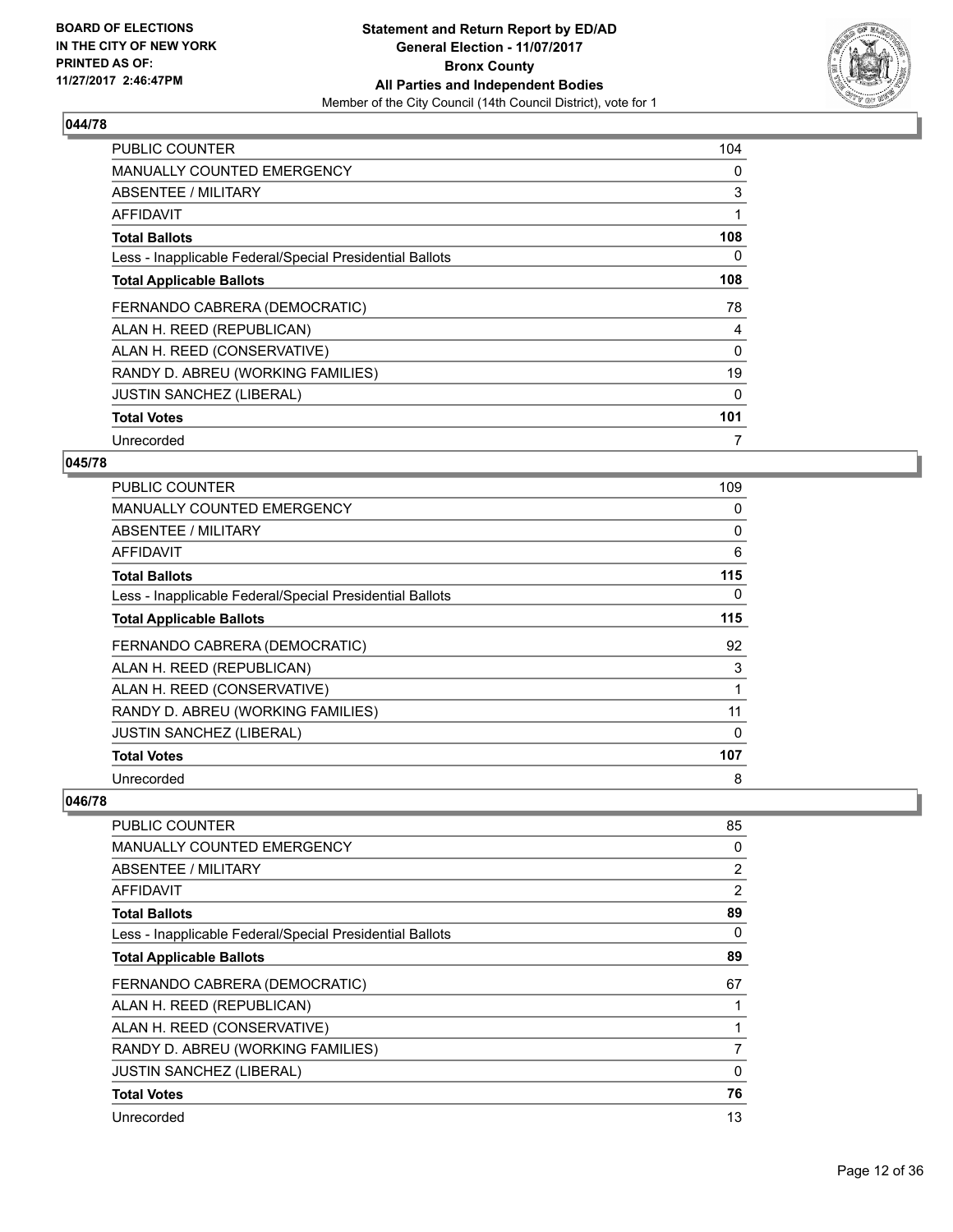

| <b>PUBLIC COUNTER</b>                                    | 116          |
|----------------------------------------------------------|--------------|
| <b>MANUALLY COUNTED EMERGENCY</b>                        | 0            |
| ABSENTEE / MILITARY                                      | 7            |
| <b>AFFIDAVIT</b>                                         | 1            |
| <b>Total Ballots</b>                                     | 124          |
| Less - Inapplicable Federal/Special Presidential Ballots | 0            |
| <b>Total Applicable Ballots</b>                          | 124          |
| FERNANDO CABRERA (DEMOCRATIC)                            | 89           |
| ALAN H. REED (REPUBLICAN)                                | 5            |
| ALAN H. REED (CONSERVATIVE)                              | 1            |
| RANDY D. ABREU (WORKING FAMILIES)                        | 13           |
| <b>JUSTIN SANCHEZ (LIBERAL)</b>                          | 3            |
| SHENIQUE BUTLER (WRITE-IN)                               | 1            |
| UNATTRIBUTABLE WRITE-IN (WRITE-IN)                       | $\mathbf{1}$ |
| <b>Total Votes</b>                                       | 113          |
| Unrecorded                                               | 11           |

| <b>PUBLIC COUNTER</b>                                    | 381 |
|----------------------------------------------------------|-----|
| <b>MANUALLY COUNTED EMERGENCY</b>                        | 0   |
| <b>ABSENTEE / MILITARY</b>                               | 8   |
| AFFIDAVIT                                                | 2   |
| <b>Total Ballots</b>                                     | 391 |
| Less - Inapplicable Federal/Special Presidential Ballots | 0   |
| <b>Total Applicable Ballots</b>                          | 391 |
| FERNANDO CABRERA (DEMOCRATIC)                            | 289 |
| ALAN H. REED (REPUBLICAN)                                | 15  |
| ALAN H. REED (CONSERVATIVE)                              | 4   |
| RANDY D. ABREU (WORKING FAMILIES)                        | 51  |
| <b>JUSTIN SANCHEZ (LIBERAL)</b>                          | 3   |
| <b>Total Votes</b>                                       | 362 |
| Unrecorded                                               | 29  |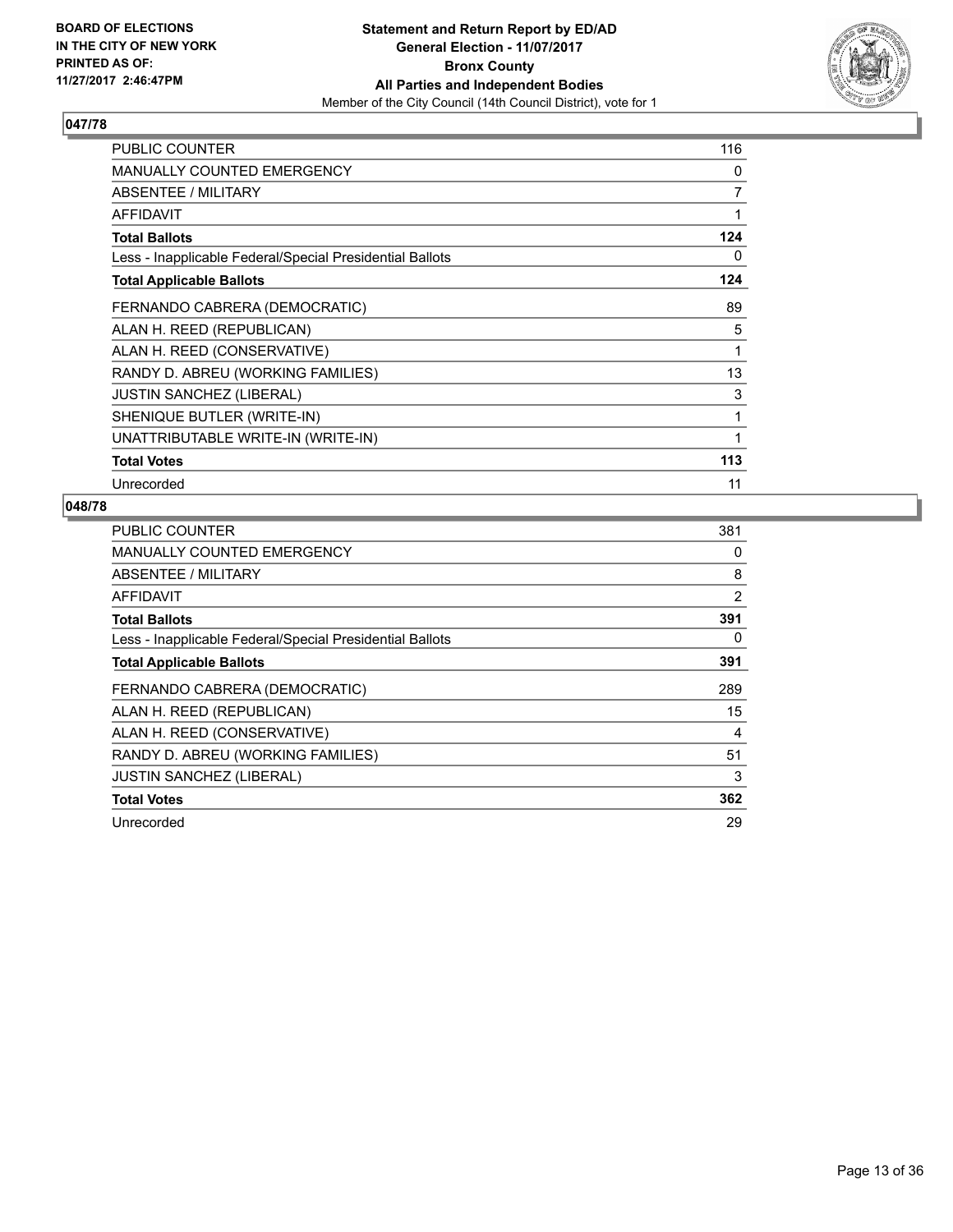

| <b>PUBLIC COUNTER</b>                                    | 221 |
|----------------------------------------------------------|-----|
| <b>MANUALLY COUNTED EMERGENCY</b>                        | 0   |
| <b>ABSENTEE / MILITARY</b>                               | 8   |
| <b>AFFIDAVIT</b>                                         | 2   |
| <b>Total Ballots</b>                                     | 231 |
| Less - Inapplicable Federal/Special Presidential Ballots | 0   |
| <b>Total Applicable Ballots</b>                          | 231 |
| FERNANDO CABRERA (DEMOCRATIC)                            | 182 |
| ALAN H. REED (REPUBLICAN)                                | 5   |
| ALAN H. REED (CONSERVATIVE)                              | 4   |
| RANDY D. ABREU (WORKING FAMILIES)                        | 20  |
| <b>JUSTIN SANCHEZ (LIBERAL)</b>                          |     |
| <b>Total Votes</b>                                       | 212 |
| Unrecorded                                               | 19  |

## **050/78**

| <b>PUBLIC COUNTER</b>                                    | 203 |
|----------------------------------------------------------|-----|
| MANUALLY COUNTED EMERGENCY                               | 0   |
| ABSENTEE / MILITARY                                      | 4   |
| AFFIDAVIT                                                | 2   |
| <b>Total Ballots</b>                                     | 209 |
| Less - Inapplicable Federal/Special Presidential Ballots | 0   |
| <b>Total Applicable Ballots</b>                          | 209 |
| FERNANDO CABRERA (DEMOCRATIC)                            | 156 |
| ALAN H. REED (REPUBLICAN)                                | 9   |
| ALAN H. REED (CONSERVATIVE)                              | 2   |
| RANDY D. ABREU (WORKING FAMILIES)                        | 27  |
| <b>JUSTIN SANCHEZ (LIBERAL)</b>                          | 6   |
| <b>Total Votes</b>                                       | 200 |
| Unrecorded                                               | 9   |

| <b>PUBLIC COUNTER</b>                                    | 132 |
|----------------------------------------------------------|-----|
| <b>MANUALLY COUNTED EMERGENCY</b>                        | 0   |
| <b>ABSENTEE / MILITARY</b>                               | 0   |
| AFFIDAVIT                                                | 2   |
| <b>Total Ballots</b>                                     | 134 |
| Less - Inapplicable Federal/Special Presidential Ballots | 0   |
| <b>Total Applicable Ballots</b>                          | 134 |
| FERNANDO CABRERA (DEMOCRATIC)                            | 110 |
| ALAN H. REED (REPUBLICAN)                                | 5   |
| ALAN H. REED (CONSERVATIVE)                              | 1   |
| RANDY D. ABREU (WORKING FAMILIES)                        | 12  |
| <b>JUSTIN SANCHEZ (LIBERAL)</b>                          |     |
| <b>Total Votes</b>                                       | 129 |
| Unrecorded                                               | 5   |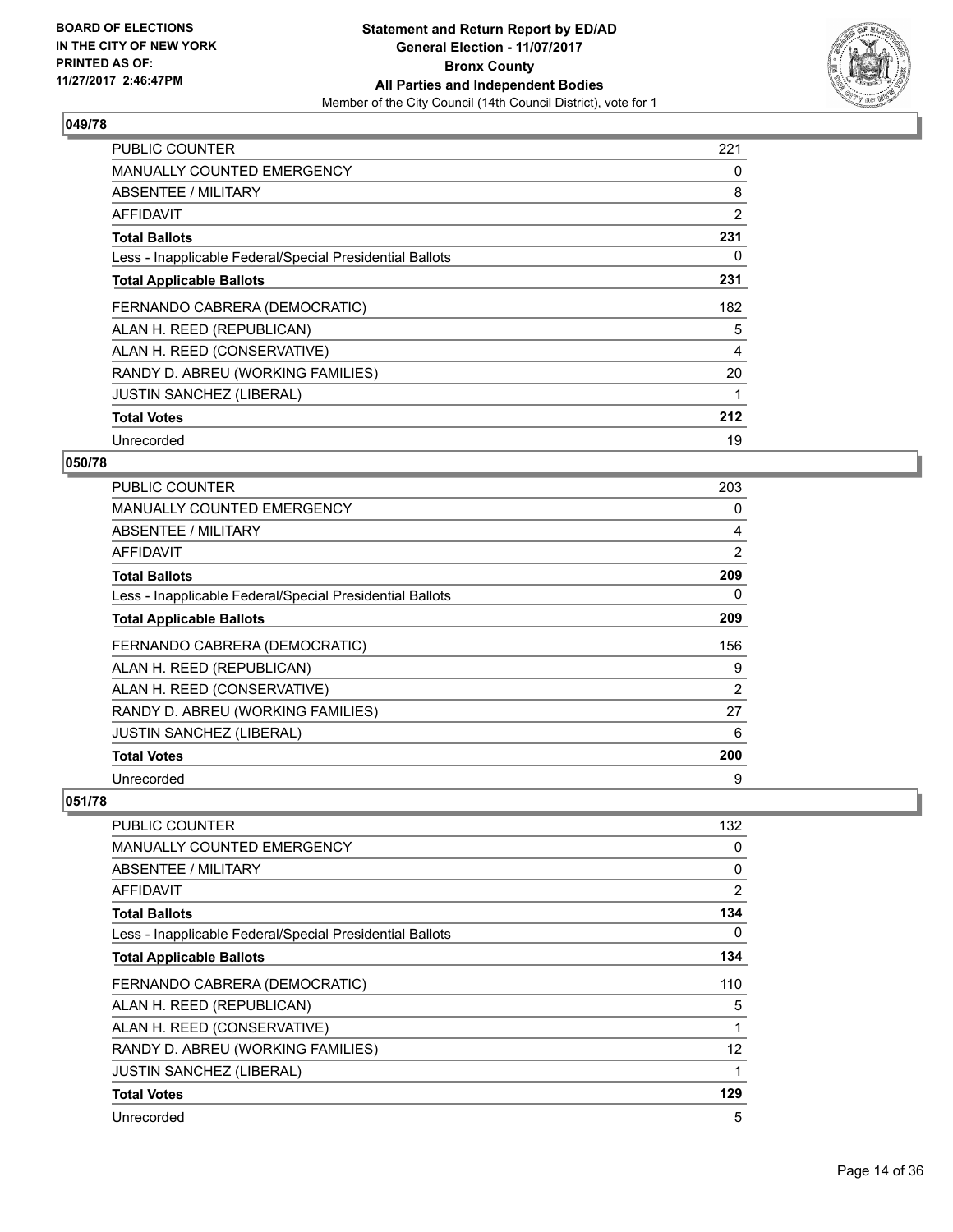

| <b>PUBLIC COUNTER</b>                                    | 127 |
|----------------------------------------------------------|-----|
| <b>MANUALLY COUNTED EMERGENCY</b>                        | 0   |
| <b>ABSENTEE / MILITARY</b>                               | 2   |
| <b>AFFIDAVIT</b>                                         |     |
| <b>Total Ballots</b>                                     | 130 |
| Less - Inapplicable Federal/Special Presidential Ballots | 0   |
| <b>Total Applicable Ballots</b>                          | 130 |
| FERNANDO CABRERA (DEMOCRATIC)                            | 85  |
| ALAN H. REED (REPUBLICAN)                                | 3   |
| ALAN H. REED (CONSERVATIVE)                              | 1   |
| RANDY D. ABREU (WORKING FAMILIES)                        | 17  |
| <b>JUSTIN SANCHEZ (LIBERAL)</b>                          | 2   |
| <b>Total Votes</b>                                       | 108 |
| Unrecorded                                               | 22  |

## **053/78**

| PUBLIC COUNTER                                           | 138            |
|----------------------------------------------------------|----------------|
| <b>MANUALLY COUNTED EMERGENCY</b>                        | 0              |
| ABSENTEE / MILITARY                                      | $\overline{2}$ |
| AFFIDAVIT                                                |                |
| <b>Total Ballots</b>                                     | 141            |
| Less - Inapplicable Federal/Special Presidential Ballots | 0              |
| <b>Total Applicable Ballots</b>                          | 141            |
| FERNANDO CABRERA (DEMOCRATIC)                            | 102            |
| ALAN H. REED (REPUBLICAN)                                | 4              |
| ALAN H. REED (CONSERVATIVE)                              | 2              |
| RANDY D. ABREU (WORKING FAMILIES)                        | 18             |
| <b>JUSTIN SANCHEZ (LIBERAL)</b>                          | 7              |
| <b>Total Votes</b>                                       | 133            |
| Unrecorded                                               | 8              |

| <b>PUBLIC COUNTER</b>                                    | 107 |
|----------------------------------------------------------|-----|
| <b>MANUALLY COUNTED EMERGENCY</b>                        | 0   |
| ABSENTEE / MILITARY                                      |     |
| <b>AFFIDAVIT</b>                                         |     |
| <b>Total Ballots</b>                                     | 109 |
| Less - Inapplicable Federal/Special Presidential Ballots | 0   |
| <b>Total Applicable Ballots</b>                          | 109 |
| FERNANDO CABRERA (DEMOCRATIC)                            | 76  |
| ALAN H. REED (REPUBLICAN)                                | 5   |
| ALAN H. REED (CONSERVATIVE)                              | 2   |
| RANDY D. ABREU (WORKING FAMILIES)                        | 14  |
| <b>JUSTIN SANCHEZ (LIBERAL)</b>                          | 3   |
| <b>Total Votes</b>                                       | 100 |
| Unrecorded                                               | 9   |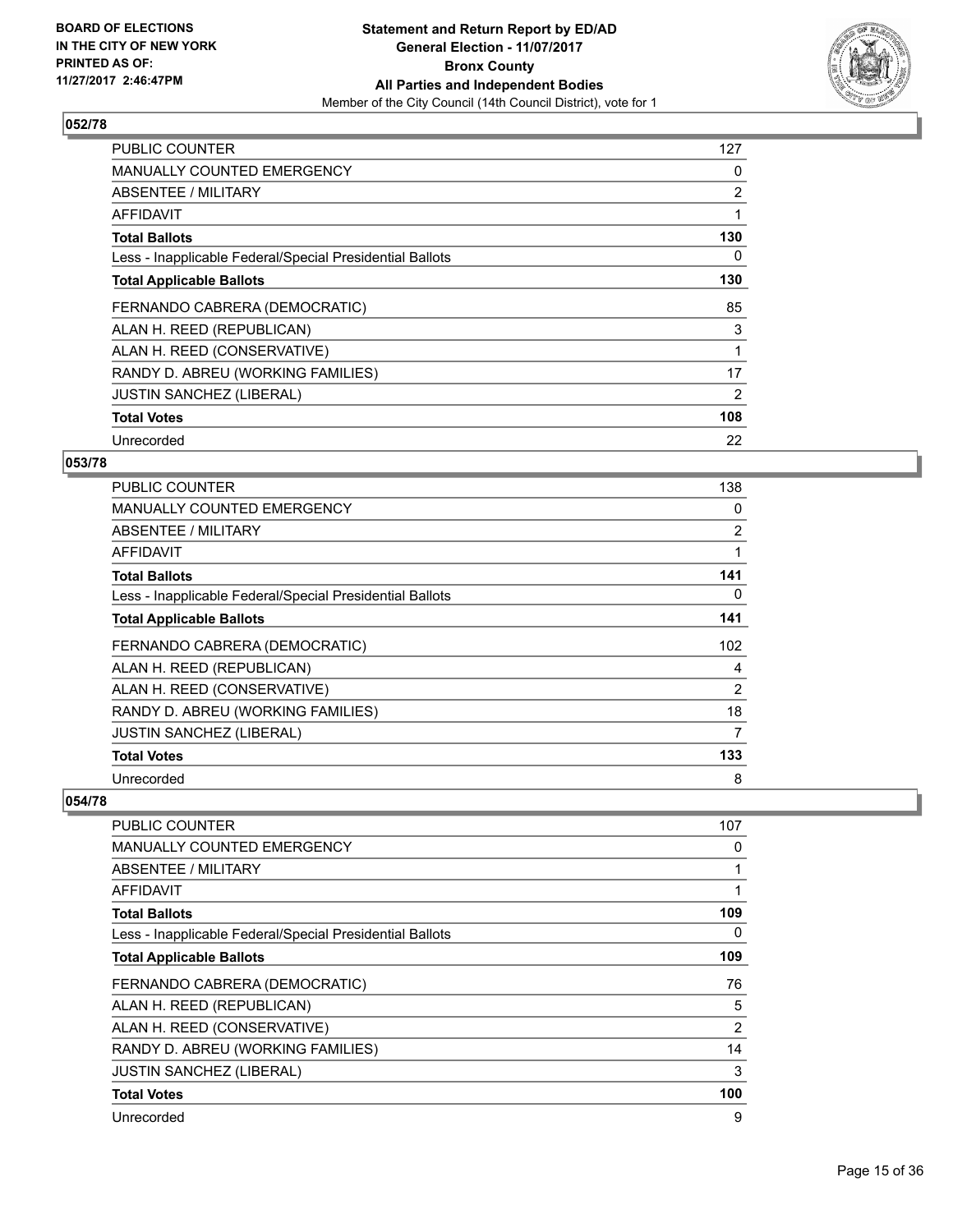

| <b>PUBLIC COUNTER</b>                                    | 118 |
|----------------------------------------------------------|-----|
| MANUALLY COUNTED EMERGENCY                               | 0   |
| <b>ABSENTEE / MILITARY</b>                               | 4   |
| AFFIDAVIT                                                |     |
| <b>Total Ballots</b>                                     | 123 |
| Less - Inapplicable Federal/Special Presidential Ballots | 0   |
| <b>Total Applicable Ballots</b>                          | 123 |
| FERNANDO CABRERA (DEMOCRATIC)                            | 97  |
| ALAN H. REED (REPUBLICAN)                                | 3   |
| ALAN H. REED (CONSERVATIVE)                              | 0   |
| RANDY D. ABREU (WORKING FAMILIES)                        | 12  |
| <b>JUSTIN SANCHEZ (LIBERAL)</b>                          |     |
| <b>Total Votes</b>                                       | 113 |
| Unrecorded                                               | 10  |

## **060/78**

| <b>PUBLIC COUNTER</b>                                    | 136 |
|----------------------------------------------------------|-----|
| <b>MANUALLY COUNTED EMERGENCY</b>                        | 0   |
| ABSENTEE / MILITARY                                      | 5   |
| AFFIDAVIT                                                | 4   |
| <b>Total Ballots</b>                                     | 145 |
| Less - Inapplicable Federal/Special Presidential Ballots | 0   |
| <b>Total Applicable Ballots</b>                          | 145 |
| FERNANDO CABRERA (DEMOCRATIC)                            | 103 |
| ALAN H. REED (REPUBLICAN)                                | 8   |
| ALAN H. REED (CONSERVATIVE)                              | 4   |
| RANDY D. ABREU (WORKING FAMILIES)                        | 18  |
| <b>JUSTIN SANCHEZ (LIBERAL)</b>                          |     |
| <b>Total Votes</b>                                       | 134 |
| Unrecorded                                               | 11  |

| PUBLIC COUNTER                                           | 93  |
|----------------------------------------------------------|-----|
| <b>MANUALLY COUNTED EMERGENCY</b>                        | 0   |
| <b>ABSENTEE / MILITARY</b>                               | 6   |
| AFFIDAVIT                                                |     |
| <b>Total Ballots</b>                                     | 100 |
| Less - Inapplicable Federal/Special Presidential Ballots | 0   |
| <b>Total Applicable Ballots</b>                          | 100 |
| FERNANDO CABRERA (DEMOCRATIC)                            | 79  |
| ALAN H. REED (REPUBLICAN)                                | 2   |
| ALAN H. REED (CONSERVATIVE)                              | 2   |
| RANDY D. ABREU (WORKING FAMILIES)                        | 10  |
| <b>JUSTIN SANCHEZ (LIBERAL)</b>                          | 2   |
| <b>Total Votes</b>                                       | 95  |
| Unrecorded                                               | 5   |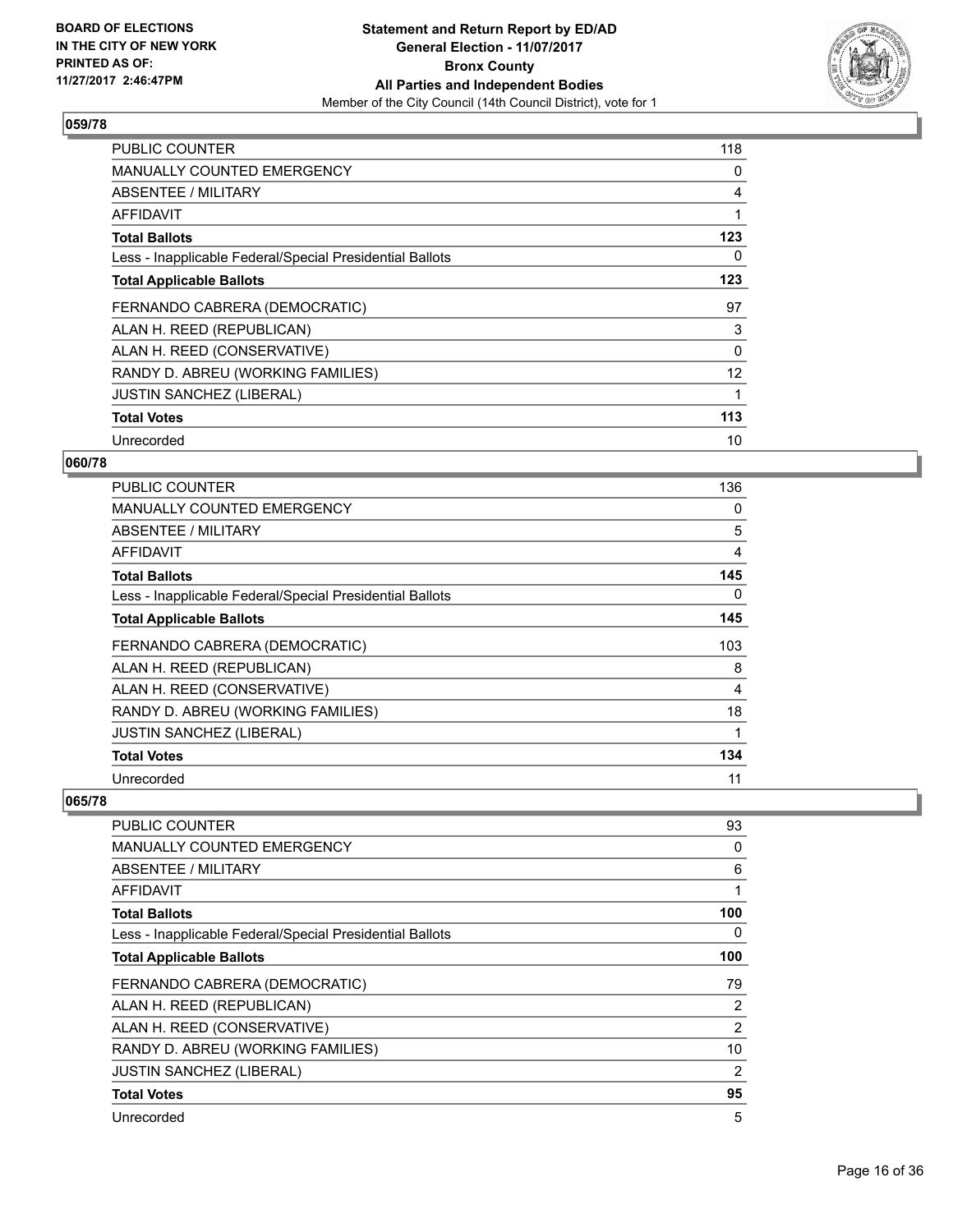

| <b>PUBLIC COUNTER</b>                                    | 100 |
|----------------------------------------------------------|-----|
| <b>MANUALLY COUNTED EMERGENCY</b>                        | 0   |
| <b>ABSENTEE / MILITARY</b>                               |     |
| AFFIDAVIT                                                | 0   |
| <b>Total Ballots</b>                                     | 101 |
| Less - Inapplicable Federal/Special Presidential Ballots | 0   |
| <b>Total Applicable Ballots</b>                          | 101 |
| FERNANDO CABRERA (DEMOCRATIC)                            | 75  |
| ALAN H. REED (REPUBLICAN)                                | 4   |
| ALAN H. REED (CONSERVATIVE)                              | 0   |
| RANDY D. ABREU (WORKING FAMILIES)                        | 15  |
| <b>JUSTIN SANCHEZ (LIBERAL)</b>                          | 2   |
| <b>Total Votes</b>                                       | 96  |
| Unrecorded                                               | 5   |

## **068/78**

| <b>PUBLIC COUNTER</b>                                    | 52 |
|----------------------------------------------------------|----|
| <b>MANUALLY COUNTED EMERGENCY</b>                        | 0  |
| ABSENTEE / MILITARY                                      | 25 |
| AFFIDAVIT                                                | 0  |
| <b>Total Ballots</b>                                     | 77 |
| Less - Inapplicable Federal/Special Presidential Ballots | 0  |
| <b>Total Applicable Ballots</b>                          | 77 |
| FERNANDO CABRERA (DEMOCRATIC)                            | 59 |
| ALAN H. REED (REPUBLICAN)                                | 2  |
| ALAN H. REED (CONSERVATIVE)                              |    |
| RANDY D. ABREU (WORKING FAMILIES)                        | 9  |
| JUSTIN SANCHEZ (LIBERAL)                                 |    |
| <b>Total Votes</b>                                       | 72 |
| Unrecorded                                               | 5  |

| <b>PUBLIC COUNTER</b>                                    | 59       |
|----------------------------------------------------------|----------|
| <b>MANUALLY COUNTED EMERGENCY</b>                        | 0        |
| ABSENTEE / MILITARY                                      | 2        |
| AFFIDAVIT                                                | 0        |
| <b>Total Ballots</b>                                     | 61       |
| Less - Inapplicable Federal/Special Presidential Ballots | 0        |
| <b>Total Applicable Ballots</b>                          | 61       |
| FERNANDO CABRERA (DEMOCRATIC)                            | 40       |
| ALAN H. REED (REPUBLICAN)                                | 2        |
| ALAN H. REED (CONSERVATIVE)                              | $\Omega$ |
| RANDY D. ABREU (WORKING FAMILIES)                        | 12       |
| <b>JUSTIN SANCHEZ (LIBERAL)</b>                          | $\Omega$ |
| <b>Total Votes</b>                                       | 54       |
| Unrecorded                                               | 7        |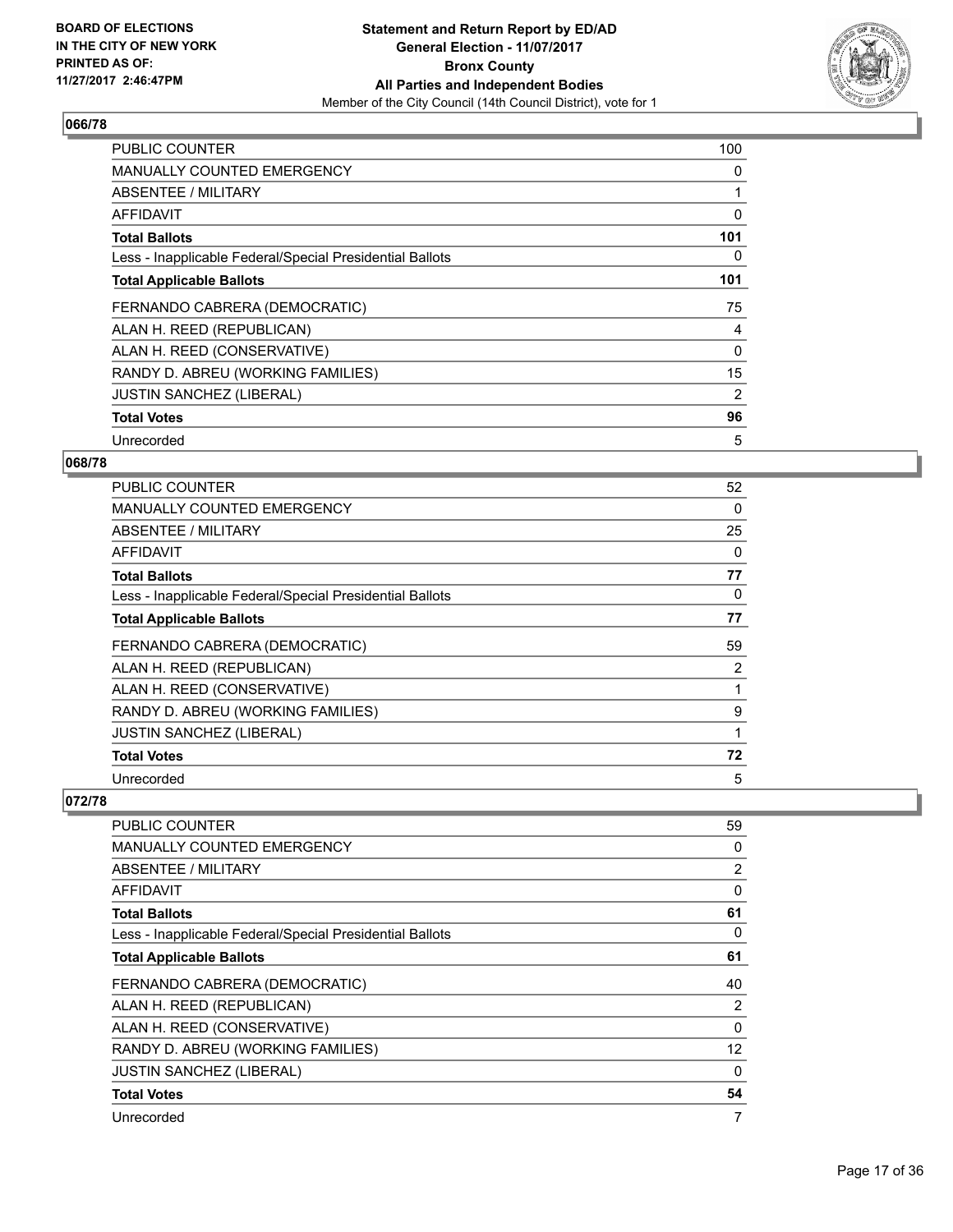

| <b>PUBLIC COUNTER</b>                                    | 128 |
|----------------------------------------------------------|-----|
| <b>MANUALLY COUNTED EMERGENCY</b>                        | 0   |
| <b>ABSENTEE / MILITARY</b>                               | 78  |
| AFFIDAVIT                                                | 6   |
| <b>Total Ballots</b>                                     | 212 |
| Less - Inapplicable Federal/Special Presidential Ballots | 0   |
| <b>Total Applicable Ballots</b>                          | 212 |
| FERNANDO CABRERA (DEMOCRATIC)                            | 161 |
| ALAN H. REED (REPUBLICAN)                                | 10  |
| ALAN H. REED (CONSERVATIVE)                              | 2   |
| RANDY D. ABREU (WORKING FAMILIES)                        | 18  |
| <b>JUSTIN SANCHEZ (LIBERAL)</b>                          | 6   |
| <b>Total Votes</b>                                       | 197 |
|                                                          |     |

## **002/81**

| <b>PUBLIC COUNTER</b>                                    | 169 |
|----------------------------------------------------------|-----|
| <b>MANUALLY COUNTED EMERGENCY</b>                        | 0   |
| ABSENTEE / MILITARY                                      | 5   |
| AFFIDAVIT                                                | 0   |
| <b>Total Ballots</b>                                     | 174 |
| Less - Inapplicable Federal/Special Presidential Ballots | 0   |
| <b>Total Applicable Ballots</b>                          | 174 |
| FERNANDO CABRERA (DEMOCRATIC)                            | 122 |
| ALAN H. REED (REPUBLICAN)                                | 9   |
| ALAN H. REED (CONSERVATIVE)                              | 5   |
| RANDY D. ABREU (WORKING FAMILIES)                        | 25  |
| <b>JUSTIN SANCHEZ (LIBERAL)</b>                          | 2   |
| <b>Total Votes</b>                                       | 163 |
| Unrecorded                                               | 11  |

| <b>PUBLIC COUNTER</b>                                    | 138            |
|----------------------------------------------------------|----------------|
| <b>MANUALLY COUNTED EMERGENCY</b>                        | 0              |
| <b>ABSENTEE / MILITARY</b>                               | 3              |
| <b>AFFIDAVIT</b>                                         | 4              |
| <b>Total Ballots</b>                                     | 145            |
| Less - Inapplicable Federal/Special Presidential Ballots | 0              |
| <b>Total Applicable Ballots</b>                          | 145            |
| FERNANDO CABRERA (DEMOCRATIC)                            | 101            |
| ALAN H. REED (REPUBLICAN)                                | 4              |
| ALAN H. REED (CONSERVATIVE)                              | 0              |
| RANDY D. ABREU (WORKING FAMILIES)                        | 26             |
| <b>JUSTIN SANCHEZ (LIBERAL)</b>                          | $\overline{2}$ |
| <b>Total Votes</b>                                       | 133            |
| Unrecorded                                               | 12             |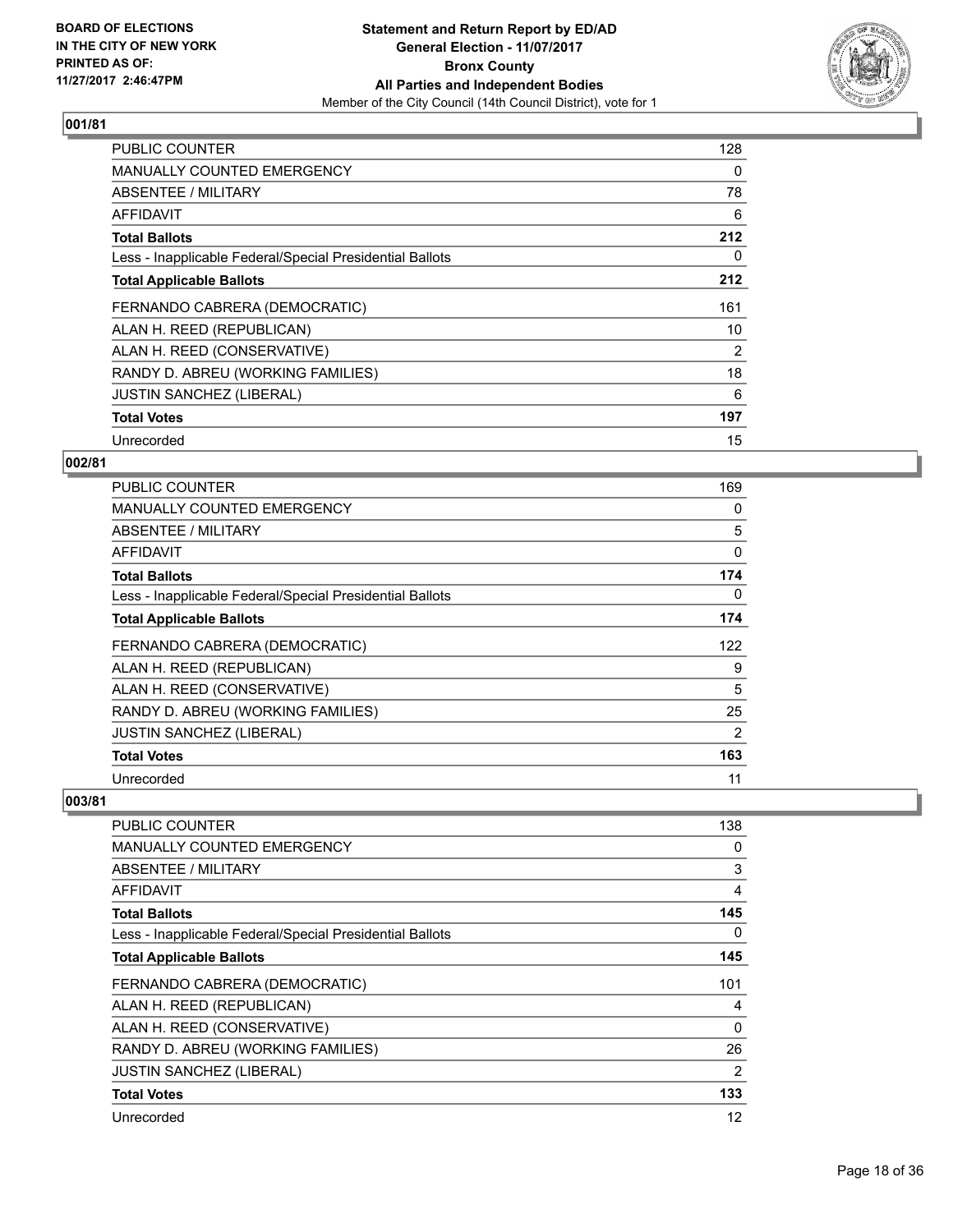

| <b>PUBLIC COUNTER</b>                                    | 148 |
|----------------------------------------------------------|-----|
| <b>MANUALLY COUNTED EMERGENCY</b>                        | 0   |
| <b>ABSENTEE / MILITARY</b>                               | 2   |
| AFFIDAVIT                                                | 3   |
| <b>Total Ballots</b>                                     | 153 |
| Less - Inapplicable Federal/Special Presidential Ballots | 0   |
| <b>Total Applicable Ballots</b>                          | 153 |
| FERNANDO CABRERA (DEMOCRATIC)                            | 99  |
| ALAN H. REED (REPUBLICAN)                                | 3   |
| ALAN H. REED (CONSERVATIVE)                              | 2   |
| RANDY D. ABREU (WORKING FAMILIES)                        | 26  |
| <b>JUSTIN SANCHEZ (LIBERAL)</b>                          |     |
| <b>Total Votes</b>                                       | 131 |
| Unrecorded                                               | 22  |

## **005/81**

| <b>PUBLIC COUNTER</b>                                    | 164 |
|----------------------------------------------------------|-----|
| <b>MANUALLY COUNTED EMERGENCY</b>                        | 0   |
| ABSENTEE / MILITARY                                      | 5   |
| AFFIDAVIT                                                | 3   |
| <b>Total Ballots</b>                                     | 172 |
| Less - Inapplicable Federal/Special Presidential Ballots | 0   |
| <b>Total Applicable Ballots</b>                          | 172 |
| FERNANDO CABRERA (DEMOCRATIC)                            | 108 |
| ALAN H. REED (REPUBLICAN)                                | 12  |
| ALAN H. REED (CONSERVATIVE)                              | 3   |
| RANDY D. ABREU (WORKING FAMILIES)                        | 25  |
| <b>JUSTIN SANCHEZ (LIBERAL)</b>                          | 8   |
| <b>Total Votes</b>                                       | 156 |
| Unrecorded                                               | 16  |

| PUBLIC COUNTER                                           | 218 |
|----------------------------------------------------------|-----|
| MANUALLY COUNTED EMERGENCY                               | 0   |
| ABSENTEE / MILITARY                                      | 0   |
| AFFIDAVIT                                                |     |
| <b>Total Ballots</b>                                     | 219 |
| Less - Inapplicable Federal/Special Presidential Ballots | 0   |
| <b>Total Applicable Ballots</b>                          | 219 |
| FERNANDO CABRERA (DEMOCRATIC)                            | 151 |
| ALAN H. REED (REPUBLICAN)                                | 19  |
| ALAN H. REED (CONSERVATIVE)                              | 0   |
| RANDY D. ABREU (WORKING FAMILIES)                        | 29  |
| <b>JUSTIN SANCHEZ (LIBERAL)</b>                          | 9   |
| <b>Total Votes</b>                                       | 208 |
| Unrecorded                                               | 11  |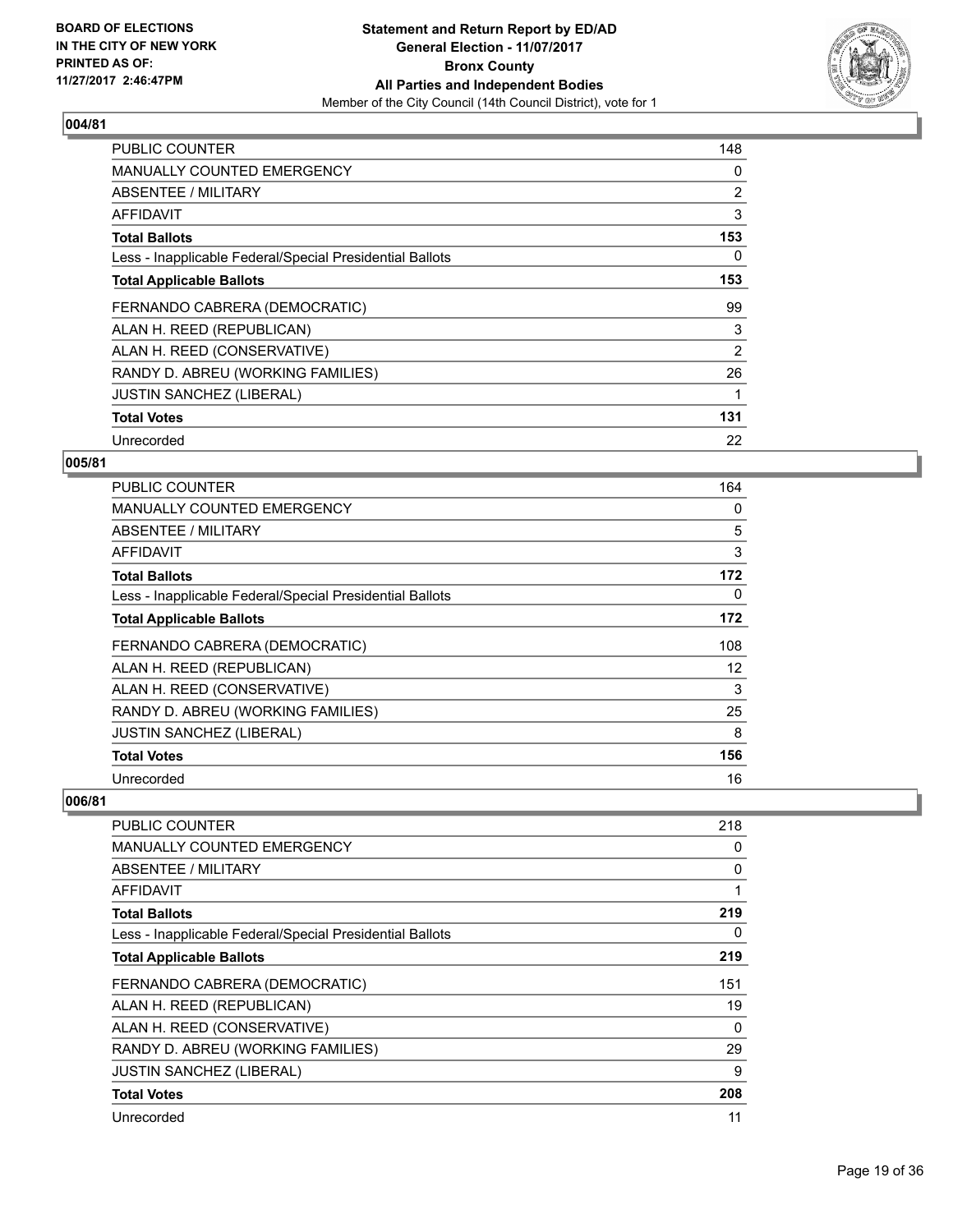

| <b>PUBLIC COUNTER</b>                                    | 158            |
|----------------------------------------------------------|----------------|
| <b>MANUALLY COUNTED EMERGENCY</b>                        | 0              |
| <b>ABSENTEE / MILITARY</b>                               | 4              |
| AFFIDAVIT                                                | $\overline{2}$ |
| <b>Total Ballots</b>                                     | 164            |
| Less - Inapplicable Federal/Special Presidential Ballots | 0              |
| <b>Total Applicable Ballots</b>                          | 164            |
| FERNANDO CABRERA (DEMOCRATIC)                            | 112            |
| ALAN H. REED (REPUBLICAN)                                | 13             |
| ALAN H. REED (CONSERVATIVE)                              |                |
| RANDY D. ABREU (WORKING FAMILIES)                        | 18             |
| <b>JUSTIN SANCHEZ (LIBERAL)</b>                          | 5              |
| <b>Total Votes</b>                                       | 149            |
| Unrecorded                                               | 15             |

## **008/81**

| <b>PUBLIC COUNTER</b>                                    | 107            |
|----------------------------------------------------------|----------------|
| <b>MANUALLY COUNTED EMERGENCY</b>                        | 0              |
| ABSENTEE / MILITARY                                      | $\overline{2}$ |
| AFFIDAVIT                                                | $\Omega$       |
| <b>Total Ballots</b>                                     | 109            |
| Less - Inapplicable Federal/Special Presidential Ballots | 0              |
| <b>Total Applicable Ballots</b>                          | 109            |
| FERNANDO CABRERA (DEMOCRATIC)                            | 85             |
| ALAN H. REED (REPUBLICAN)                                | 3              |
| ALAN H. REED (CONSERVATIVE)                              |                |
| RANDY D. ABREU (WORKING FAMILIES)                        | 9              |
| <b>JUSTIN SANCHEZ (LIBERAL)</b>                          | 1              |
| <b>Total Votes</b>                                       | 99             |
| Unrecorded                                               | 10             |

| <b>PUBLIC COUNTER</b>                                    | 134         |
|----------------------------------------------------------|-------------|
| <b>MANUALLY COUNTED EMERGENCY</b>                        | 0           |
| ABSENTEE / MILITARY                                      | 0           |
| <b>AFFIDAVIT</b>                                         | 1           |
| <b>Total Ballots</b>                                     | 135         |
| Less - Inapplicable Federal/Special Presidential Ballots | 0           |
| <b>Total Applicable Ballots</b>                          | 135         |
| FERNANDO CABRERA (DEMOCRATIC)                            | 107         |
| ALAN H. REED (REPUBLICAN)                                | 4           |
| ALAN H. REED (CONSERVATIVE)                              | 0           |
| RANDY D. ABREU (WORKING FAMILIES)                        | 7           |
| <b>JUSTIN SANCHEZ (LIBERAL)</b>                          | 2           |
| DON GARRITY (WRITE-IN)                                   | $\mathbf 1$ |
| <b>Total Votes</b>                                       | 121         |
| Unrecorded                                               | 14          |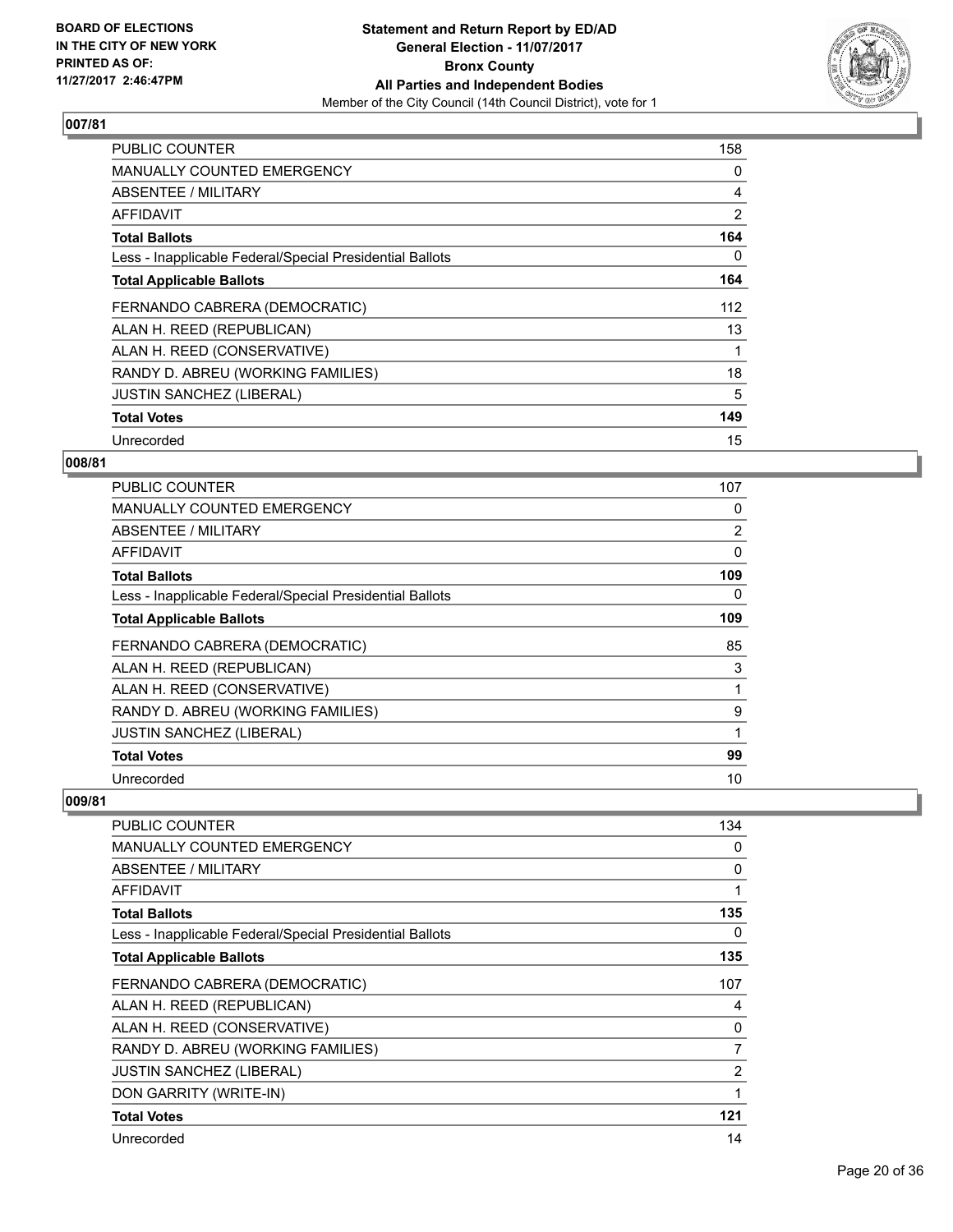

| <b>Total Votes</b>                                       | 0 |
|----------------------------------------------------------|---|
| <b>JUSTIN SANCHEZ (LIBERAL)</b>                          | 0 |
| RANDY D. ABREU (WORKING FAMILIES)                        | 0 |
| ALAN H. REED (CONSERVATIVE)                              | 0 |
| ALAN H. REED (REPUBLICAN)                                | 0 |
| FERNANDO CABRERA (DEMOCRATIC)                            | 0 |
| <b>Total Applicable Ballots</b>                          | 0 |
| Less - Inapplicable Federal/Special Presidential Ballots | 0 |
| <b>Total Ballots</b>                                     | 0 |
| <b>AFFIDAVIT</b>                                         | 0 |
| ABSENTEE / MILITARY                                      | 0 |
| MANUALLY COUNTED EMERGENCY                               | 0 |
| <b>PUBLIC COUNTER</b>                                    | 0 |

#### **038/81**

| <b>PUBLIC COUNTER</b>                                    | 249 |
|----------------------------------------------------------|-----|
| <b>MANUALLY COUNTED EMERGENCY</b>                        | 0   |
| ABSENTEE / MILITARY                                      | 6   |
| AFFIDAVIT                                                | 9   |
| <b>Total Ballots</b>                                     | 264 |
| Less - Inapplicable Federal/Special Presidential Ballots | 0   |
| <b>Total Applicable Ballots</b>                          | 264 |
| FERNANDO CABRERA (DEMOCRATIC)                            | 180 |
| ALAN H. REED (REPUBLICAN)                                | 14  |
| ALAN H. REED (CONSERVATIVE)                              | 1   |
| RANDY D. ABREU (WORKING FAMILIES)                        | 32  |
| <b>JUSTIN SANCHEZ (LIBERAL)</b>                          | 8   |
| <b>Total Votes</b>                                       | 235 |
| Unrecorded                                               | 29  |

| PUBLIC COUNTER                                           | 64 |
|----------------------------------------------------------|----|
| <b>MANUALLY COUNTED EMERGENCY</b>                        | 0  |
| ABSENTEE / MILITARY                                      | 1  |
| AFFIDAVIT                                                | 3  |
| <b>Total Ballots</b>                                     | 68 |
| Less - Inapplicable Federal/Special Presidential Ballots | 0  |
| <b>Total Applicable Ballots</b>                          | 68 |
| FERNANDO CABRERA (DEMOCRATIC)                            | 43 |
| ALAN H. REED (REPUBLICAN)                                | 6  |
| ALAN H. REED (CONSERVATIVE)                              | 2  |
| RANDY D. ABREU (WORKING FAMILIES)                        | 12 |
| <b>JUSTIN SANCHEZ (LIBERAL)</b>                          |    |
| <b>Total Votes</b>                                       | 64 |
| Unrecorded                                               | 4  |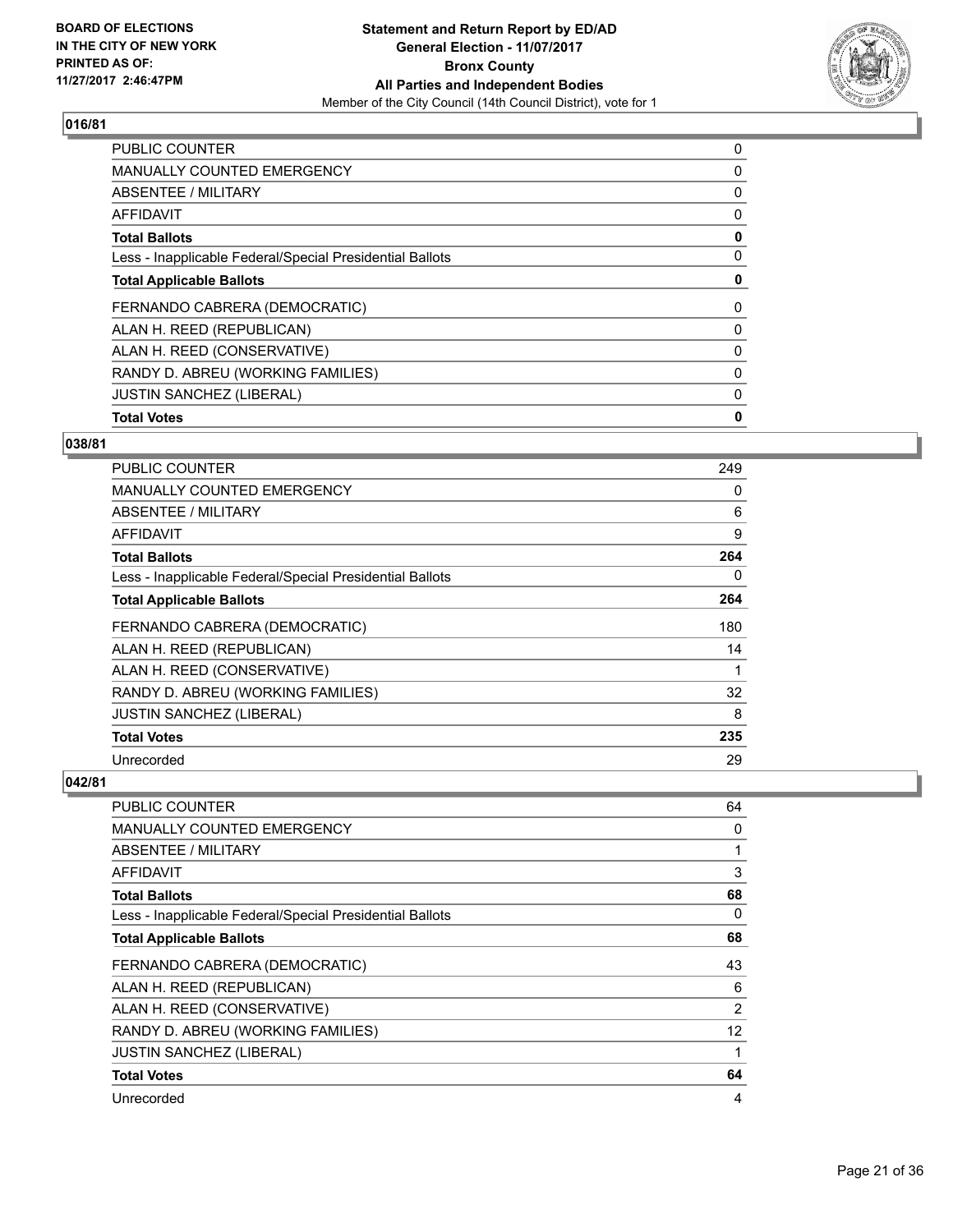

| <b>PUBLIC COUNTER</b>                                    | 117            |
|----------------------------------------------------------|----------------|
| <b>MANUALLY COUNTED EMERGENCY</b>                        | 0              |
| <b>ABSENTEE / MILITARY</b>                               | 2              |
| <b>AFFIDAVIT</b>                                         | 3              |
| <b>Total Ballots</b>                                     | 122            |
| Less - Inapplicable Federal/Special Presidential Ballots | 0              |
| <b>Total Applicable Ballots</b>                          | 122            |
| FERNANDO CABRERA (DEMOCRATIC)                            | 112            |
| ALAN H. REED (REPUBLICAN)                                |                |
| ALAN H. REED (CONSERVATIVE)                              |                |
| RANDY D. ABREU (WORKING FAMILIES)                        | $\overline{2}$ |
| <b>JUSTIN SANCHEZ (LIBERAL)</b>                          | 0              |
| <b>Total Votes</b>                                       | 116            |
| Unrecorded                                               | 6              |

## **002/86**

| <b>PUBLIC COUNTER</b>                                    | 132            |
|----------------------------------------------------------|----------------|
| MANUALLY COUNTED EMERGENCY                               | 0              |
| ABSENTEE / MILITARY                                      | $\overline{2}$ |
| AFFIDAVIT                                                | 0              |
| <b>Total Ballots</b>                                     | 134            |
| Less - Inapplicable Federal/Special Presidential Ballots | 0              |
| <b>Total Applicable Ballots</b>                          | 134            |
| FERNANDO CABRERA (DEMOCRATIC)                            | 121            |
| ALAN H. REED (REPUBLICAN)                                |                |
| ALAN H. REED (CONSERVATIVE)                              | 0              |
| RANDY D. ABREU (WORKING FAMILIES)                        | 8              |
| JUSTIN SANCHEZ (LIBERAL)                                 | 0              |
| <b>Total Votes</b>                                       | 130            |
| Unrecorded                                               | 4              |

| <b>PUBLIC COUNTER</b>                                    | 119          |
|----------------------------------------------------------|--------------|
| <b>MANUALLY COUNTED EMERGENCY</b>                        | 0            |
| <b>ABSENTEE / MILITARY</b>                               | 5            |
| AFFIDAVIT                                                | 0            |
| <b>Total Ballots</b>                                     | 124          |
| Less - Inapplicable Federal/Special Presidential Ballots | 0            |
| <b>Total Applicable Ballots</b>                          | 124          |
| FERNANDO CABRERA (DEMOCRATIC)                            | 100          |
| ALAN H. REED (REPUBLICAN)                                | 6            |
| ALAN H. REED (CONSERVATIVE)                              | $\mathbf{1}$ |
| RANDY D. ABREU (WORKING FAMILIES)                        | 8            |
| <b>JUSTIN SANCHEZ (LIBERAL)</b>                          | 1            |
| <b>Total Votes</b>                                       | 116          |
| Unrecorded                                               | 8            |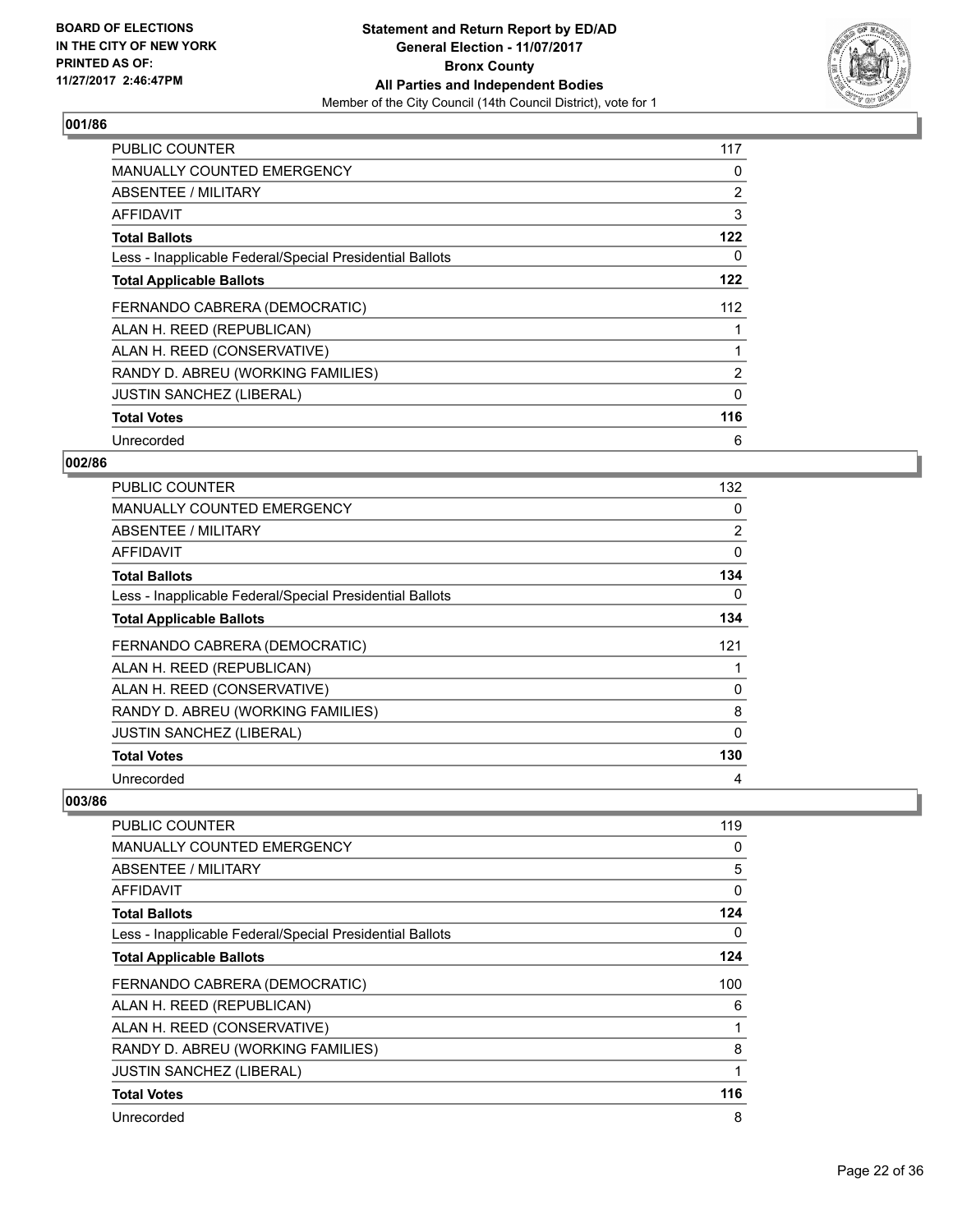

| <b>PUBLIC COUNTER</b>                                    | 79             |
|----------------------------------------------------------|----------------|
| <b>MANUALLY COUNTED EMERGENCY</b>                        | 0              |
| <b>ABSENTEE / MILITARY</b>                               | 2              |
| AFFIDAVIT                                                | $\overline{2}$ |
| <b>Total Ballots</b>                                     | 83             |
| Less - Inapplicable Federal/Special Presidential Ballots | 0              |
| <b>Total Applicable Ballots</b>                          | 83             |
| FERNANDO CABRERA (DEMOCRATIC)                            | 68             |
| ALAN H. REED (REPUBLICAN)                                | 3              |
| ALAN H. REED (CONSERVATIVE)                              | 0              |
| RANDY D. ABREU (WORKING FAMILIES)                        | 5              |
| <b>JUSTIN SANCHEZ (LIBERAL)</b>                          | 2              |
| <b>Total Votes</b>                                       | 78             |
| Unrecorded                                               | 5              |

## **005/86**

| <b>PUBLIC COUNTER</b>                                    | 95             |
|----------------------------------------------------------|----------------|
| <b>MANUALLY COUNTED EMERGENCY</b>                        | 0              |
| ABSENTEE / MILITARY                                      | $\overline{2}$ |
| AFFIDAVIT                                                |                |
| <b>Total Ballots</b>                                     | 98             |
| Less - Inapplicable Federal/Special Presidential Ballots | 0              |
| <b>Total Applicable Ballots</b>                          | 98             |
| FERNANDO CABRERA (DEMOCRATIC)                            | 79             |
| ALAN H. REED (REPUBLICAN)                                | 2              |
| ALAN H. REED (CONSERVATIVE)                              | 0              |
| RANDY D. ABREU (WORKING FAMILIES)                        | 8              |
| <b>JUSTIN SANCHEZ (LIBERAL)</b>                          | $\Omega$       |
| <b>Total Votes</b>                                       | 89             |
| Unrecorded                                               | 9              |

| <b>PUBLIC COUNTER</b>                                    | 142            |
|----------------------------------------------------------|----------------|
| <b>MANUALLY COUNTED EMERGENCY</b>                        | 0              |
| <b>ABSENTEE / MILITARY</b>                               | 7              |
| <b>AFFIDAVIT</b>                                         | 0              |
| <b>Total Ballots</b>                                     | 149            |
| Less - Inapplicable Federal/Special Presidential Ballots | 0              |
| <b>Total Applicable Ballots</b>                          | 149            |
| FERNANDO CABRERA (DEMOCRATIC)                            | 127            |
| ALAN H. REED (REPUBLICAN)                                | 1              |
| ALAN H. REED (CONSERVATIVE)                              | $\mathbf{1}$   |
| RANDY D. ABREU (WORKING FAMILIES)                        | 8              |
| <b>JUSTIN SANCHEZ (LIBERAL)</b>                          | $\overline{2}$ |
| <b>Total Votes</b>                                       | 139            |
| Unrecorded                                               | 10             |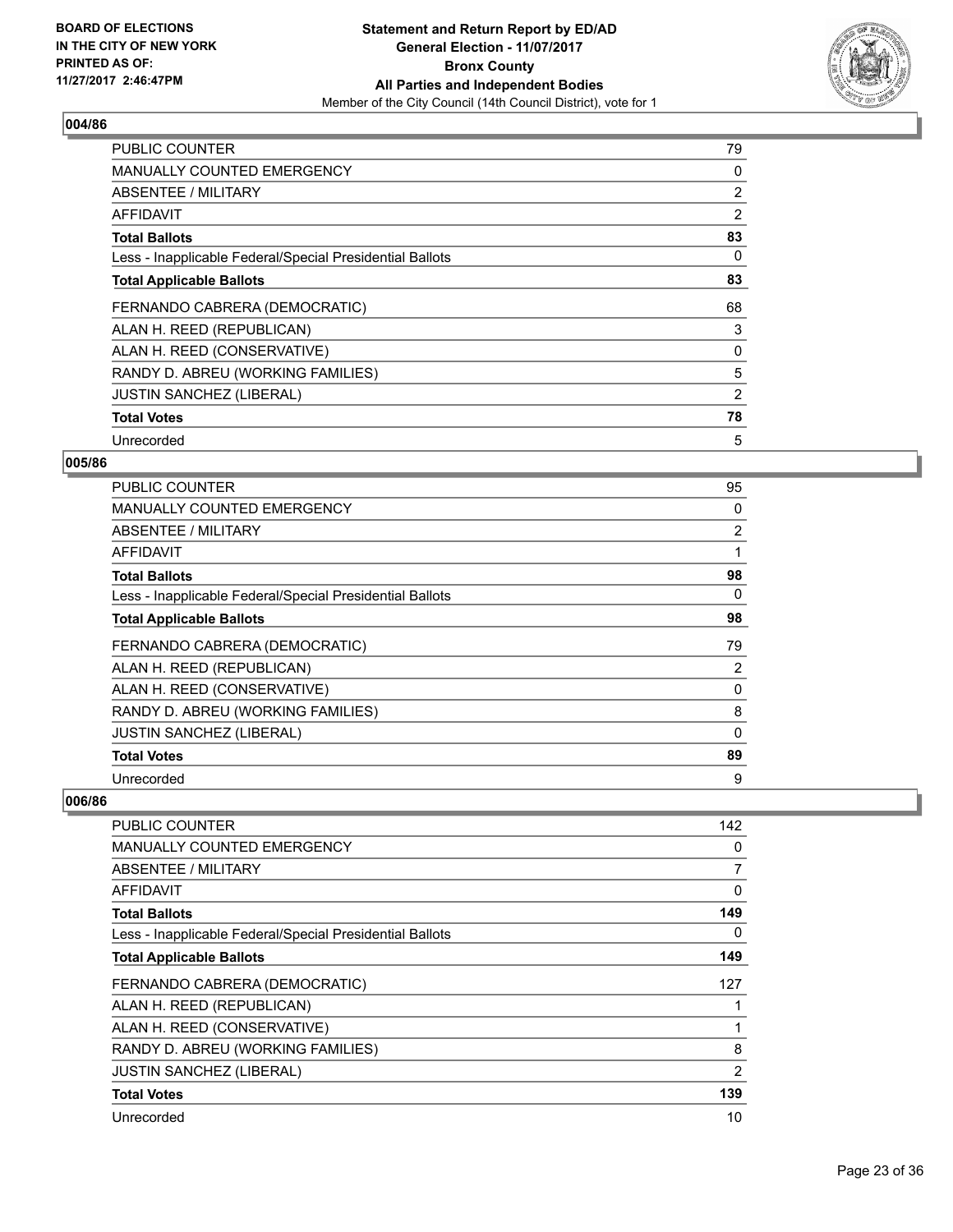

| <b>PUBLIC COUNTER</b>                                    | 129      |
|----------------------------------------------------------|----------|
| <b>MANUALLY COUNTED EMERGENCY</b>                        | 0        |
| <b>ABSENTEE / MILITARY</b>                               | 2        |
| AFFIDAVIT                                                | 3        |
| <b>Total Ballots</b>                                     | 134      |
| Less - Inapplicable Federal/Special Presidential Ballots | 0        |
| <b>Total Applicable Ballots</b>                          | 134      |
| FERNANDO CABRERA (DEMOCRATIC)                            | 119      |
| ALAN H. REED (REPUBLICAN)                                | 3        |
| ALAN H. REED (CONSERVATIVE)                              |          |
| RANDY D. ABREU (WORKING FAMILIES)                        | 5        |
| <b>JUSTIN SANCHEZ (LIBERAL)</b>                          | $\Omega$ |
| <b>Total Votes</b>                                       | 128      |
| Unrecorded                                               | 6        |

## **008/86**

| <b>PUBLIC COUNTER</b>                                    | 157 |
|----------------------------------------------------------|-----|
| <b>MANUALLY COUNTED EMERGENCY</b>                        | 0   |
| ABSENTEE / MILITARY                                      | 5   |
| AFFIDAVIT                                                | 6   |
| <b>Total Ballots</b>                                     | 168 |
| Less - Inapplicable Federal/Special Presidential Ballots | 0   |
| <b>Total Applicable Ballots</b>                          | 168 |
| FERNANDO CABRERA (DEMOCRATIC)                            | 136 |
| ALAN H. REED (REPUBLICAN)                                |     |
| ALAN H. REED (CONSERVATIVE)                              | 0   |
| RANDY D. ABREU (WORKING FAMILIES)                        | 18  |
| <b>JUSTIN SANCHEZ (LIBERAL)</b>                          | 6   |
| <b>Total Votes</b>                                       | 161 |
| Unrecorded                                               |     |

| <b>PUBLIC COUNTER</b>                                    | 141            |
|----------------------------------------------------------|----------------|
| <b>MANUALLY COUNTED EMERGENCY</b>                        | 0              |
| <b>ABSENTEE / MILITARY</b>                               | 4              |
| AFFIDAVIT                                                | $\overline{2}$ |
| <b>Total Ballots</b>                                     | 147            |
| Less - Inapplicable Federal/Special Presidential Ballots | 0              |
| <b>Total Applicable Ballots</b>                          | 147            |
| FERNANDO CABRERA (DEMOCRATIC)                            | 120            |
| ALAN H. REED (REPUBLICAN)                                | 4              |
| ALAN H. REED (CONSERVATIVE)                              | 0              |
| RANDY D. ABREU (WORKING FAMILIES)                        | 10             |
| <b>JUSTIN SANCHEZ (LIBERAL)</b>                          | $\overline{2}$ |
| <b>Total Votes</b>                                       | 136            |
| Unrecorded                                               | 11             |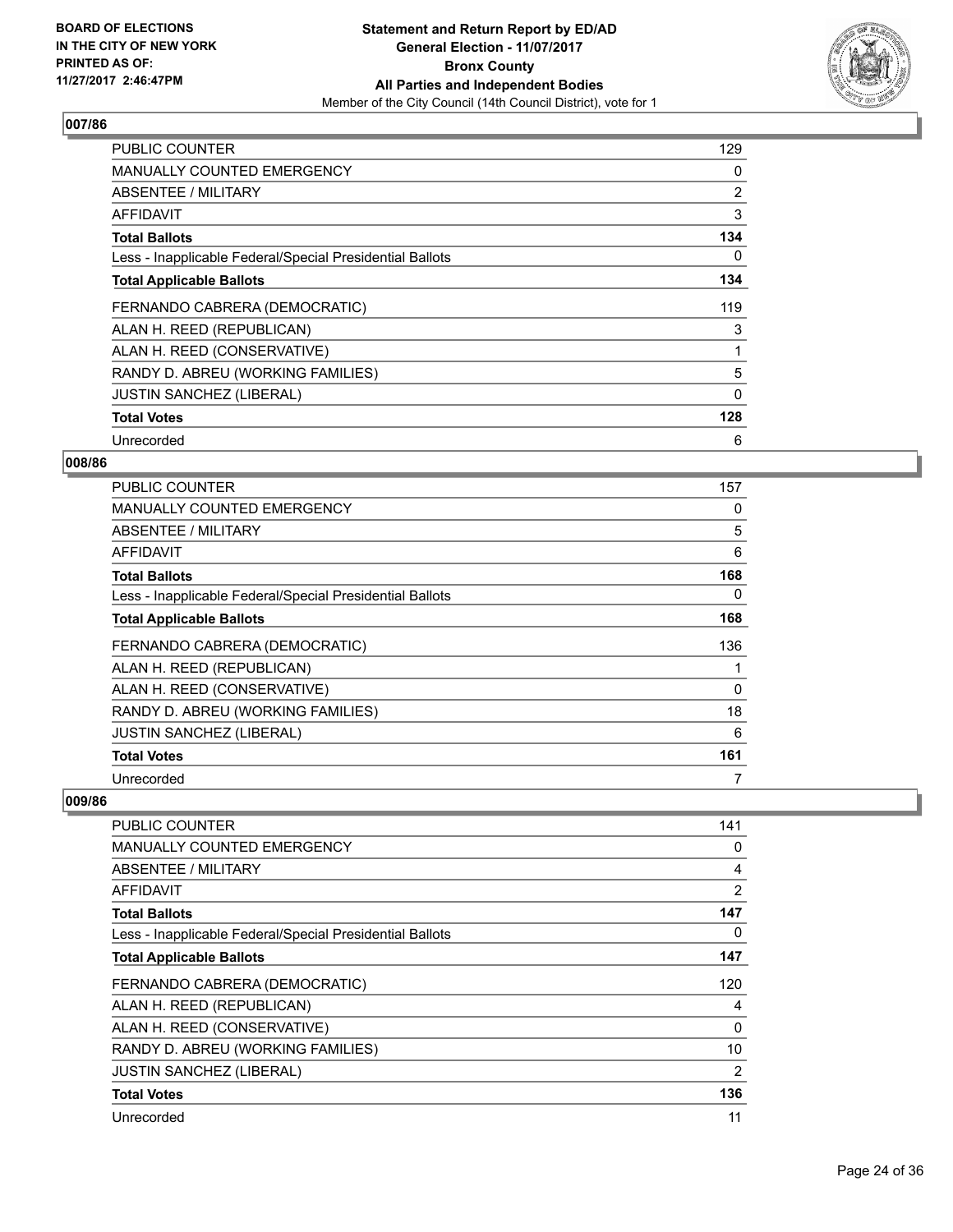

| <b>PUBLIC COUNTER</b>                                    | 103      |
|----------------------------------------------------------|----------|
| <b>MANUALLY COUNTED EMERGENCY</b>                        | 0        |
| <b>ABSENTEE / MILITARY</b>                               | 2        |
| <b>AFFIDAVIT</b>                                         |          |
| <b>Total Ballots</b>                                     | 106      |
| Less - Inapplicable Federal/Special Presidential Ballots | 0        |
| <b>Total Applicable Ballots</b>                          | 106      |
| FERNANDO CABRERA (DEMOCRATIC)                            | 96       |
| ALAN H. REED (REPUBLICAN)                                | 0        |
| ALAN H. REED (CONSERVATIVE)                              | 0        |
| RANDY D. ABREU (WORKING FAMILIES)                        | 4        |
| <b>JUSTIN SANCHEZ (LIBERAL)</b>                          | $\Omega$ |
| <b>Total Votes</b>                                       | 100      |
| Unrecorded                                               | 6        |

## **011/86**

| <b>PUBLIC COUNTER</b>                                    | 117 |
|----------------------------------------------------------|-----|
| <b>MANUALLY COUNTED EMERGENCY</b>                        | 0   |
| ABSENTEE / MILITARY                                      | 3   |
| AFFIDAVIT                                                | 0   |
| <b>Total Ballots</b>                                     | 120 |
| Less - Inapplicable Federal/Special Presidential Ballots | 0   |
| <b>Total Applicable Ballots</b>                          | 120 |
| FERNANDO CABRERA (DEMOCRATIC)                            | 100 |
| ALAN H. REED (REPUBLICAN)                                | 2   |
| ALAN H. REED (CONSERVATIVE)                              | 0   |
| RANDY D. ABREU (WORKING FAMILIES)                        | 8   |
| <b>JUSTIN SANCHEZ (LIBERAL)</b>                          | 0   |
| <b>Total Votes</b>                                       | 110 |
| Unrecorded                                               | 10  |

| <b>PUBLIC COUNTER</b>                                    | 171 |
|----------------------------------------------------------|-----|
| <b>MANUALLY COUNTED EMERGENCY</b>                        | 0   |
| <b>ABSENTEE / MILITARY</b>                               |     |
| AFFIDAVIT                                                | 0   |
| <b>Total Ballots</b>                                     | 172 |
| Less - Inapplicable Federal/Special Presidential Ballots | 0   |
| <b>Total Applicable Ballots</b>                          | 172 |
| FERNANDO CABRERA (DEMOCRATIC)                            | 130 |
| ALAN H. REED (REPUBLICAN)                                | 11  |
| ALAN H. REED (CONSERVATIVE)                              | 3   |
| RANDY D. ABREU (WORKING FAMILIES)                        | 16  |
| <b>JUSTIN SANCHEZ (LIBERAL)</b>                          |     |
| <b>Total Votes</b>                                       | 161 |
| Unrecorded                                               | 11  |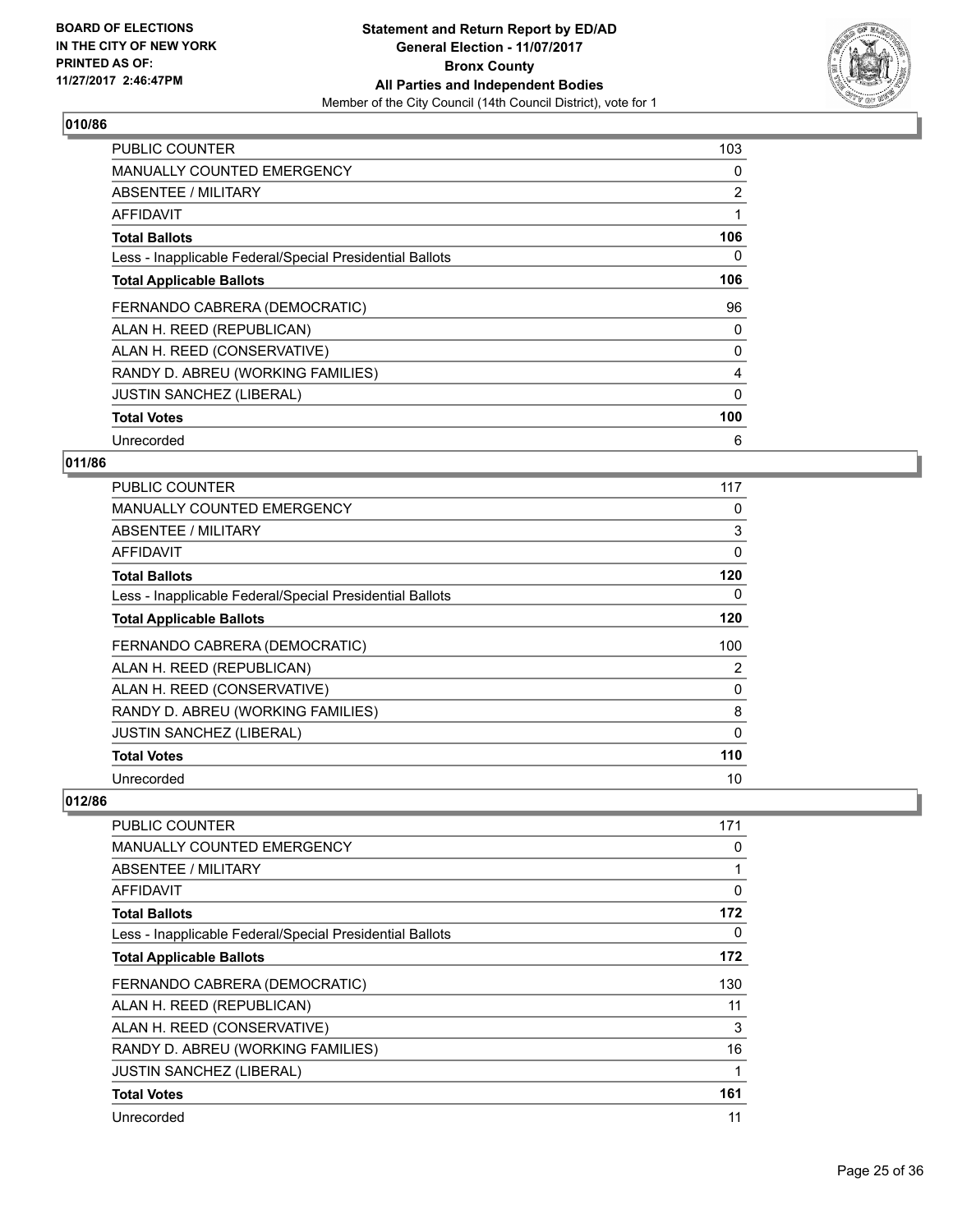

| <b>PUBLIC COUNTER</b>                                    | 113 |
|----------------------------------------------------------|-----|
| <b>MANUALLY COUNTED EMERGENCY</b>                        | 0   |
| <b>ABSENTEE / MILITARY</b>                               | 5   |
| AFFIDAVIT                                                |     |
| <b>Total Ballots</b>                                     | 119 |
| Less - Inapplicable Federal/Special Presidential Ballots | 0   |
| <b>Total Applicable Ballots</b>                          | 119 |
| FERNANDO CABRERA (DEMOCRATIC)                            | 88  |
| ALAN H. REED (REPUBLICAN)                                | 4   |
| ALAN H. REED (CONSERVATIVE)                              |     |
| RANDY D. ABREU (WORKING FAMILIES)                        | 10  |
| <b>JUSTIN SANCHEZ (LIBERAL)</b>                          | 5   |
| <b>Total Votes</b>                                       | 108 |
| Unrecorded                                               | 11  |

## **014/86**

| <b>PUBLIC COUNTER</b>                                    | 116            |
|----------------------------------------------------------|----------------|
| MANUALLY COUNTED EMERGENCY                               | 0              |
| ABSENTEE / MILITARY                                      | $\overline{2}$ |
| AFFIDAVIT                                                | 3              |
| <b>Total Ballots</b>                                     | 121            |
| Less - Inapplicable Federal/Special Presidential Ballots | 0              |
| <b>Total Applicable Ballots</b>                          | 121            |
| FERNANDO CABRERA (DEMOCRATIC)                            | 98             |
| ALAN H. REED (REPUBLICAN)                                | 5              |
| ALAN H. REED (CONSERVATIVE)                              |                |
| RANDY D. ABREU (WORKING FAMILIES)                        | 6              |
| <b>JUSTIN SANCHEZ (LIBERAL)</b>                          | 3              |
| <b>Total Votes</b>                                       | 113            |
| Unrecorded                                               | 8              |

| <b>PUBLIC COUNTER</b>                                    | 152 |
|----------------------------------------------------------|-----|
| <b>MANUALLY COUNTED EMERGENCY</b>                        | 0   |
| <b>ABSENTEE / MILITARY</b>                               | 3   |
| AFFIDAVIT                                                | 1   |
| <b>Total Ballots</b>                                     | 156 |
| Less - Inapplicable Federal/Special Presidential Ballots | 0   |
| <b>Total Applicable Ballots</b>                          | 156 |
| FERNANDO CABRERA (DEMOCRATIC)                            | 123 |
| ALAN H. REED (REPUBLICAN)                                | 7   |
| ALAN H. REED (CONSERVATIVE)                              | 2   |
| RANDY D. ABREU (WORKING FAMILIES)                        | 14  |
| <b>JUSTIN SANCHEZ (LIBERAL)</b>                          | 0   |
| <b>Total Votes</b>                                       | 146 |
| Unrecorded                                               | 10  |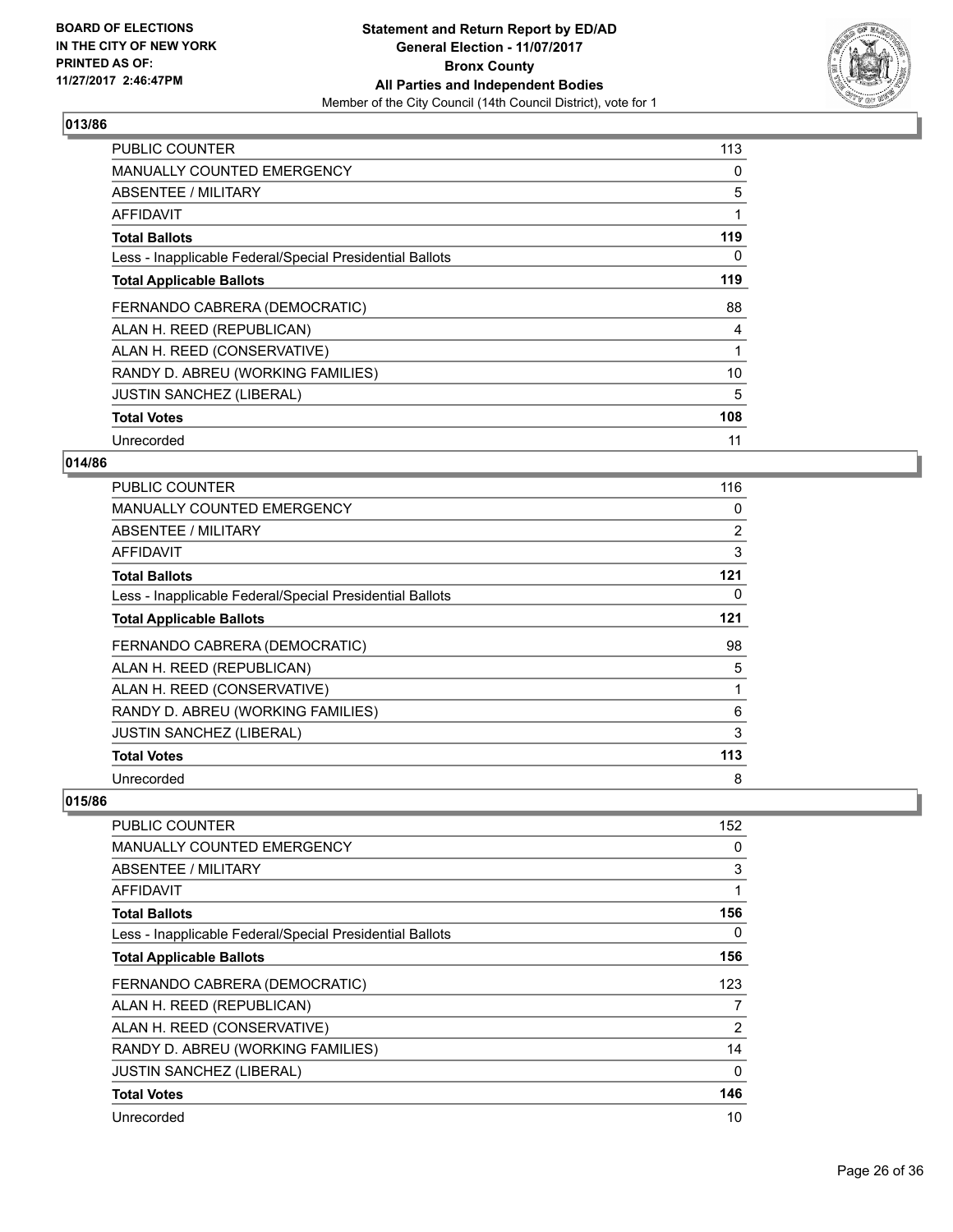

| <b>PUBLIC COUNTER</b>                                    | 122 |
|----------------------------------------------------------|-----|
| <b>MANUALLY COUNTED EMERGENCY</b>                        | 0   |
| <b>ABSENTEE / MILITARY</b>                               | 3   |
| AFFIDAVIT                                                | 2   |
| <b>Total Ballots</b>                                     | 127 |
| Less - Inapplicable Federal/Special Presidential Ballots | 0   |
| <b>Total Applicable Ballots</b>                          | 127 |
| FERNANDO CABRERA (DEMOCRATIC)                            | 98  |
| ALAN H. REED (REPUBLICAN)                                | 5   |
| ALAN H. REED (CONSERVATIVE)                              | 2   |
| RANDY D. ABREU (WORKING FAMILIES)                        | 12  |
| <b>JUSTIN SANCHEZ (LIBERAL)</b>                          |     |
| <b>Total Votes</b>                                       | 118 |
| Unrecorded                                               | 9   |

## **017/86**

| <b>PUBLIC COUNTER</b>                                    | 116 |
|----------------------------------------------------------|-----|
| <b>MANUALLY COUNTED EMERGENCY</b>                        | 0   |
| ABSENTEE / MILITARY                                      |     |
| AFFIDAVIT                                                | 2   |
| <b>Total Ballots</b>                                     | 119 |
| Less - Inapplicable Federal/Special Presidential Ballots | 0   |
| <b>Total Applicable Ballots</b>                          | 119 |
| FERNANDO CABRERA (DEMOCRATIC)                            | 86  |
| ALAN H. REED (REPUBLICAN)                                | 3   |
| ALAN H. REED (CONSERVATIVE)                              | 0   |
| RANDY D. ABREU (WORKING FAMILIES)                        | 16  |
| <b>JUSTIN SANCHEZ (LIBERAL)</b>                          | 2   |
| <b>Total Votes</b>                                       | 107 |
| Unrecorded                                               | 12  |

| PUBLIC COUNTER                                           | 137 |
|----------------------------------------------------------|-----|
| <b>MANUALLY COUNTED EMERGENCY</b>                        | 0   |
| ABSENTEE / MILITARY                                      |     |
| AFFIDAVIT                                                | 0   |
| <b>Total Ballots</b>                                     | 138 |
| Less - Inapplicable Federal/Special Presidential Ballots | 0   |
| <b>Total Applicable Ballots</b>                          | 138 |
| FERNANDO CABRERA (DEMOCRATIC)                            | 104 |
| ALAN H. REED (REPUBLICAN)                                | 2   |
| ALAN H. REED (CONSERVATIVE)                              | 0   |
| RANDY D. ABREU (WORKING FAMILIES)                        | 22  |
| JUSTIN SANCHEZ (LIBERAL)                                 |     |
| <b>Total Votes</b>                                       | 129 |
| Unrecorded                                               | 9   |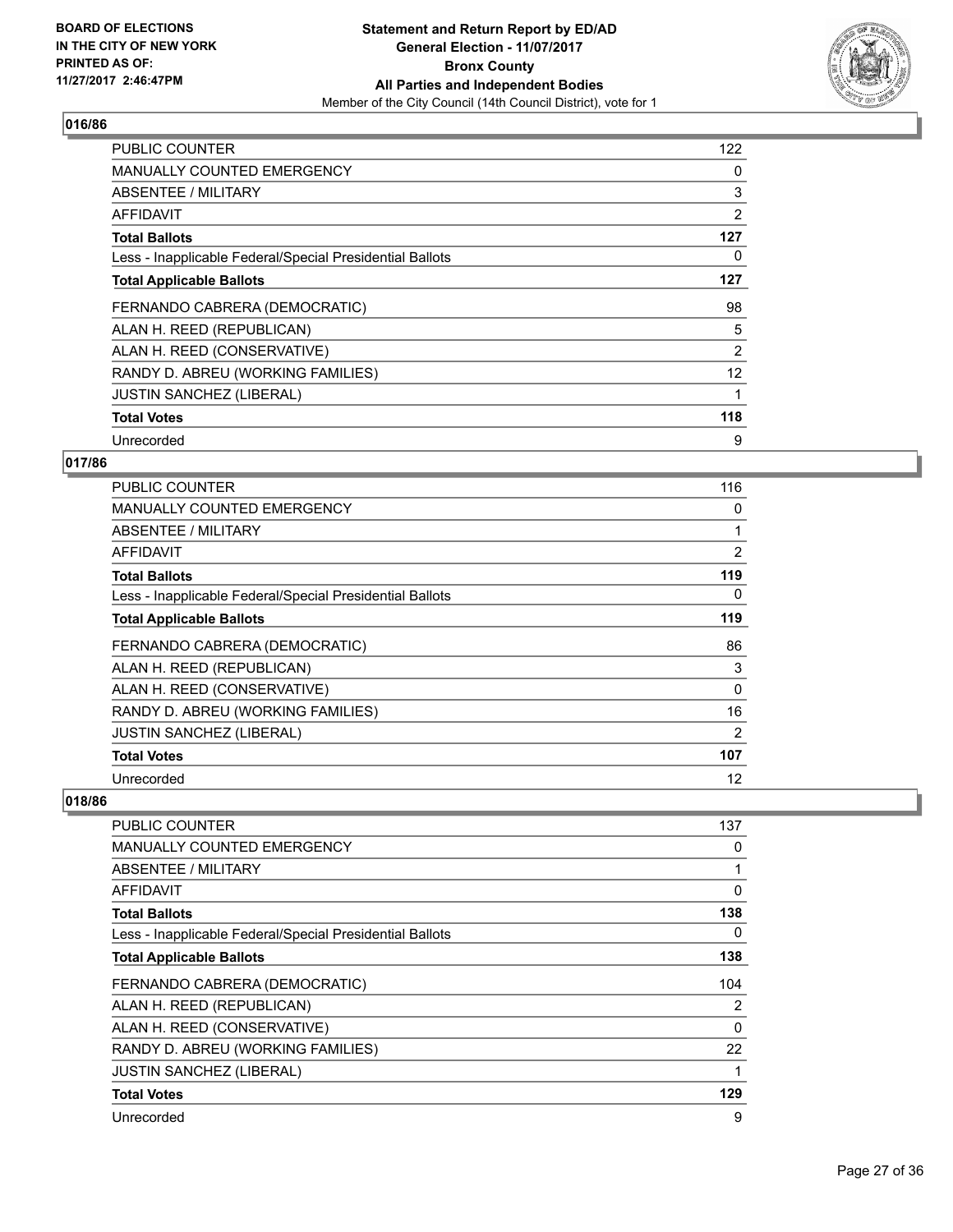

| <b>PUBLIC COUNTER</b>                                    | 153 |
|----------------------------------------------------------|-----|
| <b>MANUALLY COUNTED EMERGENCY</b>                        | 0   |
| <b>ABSENTEE / MILITARY</b>                               | 3   |
| AFFIDAVIT                                                |     |
| <b>Total Ballots</b>                                     | 157 |
| Less - Inapplicable Federal/Special Presidential Ballots | 0   |
| <b>Total Applicable Ballots</b>                          | 157 |
| FERNANDO CABRERA (DEMOCRATIC)                            | 107 |
| ALAN H. REED (REPUBLICAN)                                | 7   |
| ALAN H. REED (CONSERVATIVE)                              |     |
| RANDY D. ABREU (WORKING FAMILIES)                        | 31  |
| <b>JUSTIN SANCHEZ (LIBERAL)</b>                          |     |
| <b>Total Votes</b>                                       | 147 |
| Unrecorded                                               | 10  |

## **020/86**

| <b>PUBLIC COUNTER</b>                                    | 242 |
|----------------------------------------------------------|-----|
| MANUALLY COUNTED EMERGENCY                               | 0   |
| ABSENTEE / MILITARY                                      | 3   |
| AFFIDAVIT                                                | 1   |
| <b>Total Ballots</b>                                     | 246 |
| Less - Inapplicable Federal/Special Presidential Ballots | 0   |
| <b>Total Applicable Ballots</b>                          | 246 |
| FERNANDO CABRERA (DEMOCRATIC)                            | 184 |
| ALAN H. REED (REPUBLICAN)                                | 10  |
| ALAN H. REED (CONSERVATIVE)                              |     |
| RANDY D. ABREU (WORKING FAMILIES)                        | 27  |
| <b>JUSTIN SANCHEZ (LIBERAL)</b>                          | 3   |
| <b>Total Votes</b>                                       | 225 |
| Unrecorded                                               | 21  |

| PUBLIC COUNTER                                           | 111            |
|----------------------------------------------------------|----------------|
| <b>MANUALLY COUNTED EMERGENCY</b>                        | 0              |
| <b>ABSENTEE / MILITARY</b>                               | $\overline{2}$ |
| AFFIDAVIT                                                | 2              |
| <b>Total Ballots</b>                                     | 115            |
| Less - Inapplicable Federal/Special Presidential Ballots | 0              |
| <b>Total Applicable Ballots</b>                          | 115            |
| FERNANDO CABRERA (DEMOCRATIC)                            | 93             |
| ALAN H. REED (REPUBLICAN)                                |                |
| ALAN H. REED (CONSERVATIVE)                              | 2              |
| RANDY D. ABREU (WORKING FAMILIES)                        | 12             |
| <b>JUSTIN SANCHEZ (LIBERAL)</b>                          | 0              |
| <b>Total Votes</b>                                       | 108            |
| Unrecorded                                               | 7              |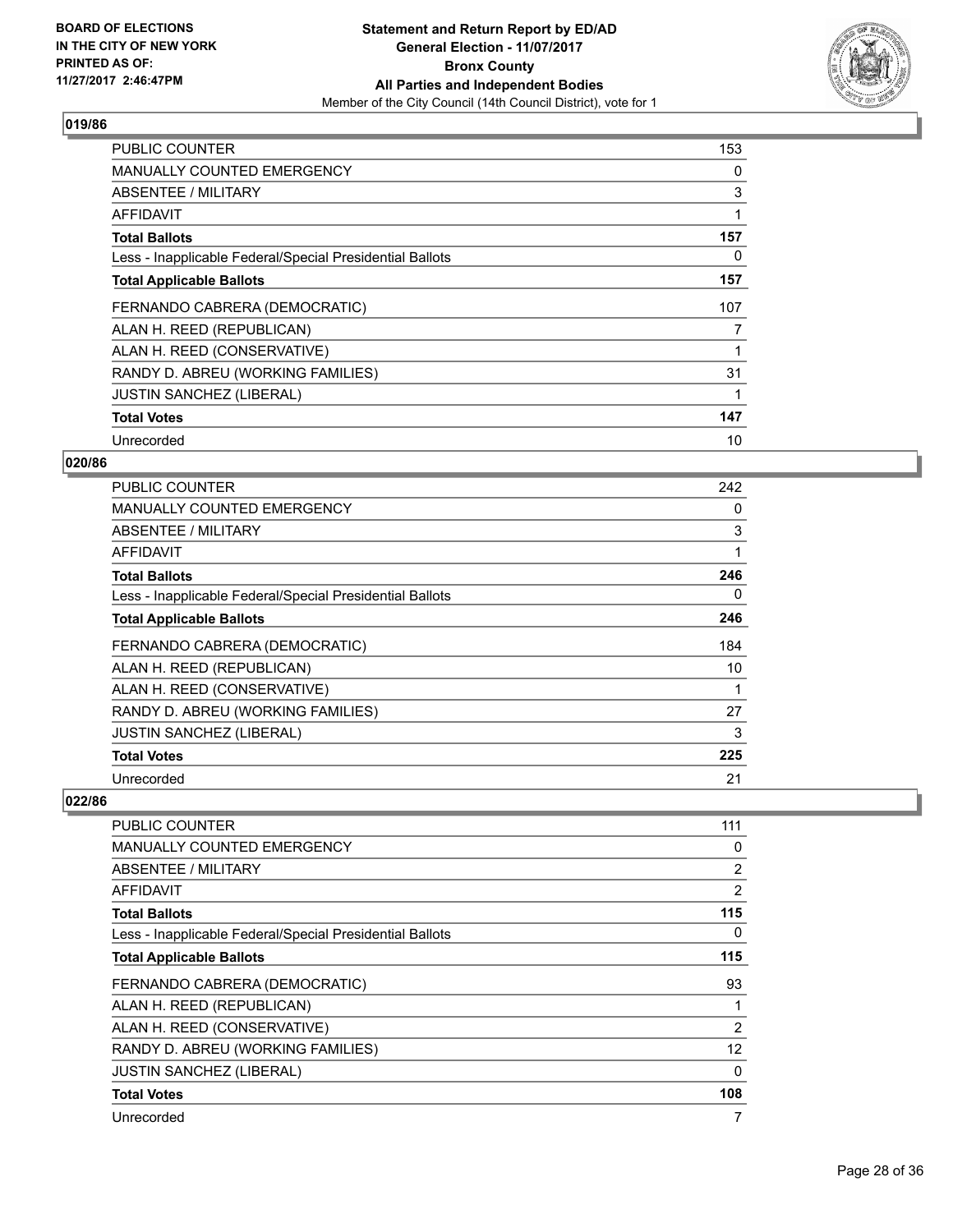

| <b>PUBLIC COUNTER</b>                                    | 133               |
|----------------------------------------------------------|-------------------|
| MANUALLY COUNTED EMERGENCY                               | 0                 |
| ABSENTEE / MILITARY                                      | 2                 |
| AFFIDAVIT                                                |                   |
| <b>Total Ballots</b>                                     | 136               |
| Less - Inapplicable Federal/Special Presidential Ballots | 0                 |
| <b>Total Applicable Ballots</b>                          | 136               |
| FERNANDO CABRERA (DEMOCRATIC)                            | 109               |
| ALAN H. REED (REPUBLICAN)                                | 0                 |
| ALAN H. REED (CONSERVATIVE)                              | $\Omega$          |
| RANDY D. ABREU (WORKING FAMILIES)                        | $12 \overline{ }$ |
| <b>JUSTIN SANCHEZ (LIBERAL)</b>                          | 2                 |
| <b>Total Votes</b>                                       | 123               |
| Unrecorded                                               | 13                |

## **024/86**

| <b>PUBLIC COUNTER</b>                                    | 54             |
|----------------------------------------------------------|----------------|
| <b>MANUALLY COUNTED EMERGENCY</b>                        | 0              |
| ABSENTEE / MILITARY                                      | 4              |
| AFFIDAVIT                                                | $\Omega$       |
| <b>Total Ballots</b>                                     | 58             |
| Less - Inapplicable Federal/Special Presidential Ballots | 0              |
| <b>Total Applicable Ballots</b>                          | 58             |
| FERNANDO CABRERA (DEMOCRATIC)                            | 49             |
| ALAN H. REED (REPUBLICAN)                                | 3              |
| ALAN H. REED (CONSERVATIVE)                              | 0              |
| RANDY D. ABREU (WORKING FAMILIES)                        | $\overline{2}$ |
| <b>JUSTIN SANCHEZ (LIBERAL)</b>                          | 0              |
| <b>Total Votes</b>                                       | 54             |
| Unrecorded                                               | 4              |

| <b>PUBLIC COUNTER</b>                                    | 129            |
|----------------------------------------------------------|----------------|
| <b>MANUALLY COUNTED EMERGENCY</b>                        | 0              |
| <b>ABSENTEE / MILITARY</b>                               | 3              |
| AFFIDAVIT                                                | $\overline{2}$ |
| <b>Total Ballots</b>                                     | 134            |
| Less - Inapplicable Federal/Special Presidential Ballots | 0              |
| <b>Total Applicable Ballots</b>                          | 134            |
| FERNANDO CABRERA (DEMOCRATIC)                            | 108            |
| ALAN H. REED (REPUBLICAN)                                | 2              |
| ALAN H. REED (CONSERVATIVE)                              | 0              |
| RANDY D. ABREU (WORKING FAMILIES)                        | 12             |
| <b>JUSTIN SANCHEZ (LIBERAL)</b>                          | 4              |
| <b>Total Votes</b>                                       | 126            |
| Unrecorded                                               | 8              |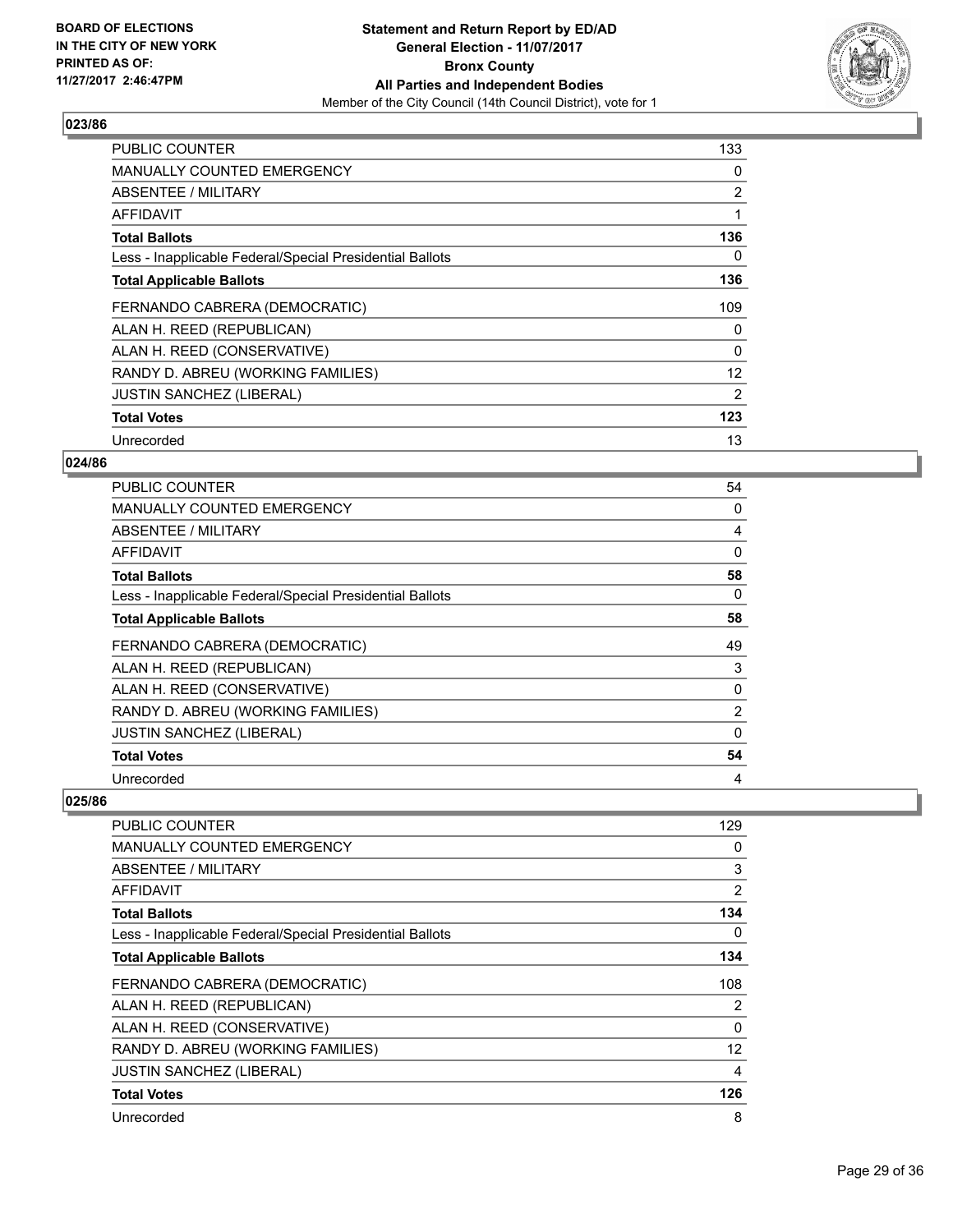

| <b>PUBLIC COUNTER</b>                                    | 148 |
|----------------------------------------------------------|-----|
| <b>MANUALLY COUNTED EMERGENCY</b>                        | 0   |
| <b>ABSENTEE / MILITARY</b>                               | 2   |
| AFFIDAVIT                                                | 4   |
| <b>Total Ballots</b>                                     | 154 |
| Less - Inapplicable Federal/Special Presidential Ballots | 0   |
| <b>Total Applicable Ballots</b>                          | 154 |
| FERNANDO CABRERA (DEMOCRATIC)                            | 123 |
| ALAN H. REED (REPUBLICAN)                                | 3   |
| ALAN H. REED (CONSERVATIVE)                              | 3   |
| RANDY D. ABREU (WORKING FAMILIES)                        | 9   |
| <b>JUSTIN SANCHEZ (LIBERAL)</b>                          | 0   |
| <b>Total Votes</b>                                       | 138 |
| Unrecorded                                               | 16  |

## **027/86**

| <b>PUBLIC COUNTER</b>                                    | 117            |
|----------------------------------------------------------|----------------|
| MANUALLY COUNTED EMERGENCY                               | 0              |
| ABSENTEE / MILITARY                                      | $\overline{2}$ |
| AFFIDAVIT                                                |                |
| <b>Total Ballots</b>                                     | 120            |
| Less - Inapplicable Federal/Special Presidential Ballots | 0              |
| <b>Total Applicable Ballots</b>                          | 120            |
| FERNANDO CABRERA (DEMOCRATIC)                            | 105            |
| ALAN H. REED (REPUBLICAN)                                | 6              |
| ALAN H. REED (CONSERVATIVE)                              | 0              |
| RANDY D. ABREU (WORKING FAMILIES)                        | 7              |
| JUSTIN SANCHEZ (LIBERAL)                                 | 0              |
| <b>Total Votes</b>                                       | 118            |
| Unrecorded                                               | 2              |

| <b>PUBLIC COUNTER</b>                                    | 137         |
|----------------------------------------------------------|-------------|
| <b>MANUALLY COUNTED EMERGENCY</b>                        | 0           |
| <b>ABSENTEE / MILITARY</b>                               | 3           |
| <b>AFFIDAVIT</b>                                         | 2           |
| <b>Total Ballots</b>                                     | 142         |
| Less - Inapplicable Federal/Special Presidential Ballots | 0           |
| <b>Total Applicable Ballots</b>                          | 142         |
| FERNANDO CABRERA (DEMOCRATIC)                            | 118         |
| ALAN H. REED (REPUBLICAN)                                | 6           |
| ALAN H. REED (CONSERVATIVE)                              | 0           |
| RANDY D. ABREU (WORKING FAMILIES)                        | 8           |
| <b>JUSTIN SANCHEZ (LIBERAL)</b>                          | $\mathbf 0$ |
| <b>Total Votes</b>                                       | 132         |
| Unrecorded                                               | 10          |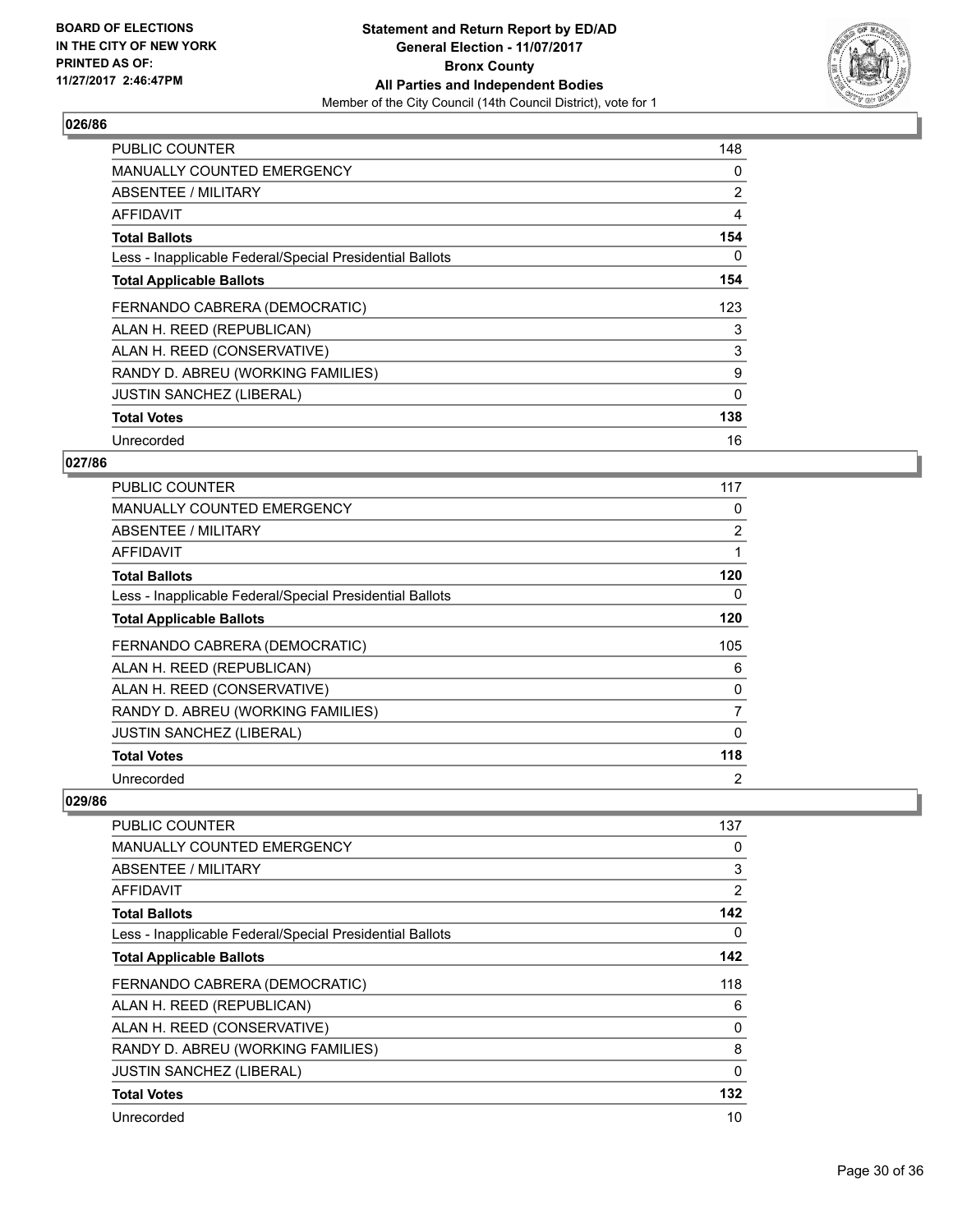

| <b>PUBLIC COUNTER</b>                                    | 120 |
|----------------------------------------------------------|-----|
| MANUALLY COUNTED EMERGENCY                               | 0   |
| <b>ABSENTEE / MILITARY</b>                               |     |
| <b>AFFIDAVIT</b>                                         |     |
| <b>Total Ballots</b>                                     | 122 |
| Less - Inapplicable Federal/Special Presidential Ballots | 0   |
| <b>Total Applicable Ballots</b>                          | 122 |
| FERNANDO CABRERA (DEMOCRATIC)                            | 98  |
| ALAN H. REED (REPUBLICAN)                                | 5   |
| ALAN H. REED (CONSERVATIVE)                              |     |
| RANDY D. ABREU (WORKING FAMILIES)                        | 9   |
| <b>JUSTIN SANCHEZ (LIBERAL)</b>                          | 0   |
| <b>Total Votes</b>                                       | 113 |
| Unrecorded                                               | 9   |

## **033/86**

| <b>PUBLIC COUNTER</b>                                    | 207 |
|----------------------------------------------------------|-----|
| <b>MANUALLY COUNTED EMERGENCY</b>                        | 0   |
| ABSENTEE / MILITARY                                      | 3   |
| AFFIDAVIT                                                | 6   |
| <b>Total Ballots</b>                                     | 216 |
| Less - Inapplicable Federal/Special Presidential Ballots | 0   |
| <b>Total Applicable Ballots</b>                          | 216 |
| FERNANDO CABRERA (DEMOCRATIC)                            | 172 |
| ALAN H. REED (REPUBLICAN)                                | 6   |
| ALAN H. REED (CONSERVATIVE)                              | 2   |
| RANDY D. ABREU (WORKING FAMILIES)                        | 15  |
| <b>JUSTIN SANCHEZ (LIBERAL)</b>                          | 5   |
| <b>Total Votes</b>                                       | 200 |
| Unrecorded                                               | 16  |

| <b>PUBLIC COUNTER</b>                                    | 134 |
|----------------------------------------------------------|-----|
| <b>MANUALLY COUNTED EMERGENCY</b>                        | 0   |
| <b>ABSENTEE / MILITARY</b>                               | 7   |
| <b>AFFIDAVIT</b>                                         | 3   |
| <b>Total Ballots</b>                                     | 144 |
| Less - Inapplicable Federal/Special Presidential Ballots | 0   |
| <b>Total Applicable Ballots</b>                          | 144 |
| FERNANDO CABRERA (DEMOCRATIC)                            | 100 |
| ALAN H. REED (REPUBLICAN)                                | 2   |
| ALAN H. REED (CONSERVATIVE)                              |     |
| RANDY D. ABREU (WORKING FAMILIES)                        | 29  |
| <b>JUSTIN SANCHEZ (LIBERAL)</b>                          | 4   |
| <b>Total Votes</b>                                       | 136 |
| Unrecorded                                               | 8   |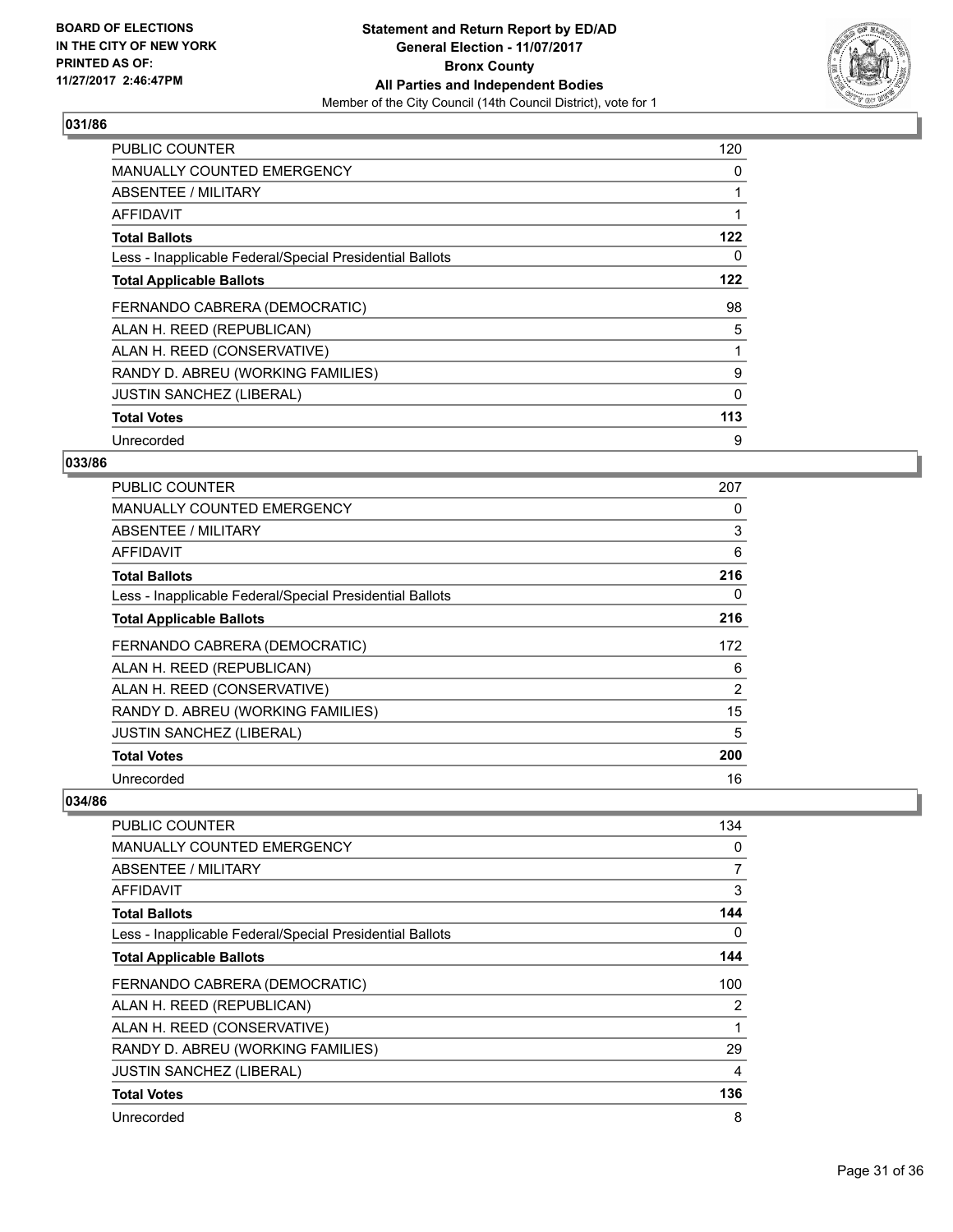

| <b>PUBLIC COUNTER</b>                                    | 109 |
|----------------------------------------------------------|-----|
| <b>MANUALLY COUNTED EMERGENCY</b>                        | 0   |
| <b>ABSENTEE / MILITARY</b>                               | 4   |
| AFFIDAVIT                                                | 2   |
| <b>Total Ballots</b>                                     | 115 |
| Less - Inapplicable Federal/Special Presidential Ballots | 0   |
| <b>Total Applicable Ballots</b>                          | 115 |
| FERNANDO CABRERA (DEMOCRATIC)                            | 87  |
| ALAN H. REED (REPUBLICAN)                                | 5   |
| ALAN H. REED (CONSERVATIVE)                              | 3   |
| RANDY D. ABREU (WORKING FAMILIES)                        | 14  |
| <b>JUSTIN SANCHEZ (LIBERAL)</b>                          | 0   |
| <b>Total Votes</b>                                       | 109 |
| Unrecorded                                               | 6   |

## **060/86**

| PUBLIC COUNTER                                           | 11 |
|----------------------------------------------------------|----|
| <b>MANUALLY COUNTED EMERGENCY</b>                        | 0  |
| ABSENTEE / MILITARY                                      | 1  |
| AFFIDAVIT                                                | 1  |
| <b>Total Ballots</b>                                     | 13 |
| Less - Inapplicable Federal/Special Presidential Ballots | 0  |
| <b>Total Applicable Ballots</b>                          | 13 |
| FERNANDO CABRERA (DEMOCRATIC)                            | 9  |
| ALAN H. REED (REPUBLICAN)                                | 0  |
| ALAN H. REED (CONSERVATIVE)                              | 0  |
| RANDY D. ABREU (WORKING FAMILIES)                        | 2  |
| <b>JUSTIN SANCHEZ (LIBERAL)</b>                          | 1  |
| <b>Total Votes</b>                                       | 12 |
| Unrecorded                                               | 1  |

| <b>PUBLIC COUNTER</b>                                    | 80           |
|----------------------------------------------------------|--------------|
| <b>MANUALLY COUNTED EMERGENCY</b>                        | 0            |
| ABSENTEE / MILITARY                                      | $\mathbf{1}$ |
| AFFIDAVIT                                                | 4            |
| <b>Total Ballots</b>                                     | 85           |
| Less - Inapplicable Federal/Special Presidential Ballots | 0            |
| <b>Total Applicable Ballots</b>                          | 85           |
| FERNANDO CABRERA (DEMOCRATIC)                            | 54           |
| ALAN H. REED (REPUBLICAN)                                | 1            |
| ALAN H. REED (CONSERVATIVE)                              | 2            |
| RANDY D. ABREU (WORKING FAMILIES)                        | 21           |
| <b>JUSTIN SANCHEZ (LIBERAL)</b>                          | 0            |
| <b>Total Votes</b>                                       | 78           |
| Unrecorded                                               | 7            |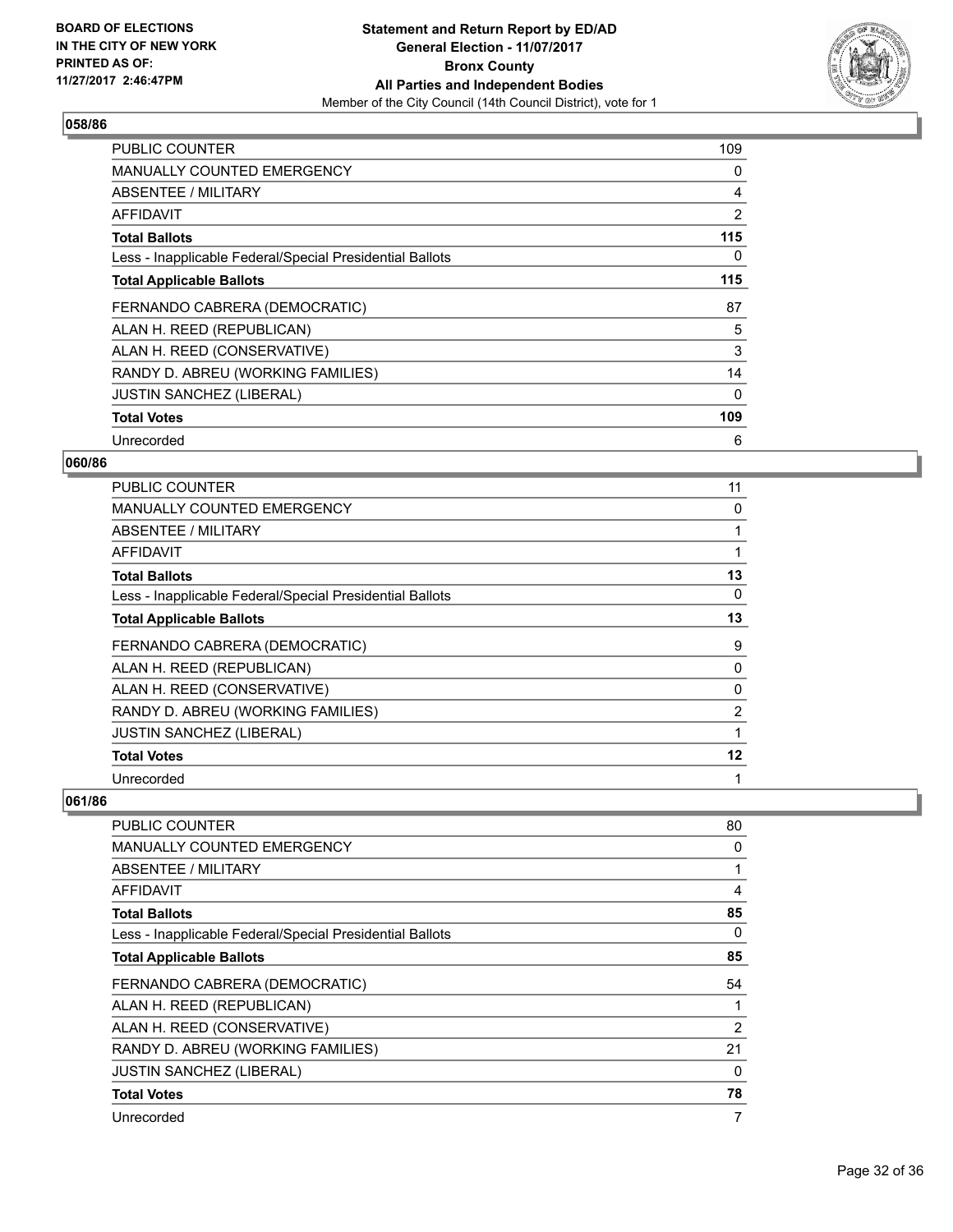

| <b>PUBLIC COUNTER</b>                                    | 111            |
|----------------------------------------------------------|----------------|
| <b>MANUALLY COUNTED EMERGENCY</b>                        | 0              |
| <b>ABSENTEE / MILITARY</b>                               | 2              |
| <b>AFFIDAVIT</b>                                         | 0              |
| <b>Total Ballots</b>                                     | 113            |
| Less - Inapplicable Federal/Special Presidential Ballots | 0              |
| <b>Total Applicable Ballots</b>                          | 113            |
| FERNANDO CABRERA (DEMOCRATIC)                            | 87             |
| ALAN H. REED (REPUBLICAN)                                | $\overline{2}$ |
| ALAN H. REED (CONSERVATIVE)                              |                |
| RANDY D. ABREU (WORKING FAMILIES)                        | 9              |
| <b>JUSTIN SANCHEZ (LIBERAL)</b>                          | 7              |
| <b>Total Votes</b>                                       | 106            |
| Unrecorded                                               | 7              |

## **063/86**

| <b>PUBLIC COUNTER</b>                                    | 179 |
|----------------------------------------------------------|-----|
| MANUALLY COUNTED EMERGENCY                               | 0   |
| ABSENTEE / MILITARY                                      | 3   |
| AFFIDAVIT                                                | 7   |
| <b>Total Ballots</b>                                     | 189 |
| Less - Inapplicable Federal/Special Presidential Ballots | 0   |
| <b>Total Applicable Ballots</b>                          | 189 |
| FERNANDO CABRERA (DEMOCRATIC)                            | 155 |
| ALAN H. REED (REPUBLICAN)                                | 5   |
| ALAN H. REED (CONSERVATIVE)                              | 4   |
| RANDY D. ABREU (WORKING FAMILIES)                        | 15  |
| JUSTIN SANCHEZ (LIBERAL)                                 | 0   |
| <b>Total Votes</b>                                       | 179 |
| Unrecorded                                               | 10  |

| <b>PUBLIC COUNTER</b>                                    | 71       |
|----------------------------------------------------------|----------|
| <b>MANUALLY COUNTED EMERGENCY</b>                        | 0        |
| ABSENTEE / MILITARY                                      | 2        |
| AFFIDAVIT                                                | 1        |
| <b>Total Ballots</b>                                     | 74       |
| Less - Inapplicable Federal/Special Presidential Ballots | 0        |
| <b>Total Applicable Ballots</b>                          | 74       |
| FERNANDO CABRERA (DEMOCRATIC)                            | 61       |
| ALAN H. REED (REPUBLICAN)                                | 1        |
| ALAN H. REED (CONSERVATIVE)                              | 0        |
| RANDY D. ABREU (WORKING FAMILIES)                        | 5        |
| <b>JUSTIN SANCHEZ (LIBERAL)</b>                          | $\Omega$ |
| <b>Total Votes</b>                                       | 67       |
| Unrecorded                                               | 7        |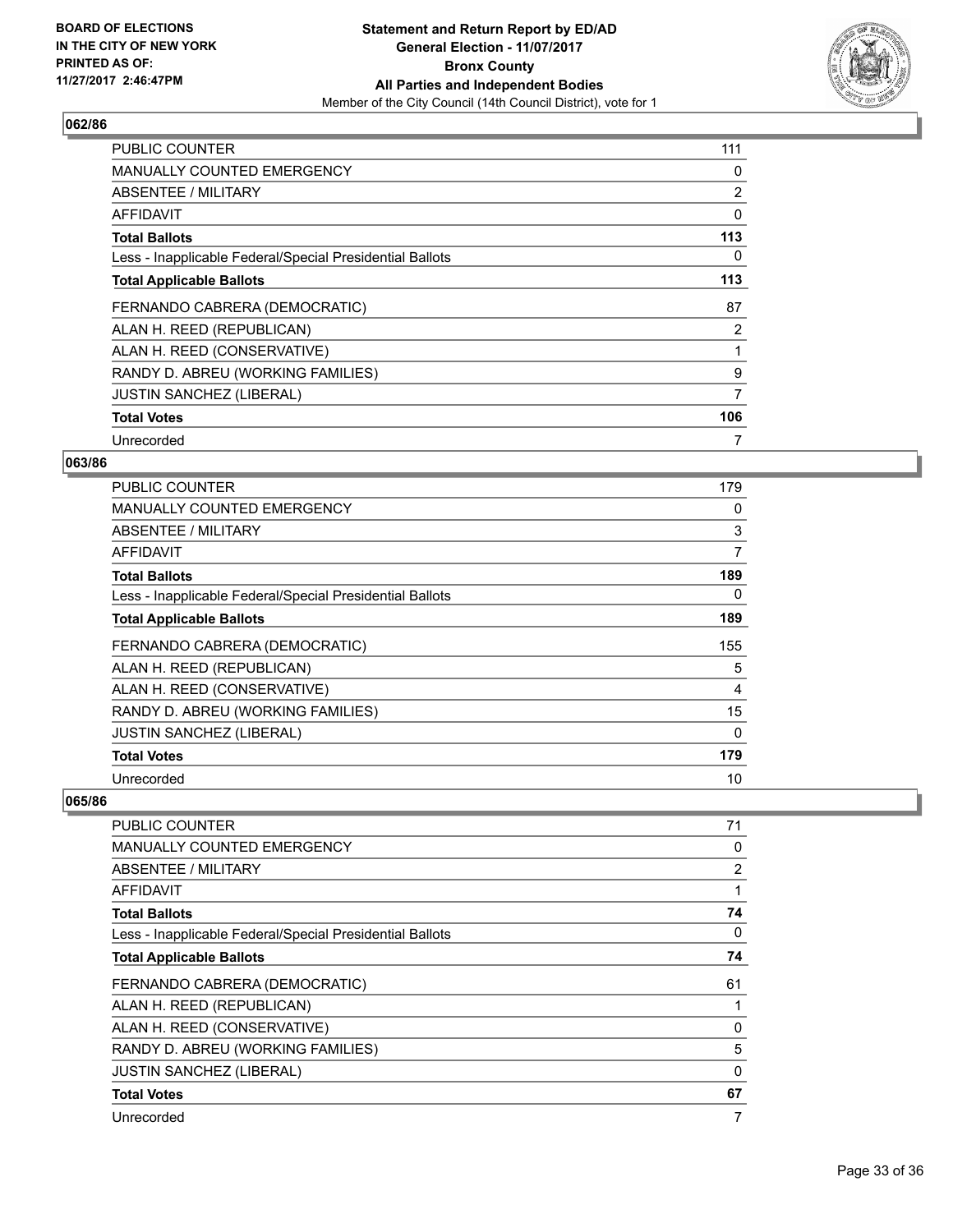

| <b>PUBLIC COUNTER</b>                                    | 117      |
|----------------------------------------------------------|----------|
| <b>MANUALLY COUNTED EMERGENCY</b>                        | 0        |
| ABSENTEE / MILITARY                                      | 4        |
| AFFIDAVIT                                                |          |
| <b>Total Ballots</b>                                     | 122      |
| Less - Inapplicable Federal/Special Presidential Ballots | 0        |
| <b>Total Applicable Ballots</b>                          | 122      |
| FERNANDO CABRERA (DEMOCRATIC)                            | 103      |
| ALAN H. REED (REPUBLICAN)                                | 7        |
| ALAN H. REED (CONSERVATIVE)                              |          |
| RANDY D. ABREU (WORKING FAMILIES)                        | 8        |
| <b>JUSTIN SANCHEZ (LIBERAL)</b>                          | $\Omega$ |
| <b>Total Votes</b>                                       | 119      |
| Unrecorded                                               | 3        |

## **067/86**

| PUBLIC COUNTER                                           | 119            |
|----------------------------------------------------------|----------------|
| <b>MANUALLY COUNTED EMERGENCY</b>                        | 0              |
| ABSENTEE / MILITARY                                      | $\overline{2}$ |
| AFFIDAVIT                                                |                |
| <b>Total Ballots</b>                                     | 122            |
| Less - Inapplicable Federal/Special Presidential Ballots | 0              |
| <b>Total Applicable Ballots</b>                          | 122            |
| FERNANDO CABRERA (DEMOCRATIC)                            | 97             |
| ALAN H. REED (REPUBLICAN)                                | 4              |
| ALAN H. REED (CONSERVATIVE)                              |                |
| RANDY D. ABREU (WORKING FAMILIES)                        | 13             |
| <b>JUSTIN SANCHEZ (LIBERAL)</b>                          |                |
| <b>Total Votes</b>                                       | 116            |
| Unrecorded                                               | 6              |

| <b>PUBLIC COUNTER</b>                                    | 69 |
|----------------------------------------------------------|----|
| <b>MANUALLY COUNTED EMERGENCY</b>                        | 0  |
| ABSENTEE / MILITARY                                      | 0  |
| AFFIDAVIT                                                | 1  |
| <b>Total Ballots</b>                                     | 70 |
| Less - Inapplicable Federal/Special Presidential Ballots | 0  |
| <b>Total Applicable Ballots</b>                          | 70 |
| FERNANDO CABRERA (DEMOCRATIC)                            | 56 |
| ALAN H. REED (REPUBLICAN)                                | 1  |
| ALAN H. REED (CONSERVATIVE)                              | 0  |
| RANDY D. ABREU (WORKING FAMILIES)                        | 6  |
| <b>JUSTIN SANCHEZ (LIBERAL)</b>                          | 1  |
| <b>Total Votes</b>                                       | 64 |
| Unrecorded                                               | 6  |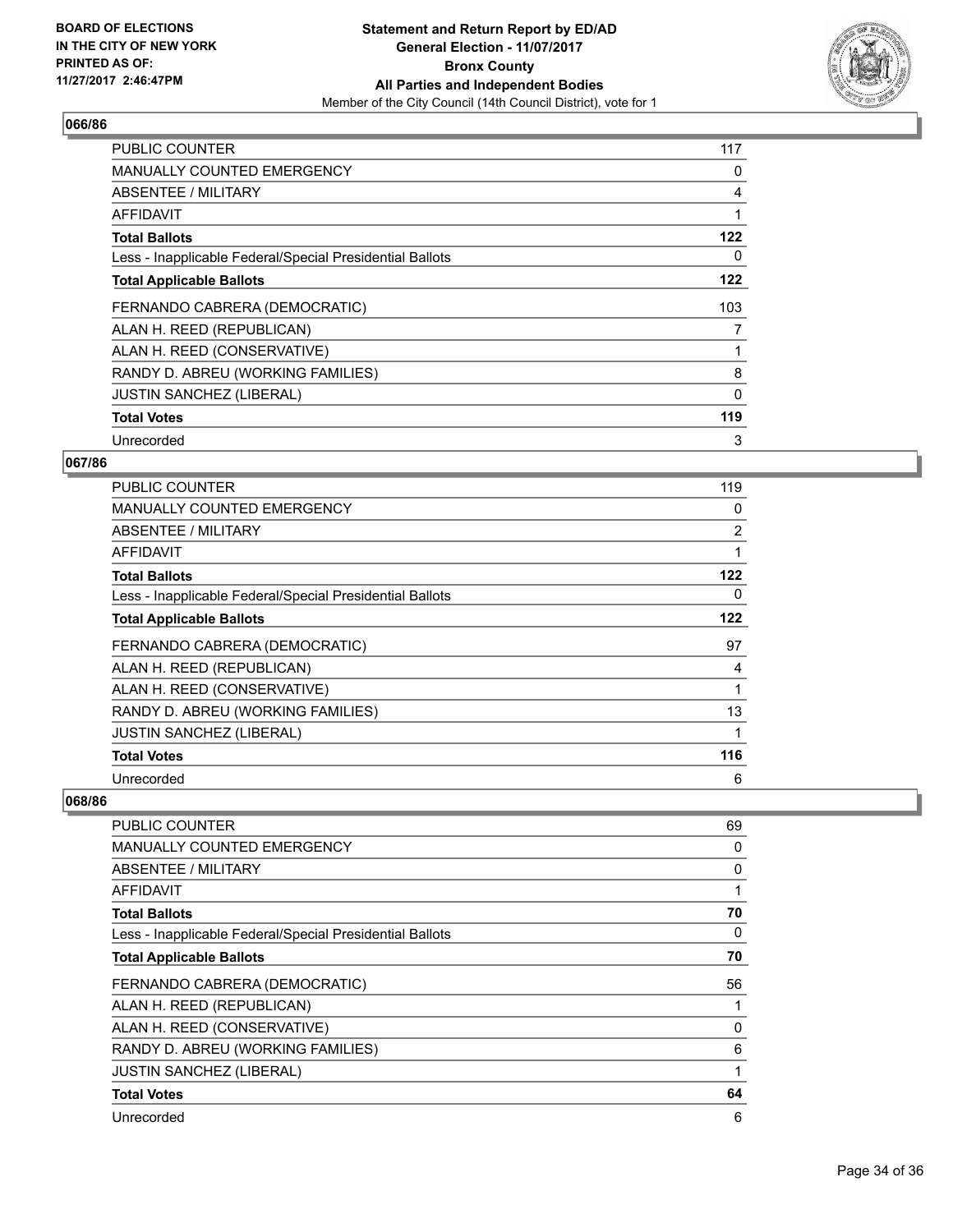

| <b>PUBLIC COUNTER</b>                                    | 133            |
|----------------------------------------------------------|----------------|
| <b>MANUALLY COUNTED EMERGENCY</b>                        | 0              |
| ABSENTEE / MILITARY                                      | $\overline{2}$ |
| AFFIDAVIT                                                | $\overline{2}$ |
| <b>Total Ballots</b>                                     | 137            |
| Less - Inapplicable Federal/Special Presidential Ballots | 0              |
| <b>Total Applicable Ballots</b>                          | 137            |
| FERNANDO CABRERA (DEMOCRATIC)                            | 107            |
|                                                          |                |
| ALAN H. REED (REPUBLICAN)                                | 3              |
| ALAN H. REED (CONSERVATIVE)                              | 0              |
| RANDY D. ABREU (WORKING FAMILIES)                        | 15             |
| <b>JUSTIN SANCHEZ (LIBERAL)</b>                          | 0              |
| <b>Total Votes</b>                                       | 125            |